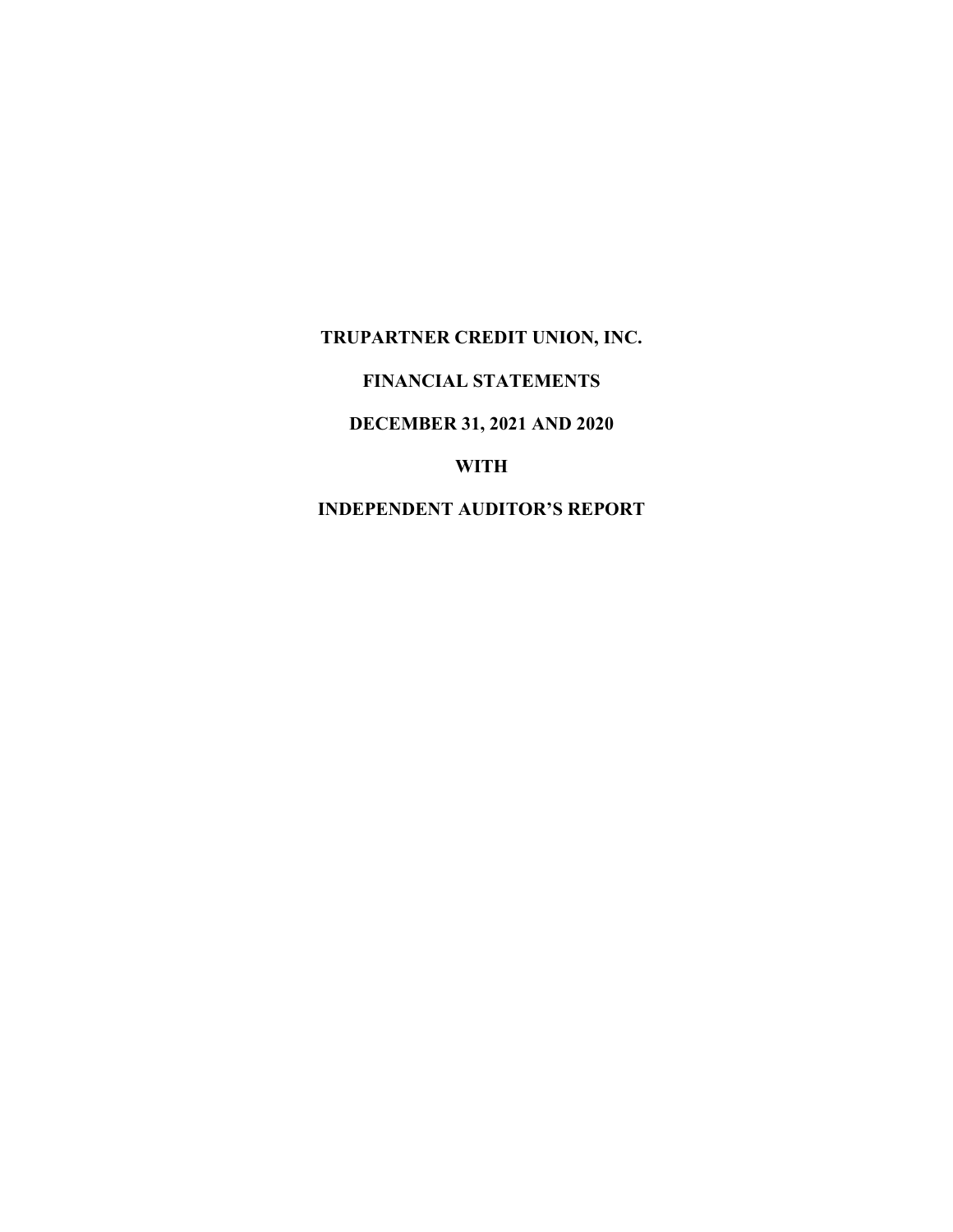# TABLE OF CONTENTS

| <b>INDEPENDENT AUDITOR'S REPORT</b>      |   |
|------------------------------------------|---|
| FINANCIAL STATEMENTS                     |   |
| <b>Statements of Financial Condition</b> | 3 |
| Statements of Income                     | 4 |
| Statements of Comprehensive Income       | 5 |
| Statements of Changes in Members' Equity | 6 |
| <b>Statements of Cash Flows</b>          | 7 |
| Notes to Financial Statements            | 9 |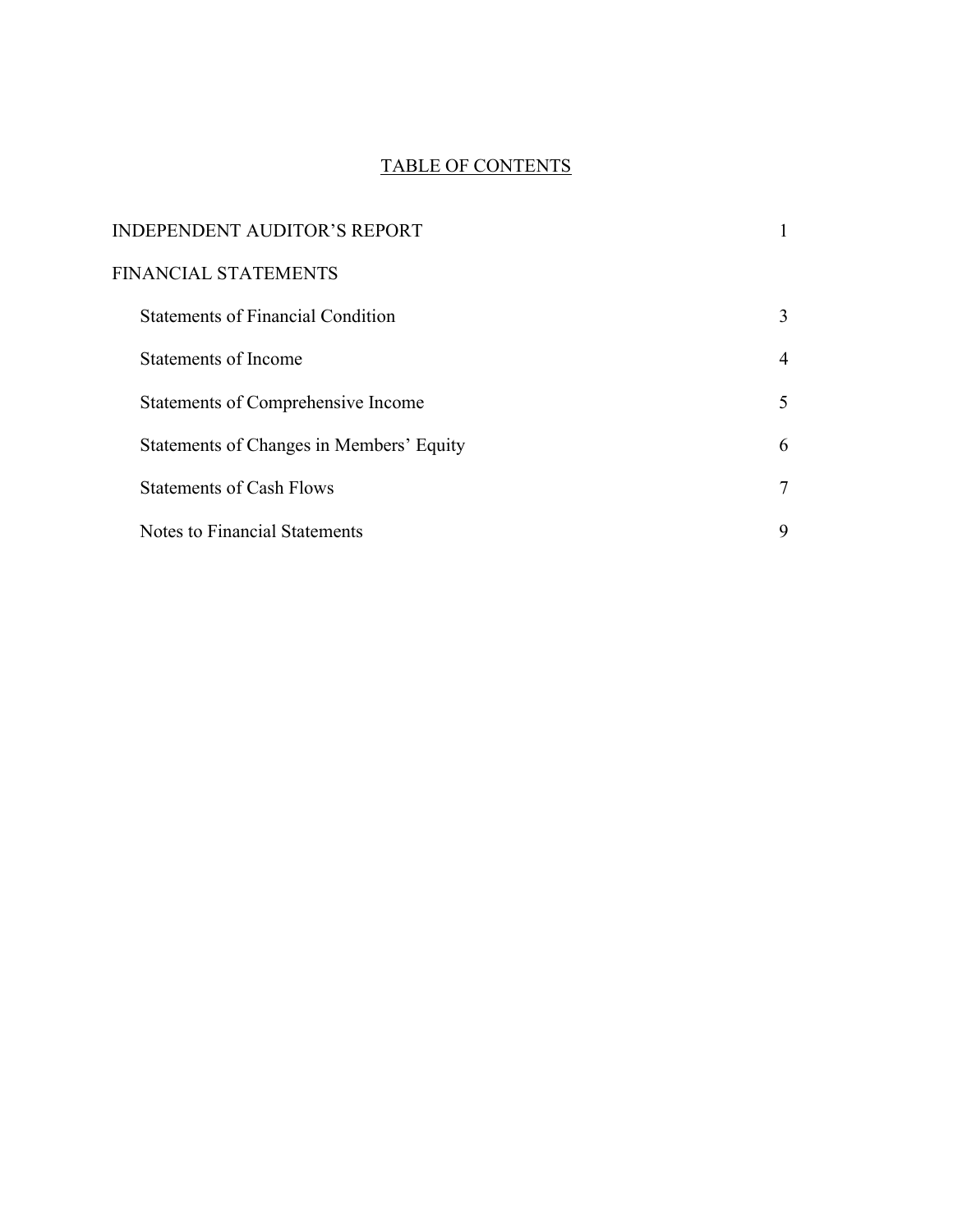# Whitmer & Company CPAs, LLP One Gateway

 615 Elsinore Place, Suite 625 Cincinnati, Ohio 45202-1427 Phone: (513) 381-8010 Fax: (513) 381-2601

# INDEPENDENT AUDITOR'S REPORT

To the Board of Directors and Members of TruPartner Credit Union, Inc.

#### Opinion

We have audited the accompanying financial statements of TruPartner Credit Union, Inc., which comprise the statements of financial condition as of December 31, 2021 and 2020, and the related statements of income, comprehensive income, changes in members' equity and cash flows for the years then ended, and the related notes to the financial statements.

In our opinion, the financial statements referred to above present fairly, in all material respects, the financial position of TruPartner Credit Union, Inc. as of December 31, 2021 and 2020, and the results of its operations and its cash flows for the years then ended in accordance with accounting principles generally accepted in the United States of America.

#### Basis for Opinion

We conducted our audits in accordance with auditing standards generally accepted in the United States of America. Our responsibilities under those standards are further described in the Auditor's Responsibilities for the Audit of the Financial Statements section of our report. We are required to be independent of TruPartner Credit Union, Inc. and to meet our other ethical responsibilities in accordance with the relevant ethical requirements relating to our audits. We believe that the audit evidence we have obtained is sufficient and appropriate to provide a basis for our audit opinion.

#### Responsibilities of Management for the Financial Statements

Management is responsible for the preparation and fair presentation of the financial statements in accordance with accounting principles generally accepted in the United States of America, and for the design, implementation, and maintenance of internal control relevant to the preparation and fair presentation of financial statements that are free from material misstatement, whether due to fraud or error.

In preparing the financial statements, management is required to evaluate whether there are conditions or events, considered in the aggregate, that raise substantial doubt about TruPartner Credit Union Inc.'s ability to continue as a going concern within one year after the date that the financial statements are available to be issued.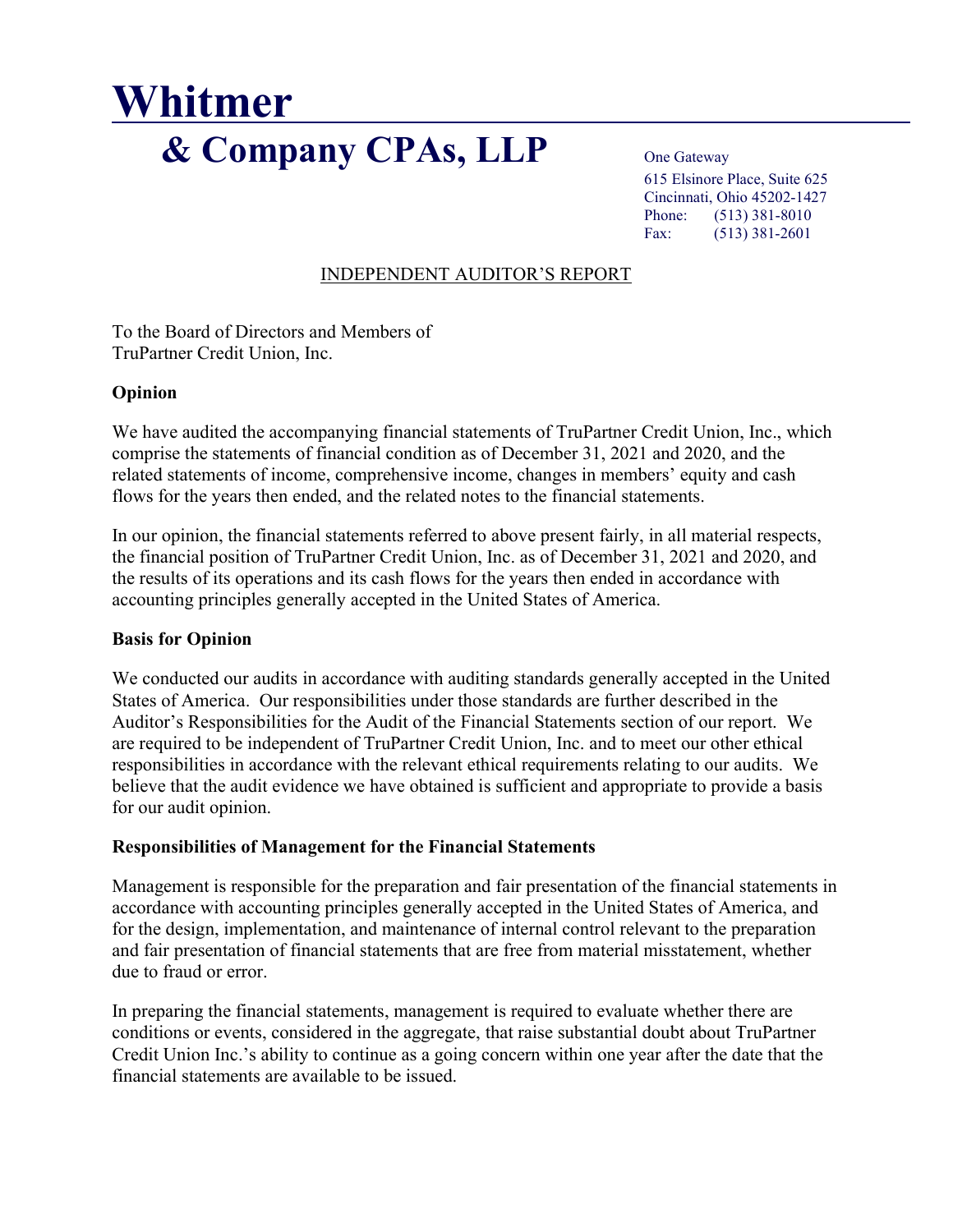To the Board of Directors and Members of TruPartner Credit Union, Inc. Page 2

#### Auditor's Responsibilities for the Audit of the Financial Statements

Our objectives are to obtain reasonable assurance about whether the financial statements as a whole are free from material misstatement, whether due to fraud or error, and to issue an auditor's report that includes our opinion. Reasonable assurance is a high level of assurance but is not absolute assurance and therefore is not a guarantee that an audit conducted in accordance with generally accepted auditing standards will always detect a material misstatement when it exists. The risk of not detecting a material misstatement resulting from fraud is higher than for one resulting from error, as fraud may involve collusion, forgery, intentional omissions, misrepresentations, or the override of internal control. Misstatements, including omissions, are considered material if there is a substantial likelihood that, individually or in the aggregate, they would influence the judgment made by a reasonable user based on the financial statements.

In performing an audit in accordance with generally accepted auditing standards, we:

- Exercise professional judgment and maintain professional skepticism throughout the audit.
- Identify and assess the risks of material misstatement of the financial statements, whether due to fraud or error, and design and perform audit procedures responsive to those risks. Such procedures include examining, on a test basis, evidence regarding the amounts and disclosures in the financial statements.
- Obtain an understanding of the internal control relevant to the audit in order to design audit procedures that are appropriate in the circumstances, but not for the purpose of expressing an opinion on the effectiveness of TruPartner Credit Union, Inc.'s internal control. Accordingly, no such opinion is expressed.
- Evaluate the appropriateness of accounting policies used and the reasonableness of significant accounting estimates made by management, as well as evaluate the overall presentation of the financial statements.
- Conclude whether, in our judgment, there are conditions or events, considered in the aggregate, that raise substantial doubt about TruPartner Credit Union, Inc.'s ability to continue as a going concern for a reasonable period of time.

We are required to communicate with those charged with governance regarding, among other matters, the planned scope and timing of the audit, significant audit findings, and certain internal control related matters that we identified during the audit.

Whitmer & Company CPAs, LLP

Whitmer & Company CPAs, LLP Cincinnati, Ohio

February 16, 2022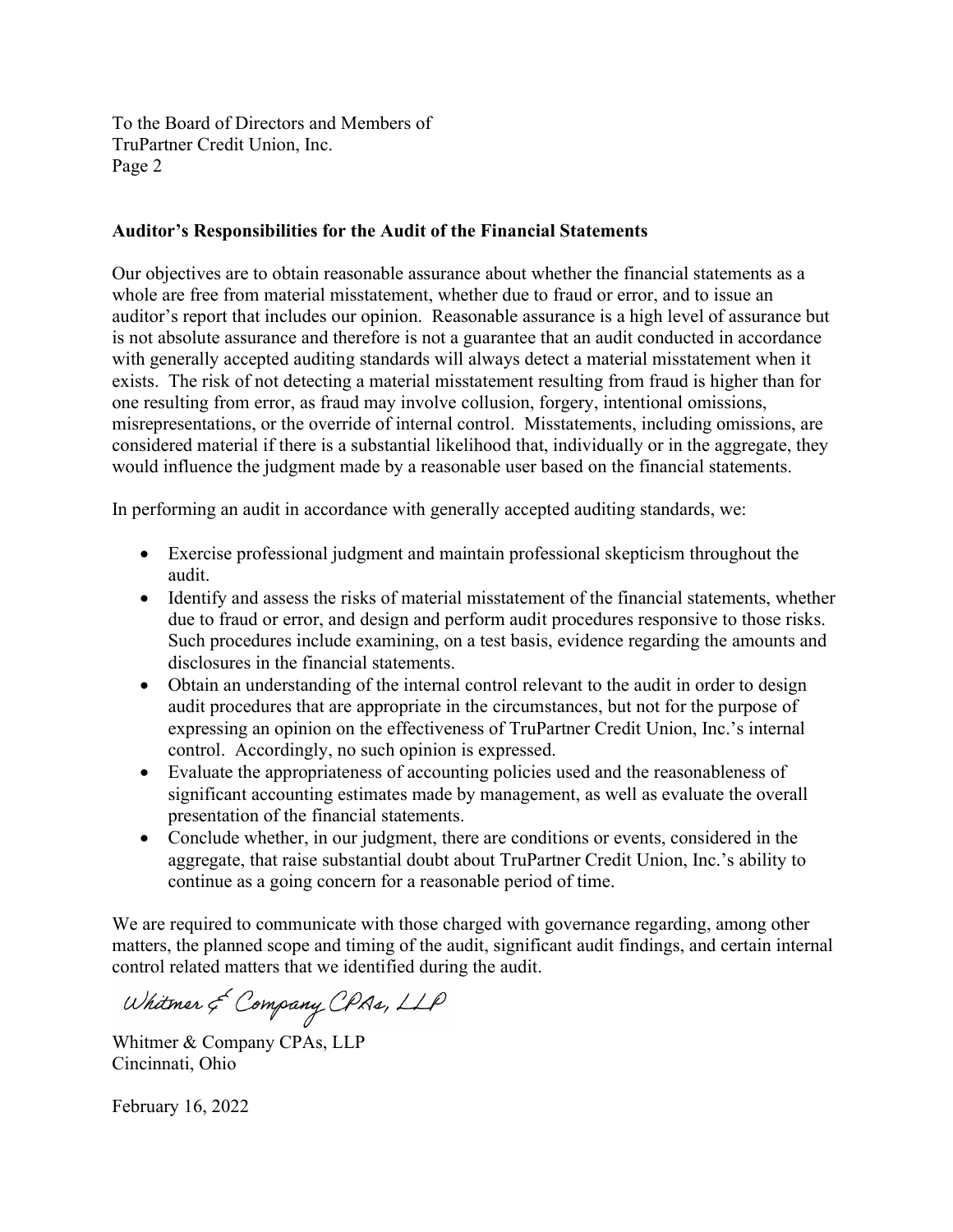# TRUPARTNER CREDIT UNION, INC. STATEMENTS OF FINANCIAL CONDITION DECEMBER 31, 2021 AND 2020

| TRUPARTNER CREDIT UNION, INC.<br><b>STATEMENTS OF FINANCIAL CONDITION</b><br><b>DECEMBER 31, 2021 AND 2020</b> |                            |                  |
|----------------------------------------------------------------------------------------------------------------|----------------------------|------------------|
| <b>ASSETS</b>                                                                                                  |                            |                  |
|                                                                                                                | <u>2021</u>                | <u>2020</u>      |
| Cash and Cash Equivalents (Note B)                                                                             | 47,967,699<br>$\mathbb{S}$ | 22,452,985<br>S. |
| Deposits at a Corporate Credit Union (Note C)                                                                  | 1,185,196                  | 1,185,196        |
| Time Deposits (Note D)                                                                                         | 27,853,809                 | 28,853,458       |
| Debt Securities Held-to-Maturity (Note E)                                                                      | 19,500,000                 | 14,998,930       |
| Debt Securities Available-for-Sale (Note F)                                                                    | 106,452                    | 109,701          |
| Other Investments (Note G)                                                                                     | 4,461,055                  | 4,028,478        |
| Loans to Members, Net of Allowance                                                                             |                            |                  |
| for Loan Losses (Note H)                                                                                       | 89,110,058                 | 100,917,075      |
| Loans in Process of Foreclosure (Note H)                                                                       |                            | 23,000           |
| Loans in Process of Liquidation (Note H)                                                                       | 22,160                     | 25,297           |
| <b>Accrued Interest Receivable</b>                                                                             | 635,117                    | 734,621          |
| Premises and Equipment, Net (Note I)                                                                           | 4,437,436                  | 4,571,793        |
| American Share Insurance Deposit                                                                               | 2,113,286                  | 1,778,833        |
| Foreclosed Assets (Note J)                                                                                     | 56,465                     | 63,810           |
| Prepaid Expenses and Other Assets                                                                              | 336,288                    | 389,621          |
| <b>Total Assets</b>                                                                                            | 197,785,021<br>\$          | \$180,132,798    |
|                                                                                                                |                            |                  |
| <b>LIABILITIES AND MEMBERS' EQUITY</b>                                                                         |                            |                  |
| Liabilities<br>Members' share and savings accounts (Note L)                                                    | \$179,450,465              | \$162,560,437    |
| Line of credit (Note K)                                                                                        |                            |                  |
| Accrued expenses and other liabilities<br><b>Total Liabilities</b>                                             | 870,203<br>180,320,668     | 846,803          |
|                                                                                                                |                            | 163,407,240      |
| Commitments and Contingent Liabilities (Note O and P)                                                          |                            |                  |
| Members' Equity, Substantially Restricted                                                                      |                            |                  |
| Regular reserves                                                                                               | 3,379,315                  | 3,379,315        |
| Undivided earnings                                                                                             | 7,596,419                  | 6,854,375        |
| Equity acquired in acquisition                                                                                 | 6,482,924                  | 6,482,924        |
| Accumulated other comprehensive income                                                                         | 5,695                      | 8,944            |
| <b>Total Members' Equity</b>                                                                                   | 17,464,353                 | 16,725,558       |
| Total Liabilities and Members' Equity                                                                          | \$197,785,021              | \$180,132,798    |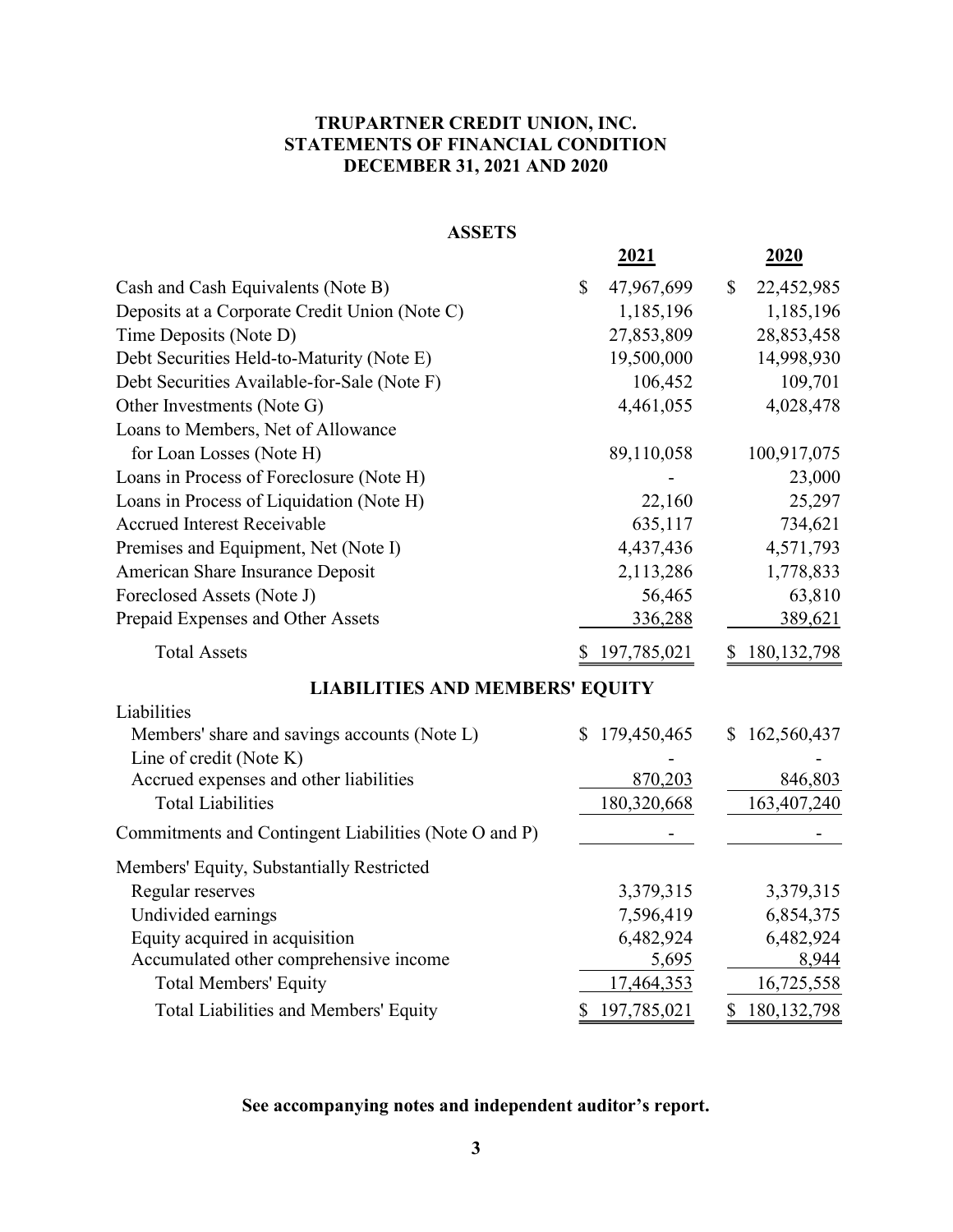# TRUPARTNER CREDIT UNION, INC. STATEMENTS OF INCOME YEARS ENDED DECEMBER 31, 2021 AND 2020

| TRUPARTNER CREDIT UNION, INC.<br><b>STATEMENTS OF INCOME</b><br>YEARS ENDED DECEMBER 31, 2021 AND 2020                  |                            |                              |
|-------------------------------------------------------------------------------------------------------------------------|----------------------------|------------------------------|
|                                                                                                                         | 2021                       | 2020                         |
| Interest Income<br>Interest and fees on loans to members<br>Interest on investment debt securities and cash equivalents | \$<br>5,563,041<br>835,965 | \$<br>5,604,978<br>1,006,973 |
| <b>Total Interest Income</b>                                                                                            | 6,399,006                  | 6,611,951                    |
| <b>Interest Expense</b>                                                                                                 |                            |                              |
| Dividends on members' share and savings accounts<br>Interest on borrowed funds                                          | 499,491<br>65              | 836,373<br>151               |
| <b>Total Interest Expense</b>                                                                                           | 499,556                    | 836,524                      |
| Net Interest Income                                                                                                     | 5,899,450                  | 5,775,427                    |
| Provision for Loan Losses                                                                                               | 345,626                    | 442,540                      |
| Net Interest Income after Provision for Loan Losses                                                                     | 5,553,824                  | 5,332,887                    |
| Non-Interest Income                                                                                                     |                            |                              |
| Income from fees and charges                                                                                            | 631,666                    | 587,397                      |
| Insurance commissions                                                                                                   | 92,031                     | 91,276                       |
| Income on rental of foreclosed assets                                                                                   | 3,623                      | 4,088                        |
| Gain (loss) on sale of foreclosed assets                                                                                |                            | (22, 442)                    |
| Other non-interest income                                                                                               | 20,175                     | 31,925                       |
| Total Non-Interest Income                                                                                               | 747,495                    | 692,244                      |
| Non-Interest Expense                                                                                                    |                            |                              |
| Compensation and benefits                                                                                               | 2,465,032                  | 2,559,762                    |
| Operations                                                                                                              | 2,195,179                  | 2,123,400                    |
| Occupancy                                                                                                               | 485,901                    | 485,299                      |
| American Share Insurance premium                                                                                        | 21,917                     | 36,000                       |
| Education and promotion                                                                                                 | 212,412                    | 203,600                      |
| Core deposit intangible amortization                                                                                    |                            | 12,018                       |
| Professional and outside services                                                                                       | 176,874                    | 217,492                      |
| Foreclosed assets expense                                                                                               | 1,960                      | 17,162                       |
| <b>Total Non-Interest Expense</b>                                                                                       | 5,559,275                  | 5,654,733                    |
| Excess of Assets Acquired Over Liabilities Assumed<br>in the Acquisition of CACU                                        |                            | 641                          |
| Net Income                                                                                                              | 742,044<br>\$              | \$<br>371,039                |
|                                                                                                                         |                            |                              |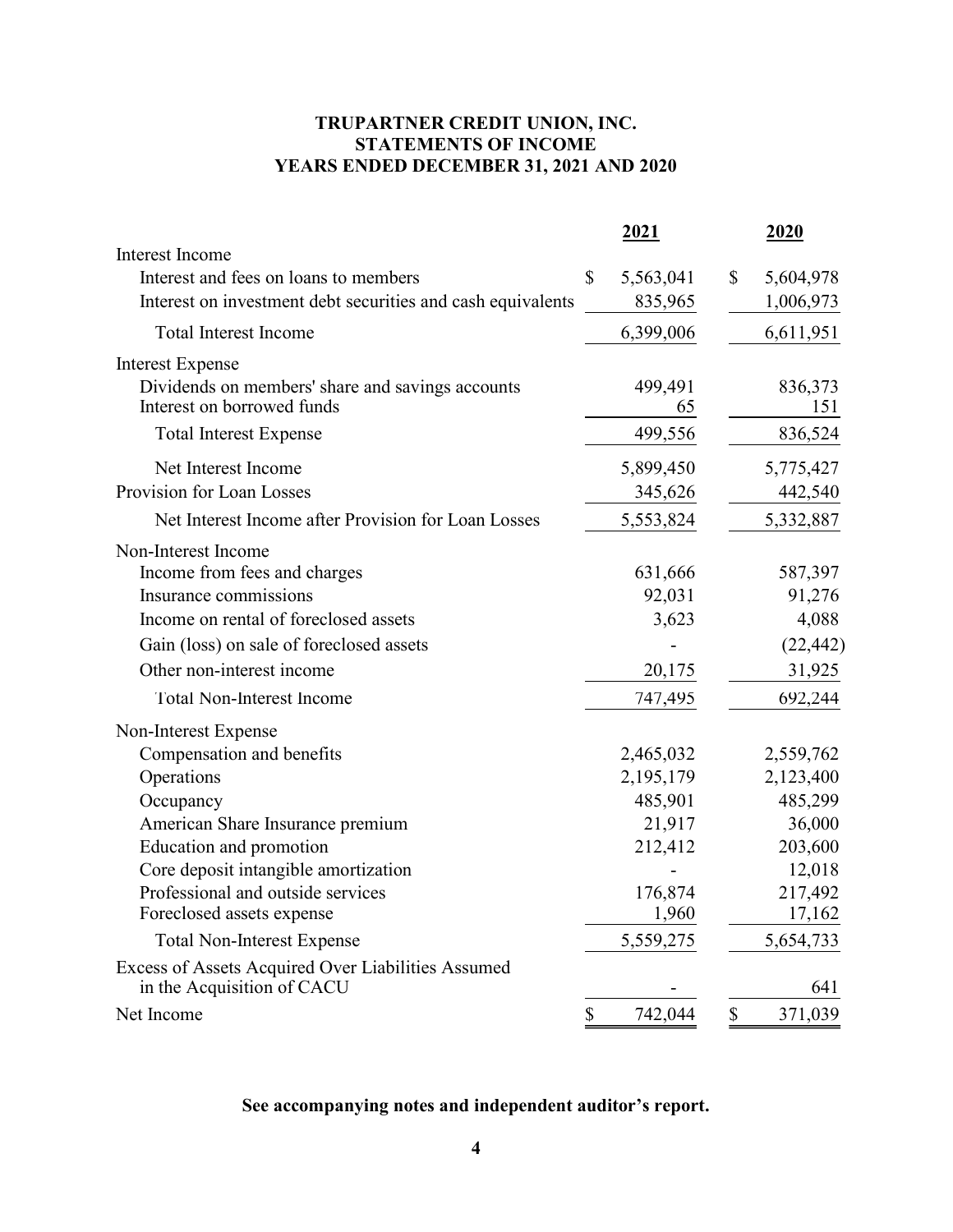# TRUPARTNER CREDIT UNION, INC. STATEMENTS OF COMPREHENSIVE INCOME YEARS ENDED DECEMBER 31, 2021 AND 2020

|                                                                                | <u>2021</u> |              | <u>2020</u> |  |
|--------------------------------------------------------------------------------|-------------|--------------|-------------|--|
| Net Income                                                                     | 742,044     | $\mathbb{S}$ | 371,039     |  |
| Changes in net unrealized gain (loss)<br>on debt securities available-for-sale | (3,249)     |              | 4,014       |  |
| Total Comprehensive Income                                                     | 738,795     |              | 375,053     |  |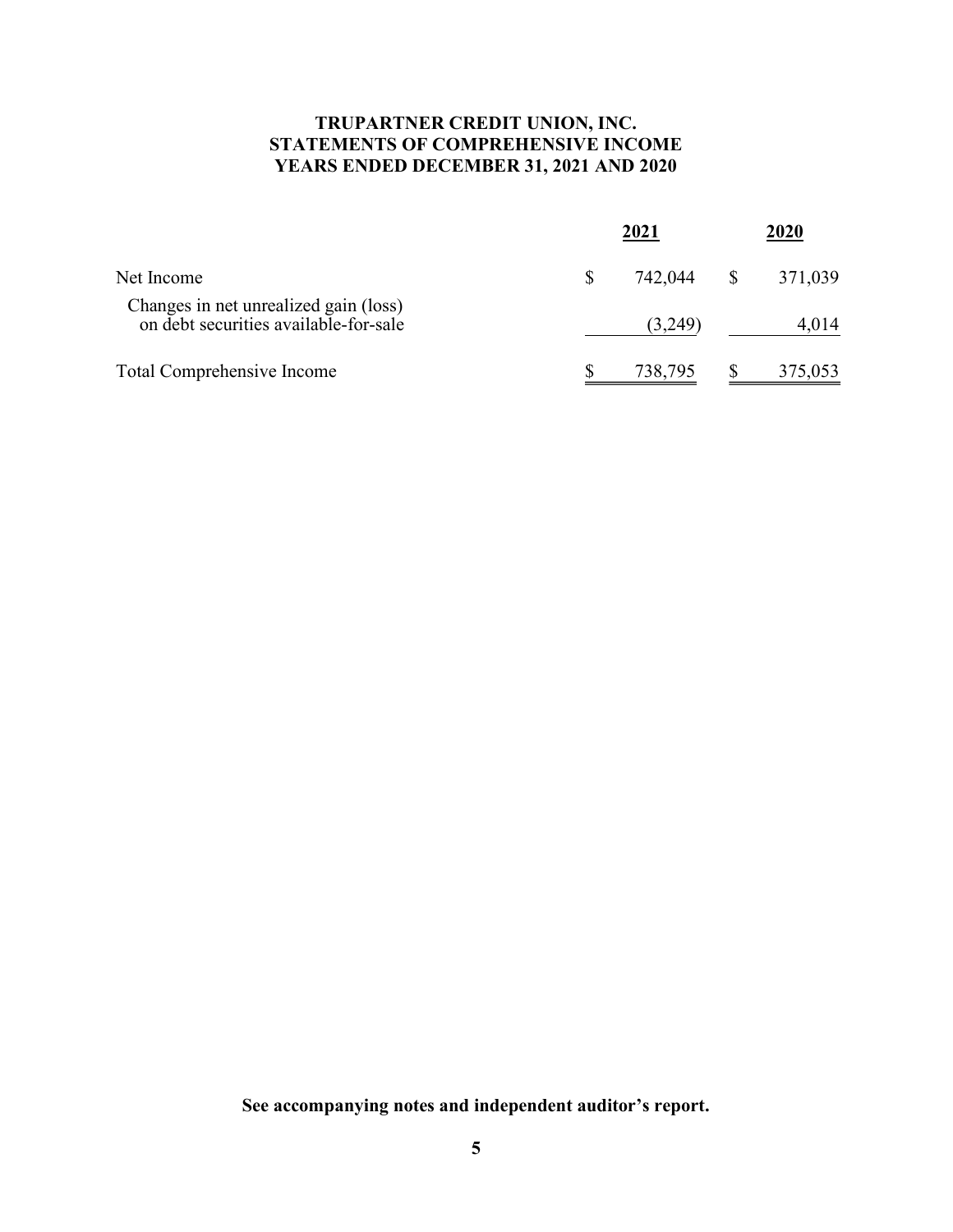# TRUPARTNER CREDIT UNION, INC. STATEMENTS OF CHANGES IN MEMBERS' EQUITY YEARS ENDED DECEMBER 31, 2021 AND 2020

|                                          | TRUPARTNER CREDIT UNION, INC. |                              |                                                                                       |                                                        |                               |
|------------------------------------------|-------------------------------|------------------------------|---------------------------------------------------------------------------------------|--------------------------------------------------------|-------------------------------|
| STATEMENTS OF CHANGES IN MEMBERS' EQUITY | Regular<br><b>Reserves</b>    | Undivided<br><b>Earnings</b> | YEARS ENDED DECEMBER 31, 2021 AND 2020<br><b>Equity</b><br>Acquired<br>in Acquisition | Accumulated<br>Other<br>Comprehensive<br><b>Income</b> | <b>Total</b><br><b>Equity</b> |
| Balances, December 31, 2019              | \$3,379,315                   | \$6,483,336                  | 6,482,924 \$<br>$\mathcal{S}$                                                         | 4,930                                                  | \$16,350,505                  |
| Comprehensive Income (Loss)              |                               | 371,039                      |                                                                                       | 4,014                                                  | 375,053                       |
| Balances, December 31, 2020              | 3,379,315                     | 6,854,375                    | 6,482,924                                                                             | 8,944                                                  | 16,725,558                    |
| Comprehensive Income (Loss)              |                               | 742,044                      |                                                                                       | (3,249)                                                | 738,795                       |
| Balances, December 31, 2021              | \$3,379,315                   | \$7,596,419                  | 6,482,924<br>\$                                                                       | 5,695<br>$\boldsymbol{\mathsf{S}}$                     | \$17,464,353                  |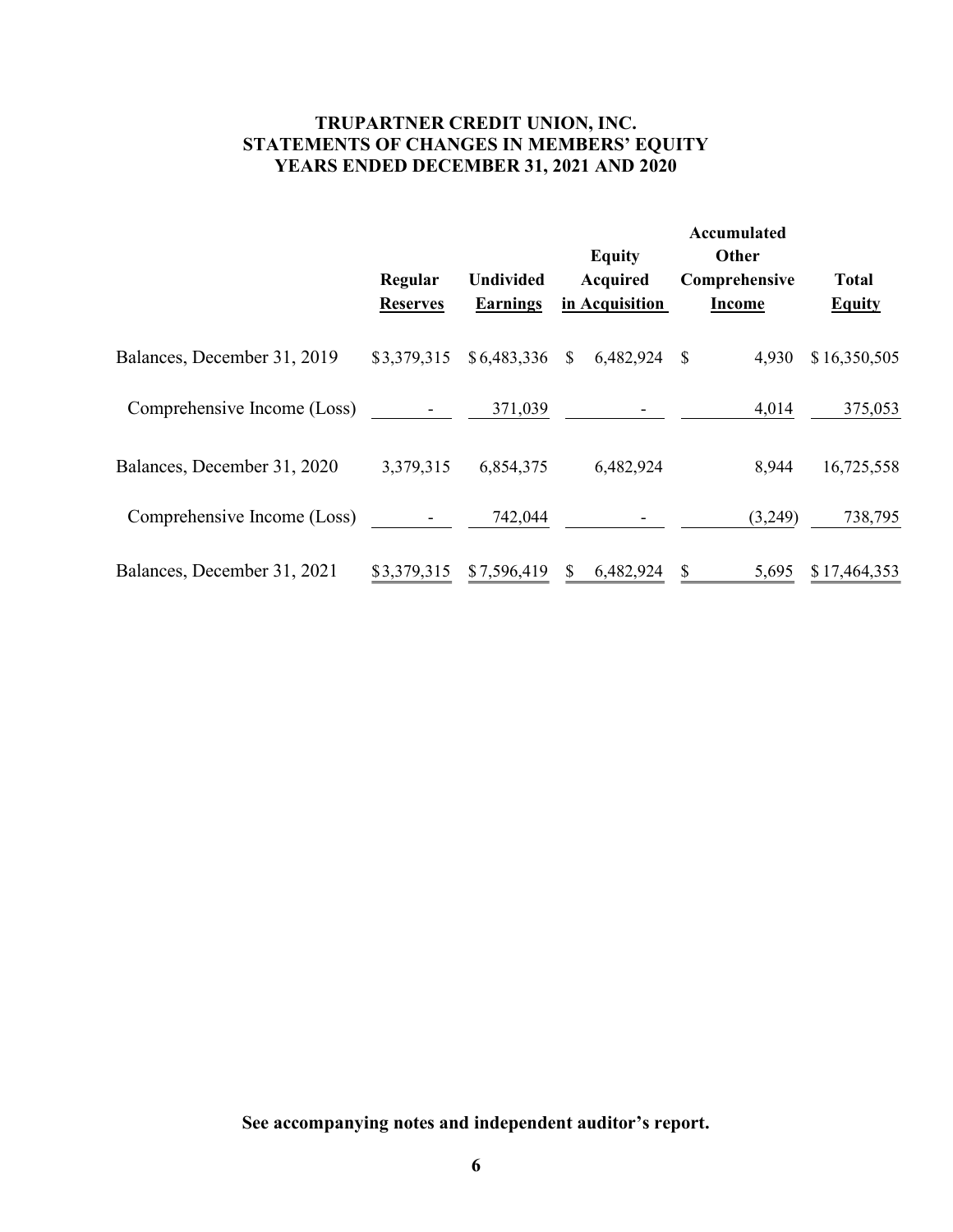# TRUPARTNER CREDIT UNION, INC. STATEMENTS OF CASH FLOWS YEARS ENDED DECEMBER 31, 2021 AND 2020

| TRUPARTNER CREDIT UNION, INC.<br><b>STATEMENTS OF CASH FLOWS</b><br>YEARS ENDED DECEMBER 31, 2021 AND 2020 |    |             |  |              |  |  |
|------------------------------------------------------------------------------------------------------------|----|-------------|--|--------------|--|--|
|                                                                                                            |    | 2021        |  | <u>2020</u>  |  |  |
| Cash Flows from Operating Activities<br>Net income                                                         | \$ | 742,044     |  | 371,039      |  |  |
| Adjustments to reconcile net income to                                                                     |    |             |  |              |  |  |
| net cash provided by (used in) operating activities<br>Depreciation                                        |    | 259,798     |  | 292,328      |  |  |
| Amortization of premiums and discounts on<br>debt securities held-to-maturity                              |    |             |  |              |  |  |
|                                                                                                            |    | (1,070)     |  | 2,061<br>641 |  |  |
| Amortization of premiums and discounts on loans to members<br>Provision for loan losses                    |    | 345,626     |  | 578,618      |  |  |
| (Gain) loss on sale of foreclosed assets                                                                   |    |             |  | 22,442       |  |  |
| (Increase) decrease in accrued interest receivable                                                         |    | 99,504      |  | (226,789)    |  |  |
| (Increase) decrease core deposit                                                                           |    |             |  | 12,018       |  |  |
| (Increase) decrease in prepaid expenses and other assets                                                   |    | 53,333      |  | 459,478      |  |  |
| Increase (decrease) in accrued expenses and other liabilities                                              |    | 23,400      |  | 508,801      |  |  |
|                                                                                                            |    |             |  |              |  |  |
| Total adjustments                                                                                          |    | 780,591     |  | 1,649,598    |  |  |
| Net Cash Provided by (Used in) Operating Activities                                                        |    | 1,522,635   |  | 2,020,637    |  |  |
| Cash Flows from Investing Activities                                                                       |    |             |  |              |  |  |
| Proceeds from maturing of time deposits                                                                    |    | 3,991,000   |  | 11,067,925   |  |  |
| Acquisition of time deposits                                                                               |    | (2,991,351) |  | (17,714,000) |  |  |
| Proceeds from maturing debt securities held-to-maturity                                                    |    | 3,500,000   |  | 26,250,000   |  |  |
| Acquisition of debt securities held-to-maturity                                                            |    | (8,000,000) |  | (22,000,000) |  |  |
| (Increase) decrease in other investments                                                                   |    | (432,577)   |  | (182, 817)   |  |  |
| (Increase) decrease in American Share Insurance deposit                                                    |    | (334, 453)  |  | (35, 836)    |  |  |
| Net (increase) decrease in loans to members,                                                               |    |             |  |              |  |  |
| net of principal collections                                                                               |    | 11,487,528  |  | (17,169,665) |  |  |
| Proceeds from sale of foreclosed assets                                                                    |    |             |  | 129,154      |  |  |
| Net (increase) decrease in value of foreclosed assets                                                      |    | 7,345       |  | 7,764        |  |  |
| Acquisition of premises and equipment                                                                      |    | (125, 441)  |  | (30, 482)    |  |  |
| Net Cash Provided by (Used in) Investing Activities                                                        |    | 7,102,051   |  | (19,677,957) |  |  |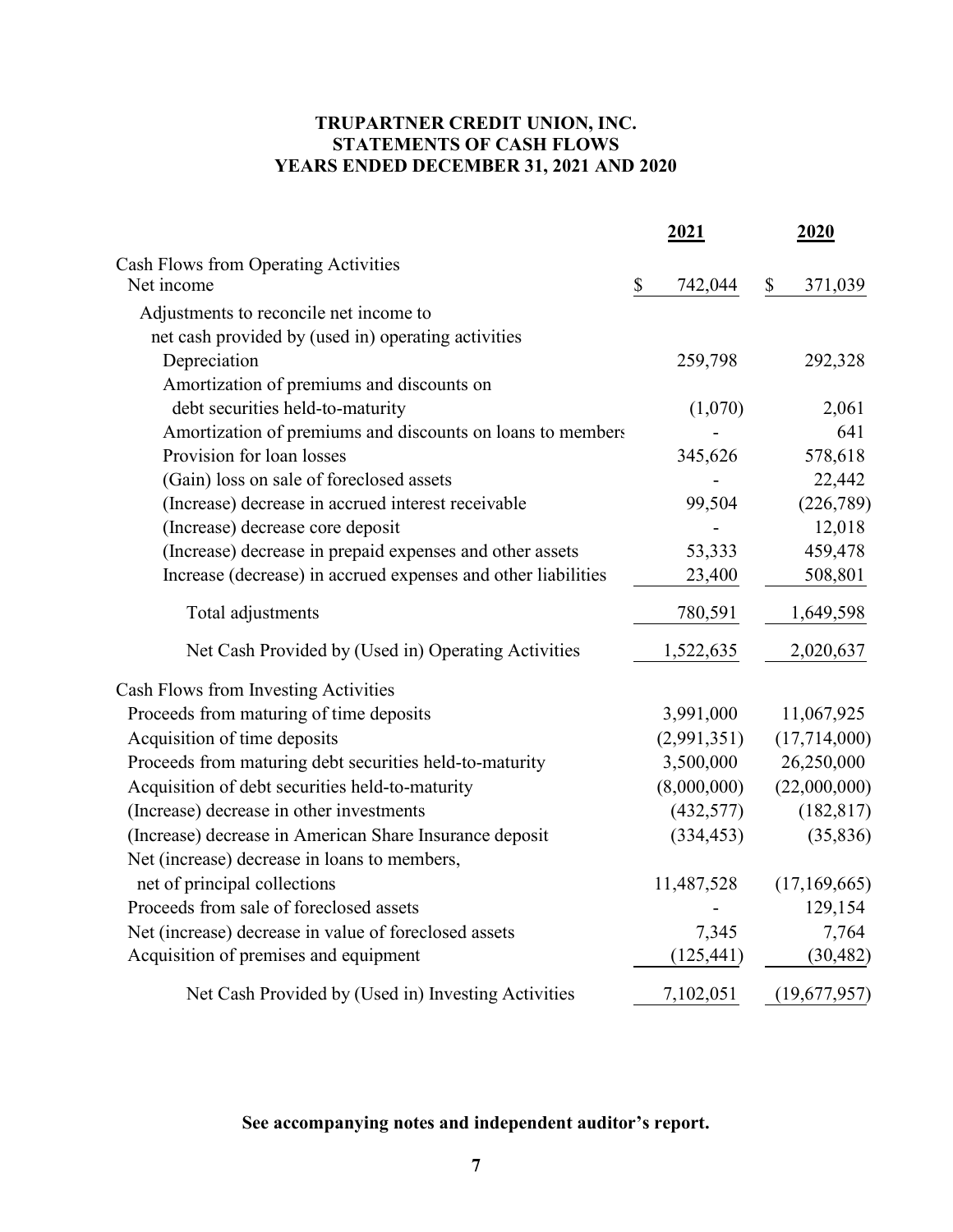# TRUPARTNER CREDIT UNION, INC. STATEMENTS OF CASH FLOWS (CONTINUED) YEARS ENDED DECEMBER 31, 2021 AND 2020

| TRUPARTNER CREDIT UNION, INC.<br>STATEMENTS OF CASH FLOWS (CONTINUED)<br>YEARS ENDED DECEMBER 31, 2021 AND 2020 |               |               |
|-----------------------------------------------------------------------------------------------------------------|---------------|---------------|
|                                                                                                                 | 2021          | 2020          |
| Cash Flows from Financing Activities                                                                            |               |               |
| Proceeds from line of credit                                                                                    | 562,841       | 955,905       |
| Principal payments on line of credit                                                                            | (562, 841)    | (955,905)     |
| Net increase (decrease) in members' share and<br>savings accounts                                               | 16,890,028    | 25,727,138    |
| Net Cash Provided by (Used in) Financing Activities                                                             | 16,890,028    | 25,727,138    |
| Increase (Decrease) in Cash and Cash Equivalents                                                                | 25,514,714    | 8,069,818     |
| Cash and Cash Equivalents, Beginning of Year                                                                    | 22,452,985    | 14,383,167    |
| Cash and Cash Equivalents, End of Year                                                                          | \$47,967,699  | \$22,452,985  |
| Supplemental Cash Flow Disclosure:                                                                              |               |               |
| Cash paid for interest expense                                                                                  | \$<br>499,556 | \$<br>836,524 |
| Capitalized interest income on investments                                                                      | \$<br>213,520 | \$<br>185,262 |
| Increase (decrease) in unrealized gain on securities<br>available-for-sale                                      | \$<br>(3,249) | \$<br>4,014   |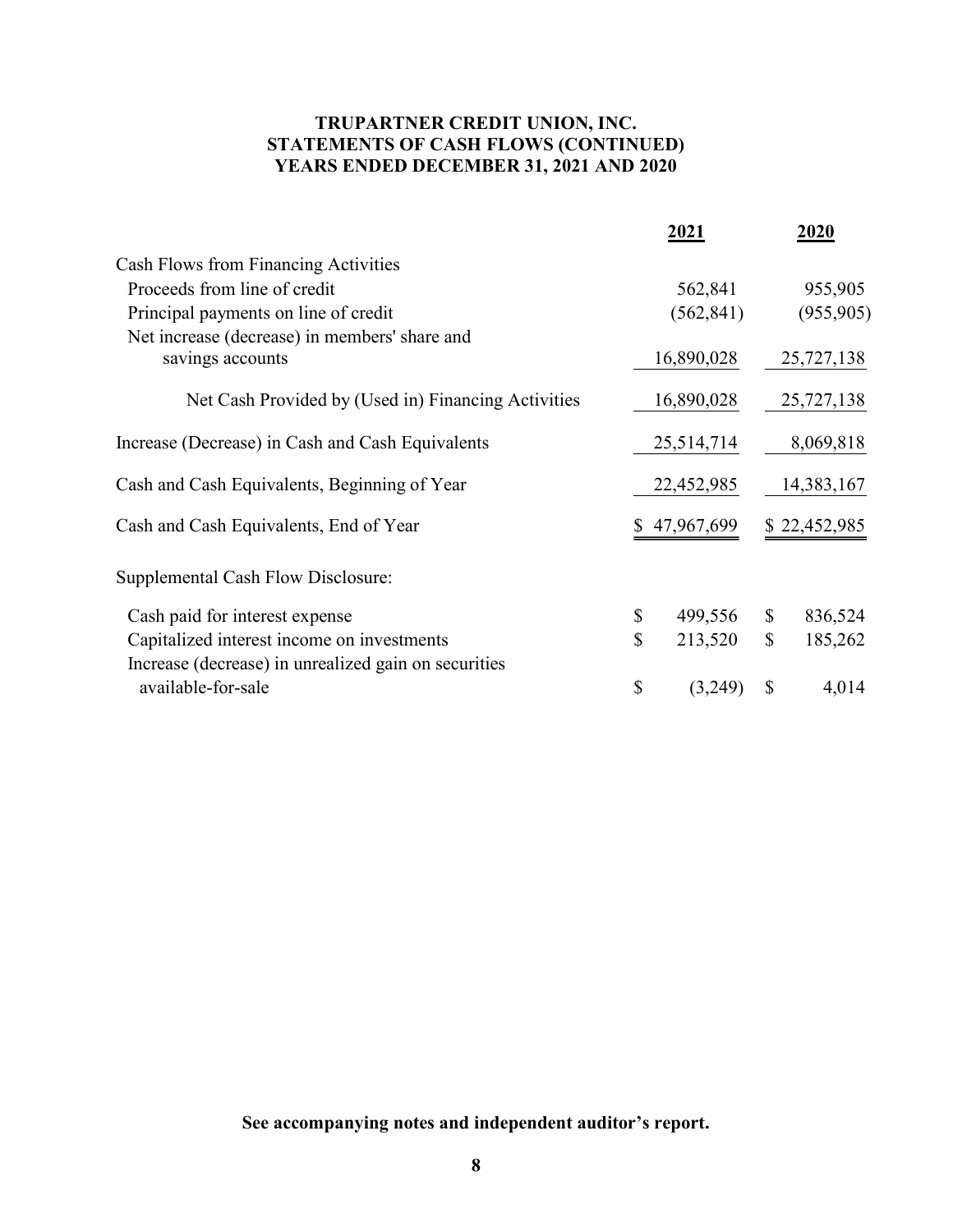# NOTE A - SUMMARY OF SIGNIFICANT ACCOUNTING POLICIES

#### Date of Management's Review of Subsequent Events

Management has evaluated subsequent events through February 16, 2022, the date which the financial statements were available to be issued.

#### Nature of Business

The TruPartner Credit Union, Inc.'s operations are principally related to holding deposits for and making loans to members of the Credit Union who are employees of selected groups in southwest Ohio. The Credit Union's primary source of revenue is from credit card, automobile, and real estate loans to members.

#### Use of Estimates

The preparation of financial statements in conformity with generally accepted accounting principles in the United States of America (GAAP) requires management to make estimates and assumptions that affect the reported amounts of assets and liabilities and disclosure of contingent assets and liabilities at the date of the financial statements and the reported amounts of revenues and expenses during the reporting period. Specifically, management has made estimates based on assumptions for fair value of financial instruments and the assessment of other-thantemporary impairment on investments. Actual results could differ from those estimates.

#### Cash and Cash Equivalents

For purposes of statement of financial condition classification and the statement of cash flows, the Credit Union considers all highly liquid debt instruments purchased with a maturity of three months or less and any certificates of deposit that do not contain material early withdrawal penalties to be cash equivalent.

#### Time Deposits

Time deposits in other financial institutions include certificates of deposit. These are stated at cost. The certificates of deposit all mature within five years.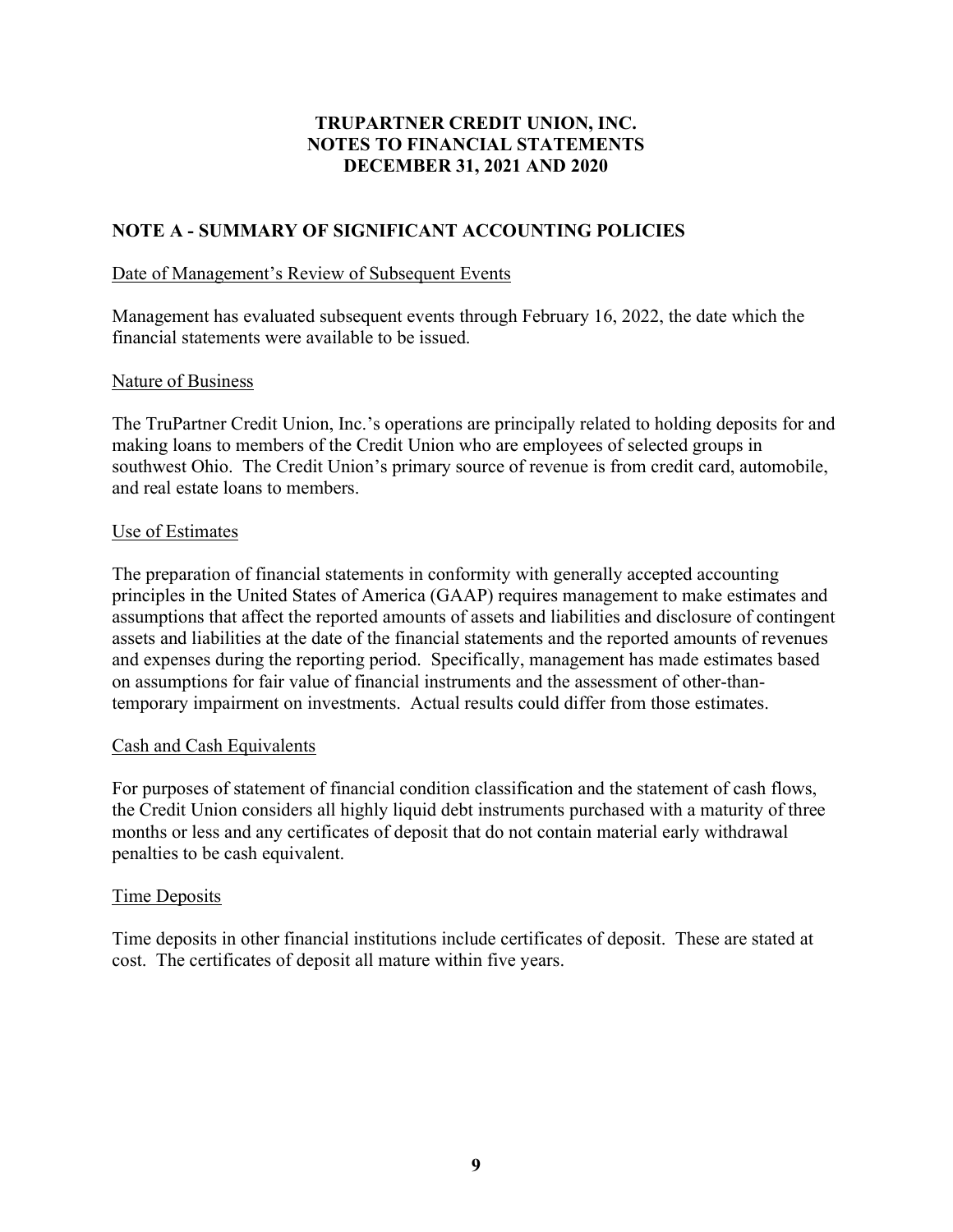#### Fair Value Measurements

The Credit Union follows the guidance of FASB ASC 825, Financial Instruments, and FASB ASC 820, Fair Value Measurement. This guidance permits entities to measure many financial instruments and certain other items at fair value. The objective is to improve financial reporting by providing entities with the opportunity to mitigate volatility in reported earnings caused by measuring related assets and liabilities differently without having to apply complex hedge accounting provisions. This guidance clarifies that fair value is an exit price, representing the amount that would be received to sell an asset or paid to transfer a liability in an orderly transaction between market participants. Under this guidance, fair value measurements are not adjusted for transaction costs. This guidance establishes a fair value hierarchy that prioritizes the inputs to valuation techniques used to measure fair value. The hierarchy gives the highest priority to unadjusted quoted prices in active markets for identical assets or liabilities (Level 1 measurements) and the lowest priority to unobservable inputs (Level 3 measurements).

The Credit Union's investments in debt securities are classified and accounted for as follows:

Held-to-Maturity: Government and government agency bonds, notes, and certificates which the Credit Union has the positive intent and ability to hold to maturity are reported at cost, adjusted for amortization of premiums and accretion of discounts which are recognized in interest income using the straight-line method over the period to maturity.

Available-for-Sale: Government and government agency bonds are classified availablefor-sale when the Credit Union anticipates that the securities could be sold in response to rate changes, prepayment risk, liquidity, availability of and the yield on alternative investments and other market and economic factors. These securities are reported at fair value.

Unrealized gains and losses on debt securities available-for-sale are recognized as direct increases or decreases in other comprehensive income. Purchase premiums and discounts are recognized in interest income using the straight-line method over the terms of the securities. However, the premiums on callable debt securities are amortized over the period to the earliest call date. Declines in the fair value of held-to-maturity securities below their cost that are deemed to be other-than-temporary are reflected in earnings as realized losses. In estimating other-than-temporary impairment (OTTI) losses, management considers (1) the length of time and the extent to which the fair value has been less than cost, (2) the financial condition and near-term prospects of the issuer, and (3) the intent and ability of the Credit Union to retain its investment in the issuer for a period of time sufficient to allow for any anticipated recovery in fair value. Gains and losses on the sale of securities are recorded on the trade date and the costs of securities sold are determined using the specific identification method.

The Credit Union does not maintain a trading portfolio. Other investments are classified separately, stated at cost and subject to impairment.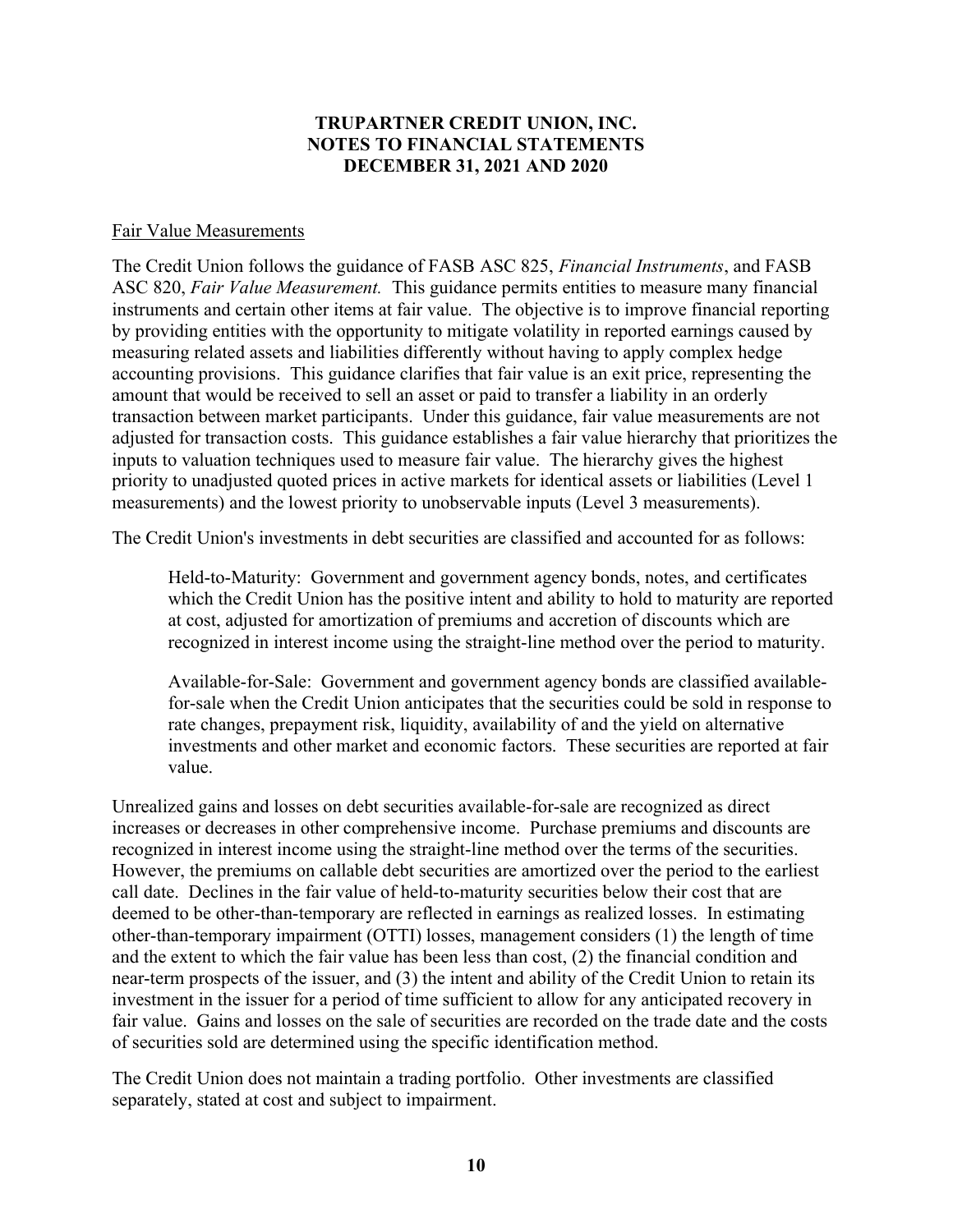# Loans Held for Sale

The Credit Union had no loans held for sale at December 31, 2021 and 2020.

#### Loans to Members

Loans are reported at their recorded investment, which is the outstanding principal balance net of any unearned income, such as deferred fees or costs, charge-offs and unamortized premiums or discounts on originated loans. Interest on loans is recognized over the term of the loan and is calculated using the simple-interest method on principal amounts outstanding. When principal or interest is delinquent for 61 days or more, the Credit Union evaluates the loan for nonaccrual status.

After a loan is placed on nonaccrual status, all interest previously accrued but not collected is reversed against current period interest income. Subsequent collections of interest payments on nonaccrual loans are recognized as interest income unless ultimate collectability of the loan is in doubt. Cash collections on loans where ultimate collectability remains in doubt are applied as reductions of the loan principal balance and no interest income is recognized until the principal balance has been collected.

Loan fees and certain direct loan origination costs are deferred, and the net cost is recognized as an adjustment to interest income using the interest method over the contractual life of the loans, adjusted for estimated prepayments based on the Credit Union's historical prepayment experience. The Credit Union does not charge commitment fees.

#### Allowance for Loan Losses

The allowance for loan losses reflects management's judgment of probable loan losses inherent in the portfolio. The Credit Union uses a disciplined process and methodology to establish the allowance for loan losses each month. To determine the total allowance for loan losses, management estimates the reserves needed for each segment of the portfolio, including loans analyzed individually and loans analyzed on a pooled basis. The allowance for loan losses consists of amounts applicable to: (i) the new automobile portfolio, (ii) the used automobile portfolio,  $(iii)$  the first mortgage portfolio,  $(iv)$  the home equity portfolio,  $(v)$  the nonparticipation business portfolio, (vi) the consumer secured portfolio, (vii) the unsecured portfolio, (viii) the credit card portfolio, and (ix) the loan participation portfolio.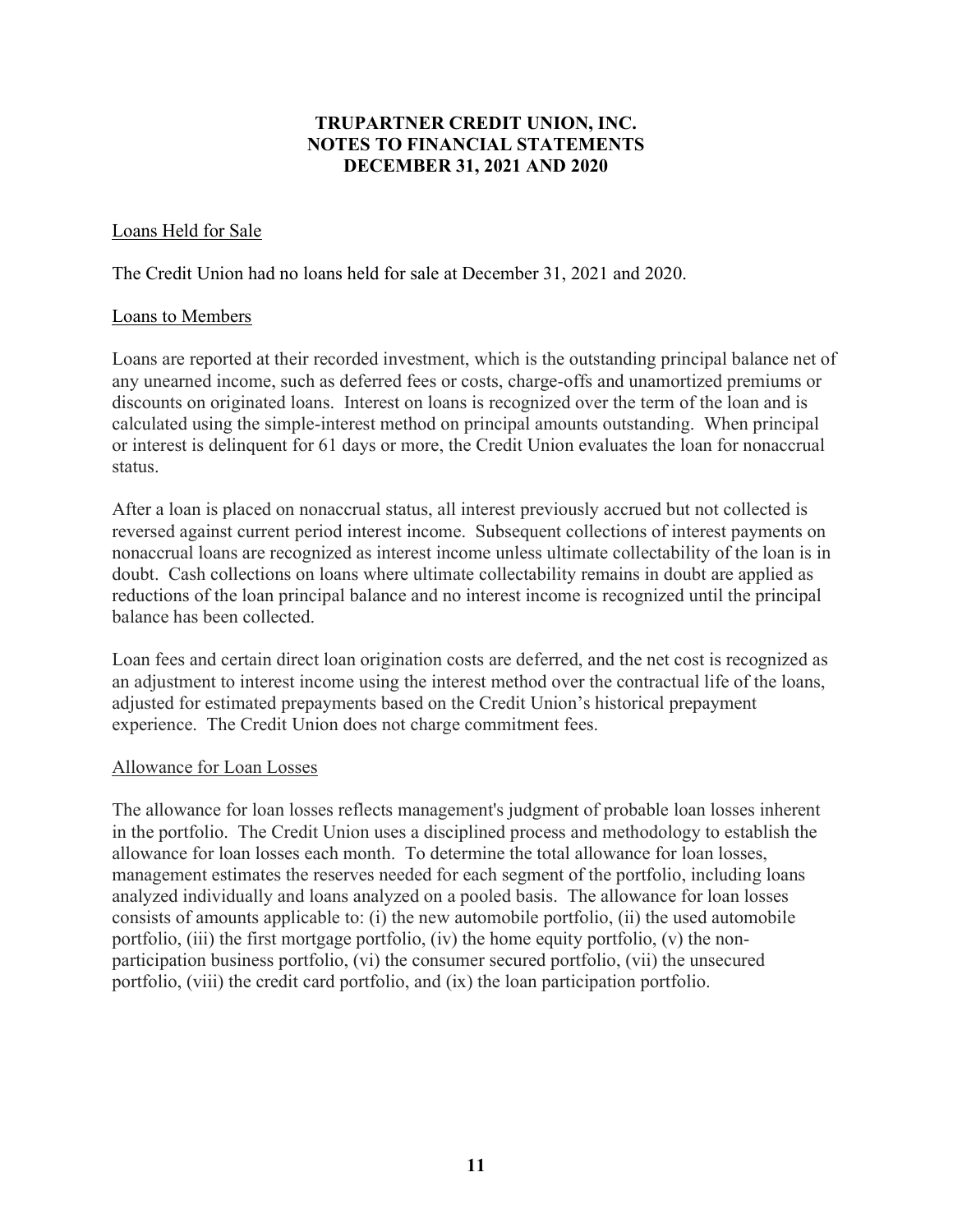To determine the balance of the allowance account, loans are pooled by portfolio segment and losses are modeled using historical experience and quantitative and other mathematical techniques over the loss emergence period. Management exercises significant judgment in determining the estimation method that fits the credit risk characteristics of each portfolio segment. The Credit Union uses the historical twelve-month rolling average and specific identification for this process. Management must use judgment in establishing additional input metrics for the modeling processes. The models and assumptions used to determine the allowance are independently validated and reviewed to ensure that their theoretical foundation, assumptions, data integrity, computational processes, reporting practices and end-user controls are appropriate and properly documented.

The establishment of the allowance for loan losses relies on a consistent process that requires multiple layers of management review and judgment and responds to changes in economic conditions, member behavior, and collateral value, among other influences. From time to time, events or economic factors may affect the loan portfolio, causing management to provide additional amounts to or release balances from the allowance for loan losses. The Credit Union's allowance for loan losses is sensitive to risk ratings assigned to individually evaluated loans and economic assumptions and delinquency trends driving statistically modeled reserves. Individual loan risk ratings are evaluated based on each situation by experienced senior credit officers.

Management monitors differences between estimated and actual incurred loan losses. This monitoring process includes periodic assessments by senior management of loan portfolios and the models used to estimate incurred losses in those portfolios. Additions to the allowance for loan losses are made by charges to the provision for loan losses. Credit exposures deemed to be uncollectible are charged against the allowance for loan losses. Recoveries of previously charged off amounts are credited to the allowance for loan losses.

#### Loan Charge-offs

For consumer loans, the Credit Union generally fully or partially charges down to the fair value of collateral securing the asset when:

- management judges the asset to be uncollectible;
- repayment is deemed to be protracted beyond reasonable time frames;
- the asset has been classified as a loss by either the Credit Union's internal loan review process or external examiners;
- the member has filed bankruptcy and the loss becomes evident owing to a lack of assets; or
- the loan is 180 days past due unless well secured and/or in the process of collection.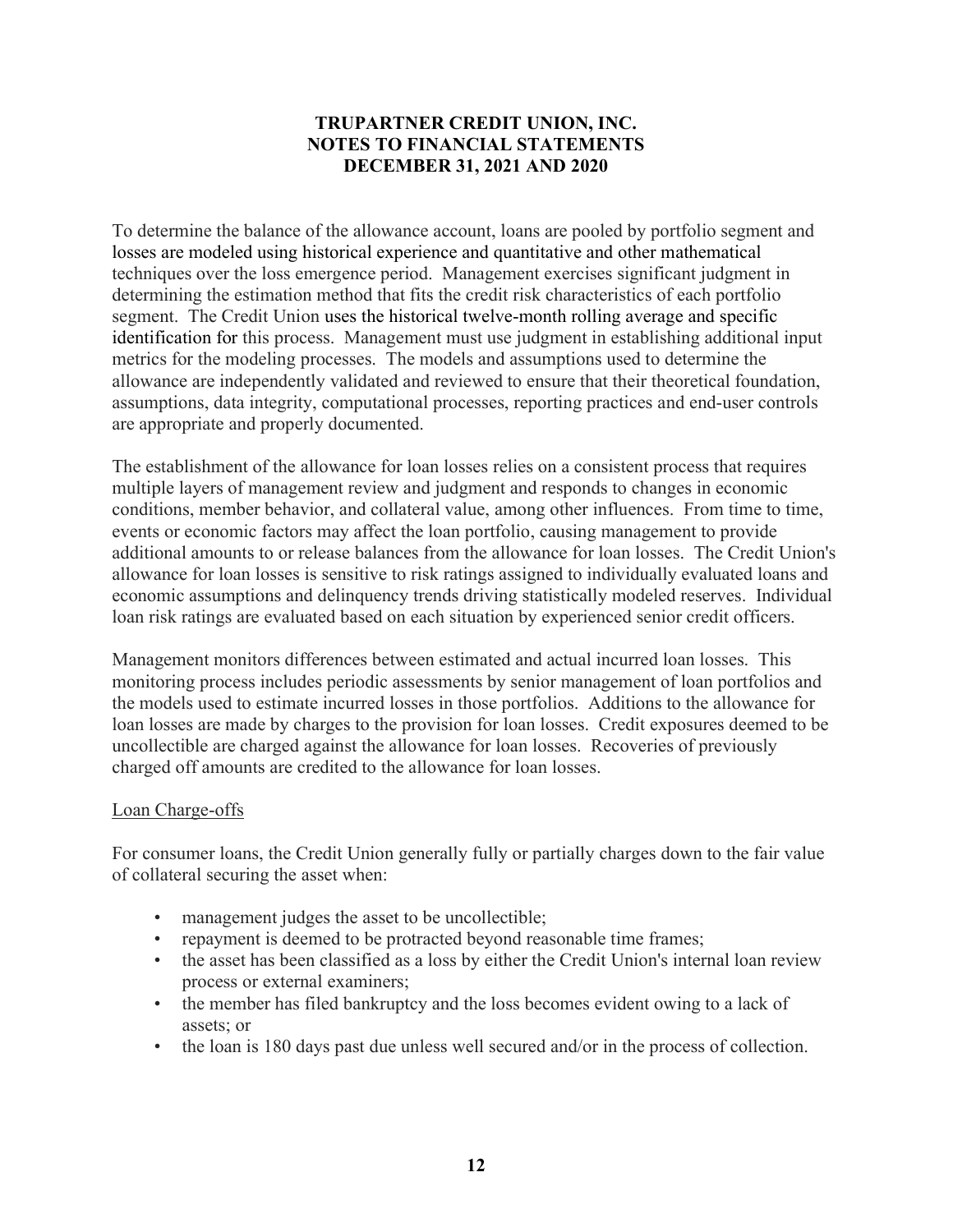The Credit Union's charge-off policies by segment of the loan portfolio are as follows:

- New Automobile The Credit Union generally fully charges off when the loan is 180 days past due.
- Used Automobile The Credit Union generally fully charges off when the loan is 180 days past due.
- First Mortgage The Credit Union generally writes down to the net realizable value when the loan is 180 days past due.
- Home Equity The Credit Union generally writes down to the net realizable value when the loan is 180 days past due.
- Non-Participation Business The Credit Union generally writes down to the net realizable value when the loan is 180 days past due.
- Consumer Secured The Credit Union generally fully charges off when the loan is 180 days past due.
- Unsecured The Credit Union generally fully charges off when the loan is 180 days past due.
- *Credit Cards* The Credit Union generally fully charges off when the loan is 180 days past due.
- Loan Participations The Credit Union fully charges off when the primary source determines that a loss has been incurred.

# Troubled Debt Restructurings

In situations where, for economic or legal reasons related to a member's financial difficulties, the Credit Union grants a concession for other than an insignificant period of time to the member that the Credit Union would not otherwise consider, the related loan is classified as a troubled debt restructuring (TDR). The Credit Union strives to identify members in financial difficulty early and work with them to modify to more affordable terms before their loan reaches nonaccrual status. These modified terms may include rate reductions, principal forgiveness, payment forbearance and other actions intended to minimize the economic loss and to avoid foreclosure or repossession of the collateral. In cases where the Credit Union grants the member new terms that provide for a reduction of either interest or principal, the Credit Union measures any impairment on the restructuring as previously noted for impaired loans.

In addition to the allowance for the pooled portfolios, the Credit Union develops a separate allowance for loans that are identified as impaired through a TDR.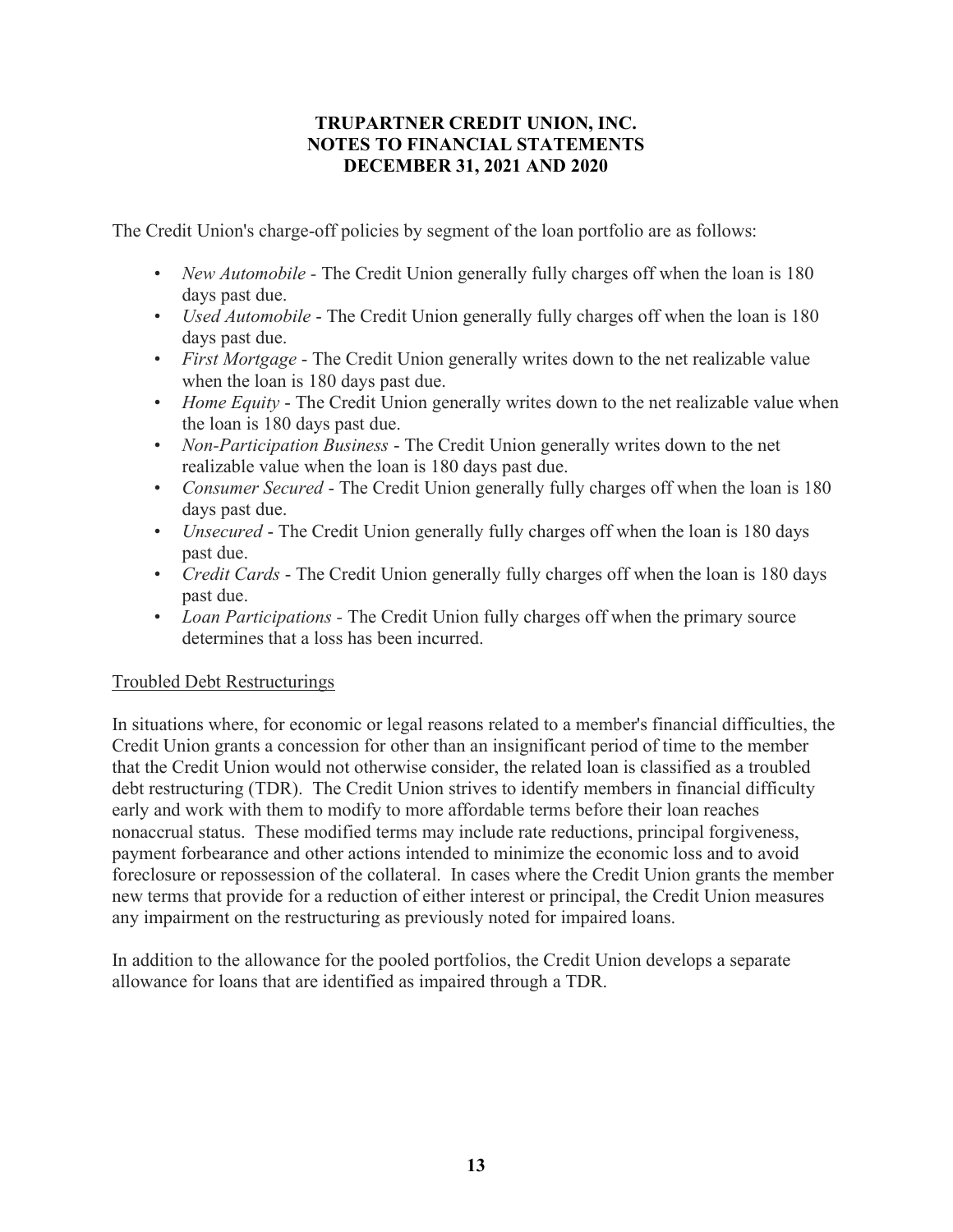#### Premises and Equipment

Land is carried at cost. Buildings, improvements, leasehold improvements, furniture, fixtures, and equipment are carried at cost, less accumulated depreciation, and amortization. The building, furniture, fixtures, and equipment are depreciated using the straight-line method over the estimated useful lives of the assets. The cost of leasehold improvements is amortized using the straight-line method over the terms of the related leases.

#### Impairment of Long-Lived Assets

Long-lived assets and certain identifiable intangible assets are reviewed for impairment whenever events or changes in circumstances indicate that the carrying amount of an asset may not be recoverable. Management reviews all material assets annually for possible impairment. If such assets are considered to be impaired, the impairment recognized is measured as the amount by which the carrying amount of the assets exceeds the estimated fair value of the assets.

#### American Share Insurance Deposit

The deposit in American Share Insurance is in accordance with the insurance company's regulations, which require the maintenance of a deposit by each insured Credit Union in an amount equal to one percent of its insured shares. The deposit would be refunded to the Credit Union if its insurance coverage is terminated, it converts to insurance coverage from another source, or the operations of the fund are transferred from the insurance company.

#### American Share Insurance Premiums

A credit union is required to pay an annual insurance premium based on a percent of its total insured shares unless the payment is waived or reduced by the insurance company.

During 2021 and 2020, American Share Insurance charged a special premium assessment of \$35,018 and \$31,786, respectively.

#### Foreclosed Assets

Real estate properties acquired through or in lieu of loan foreclosure is initially recorded at fair value less estimated selling cost at the date of foreclosure. Any write-downs based on the asset's fair value at the date of acquisition are charged to the allowance for loan losses. After foreclosure, valuations are periodically performed by management and property held for sale is carried at lower of the new cost basis or fair value less cost to sell. Impairment losses on property to be held and used are measured as the amount by which the carrying amount of a property exceeds its fair value.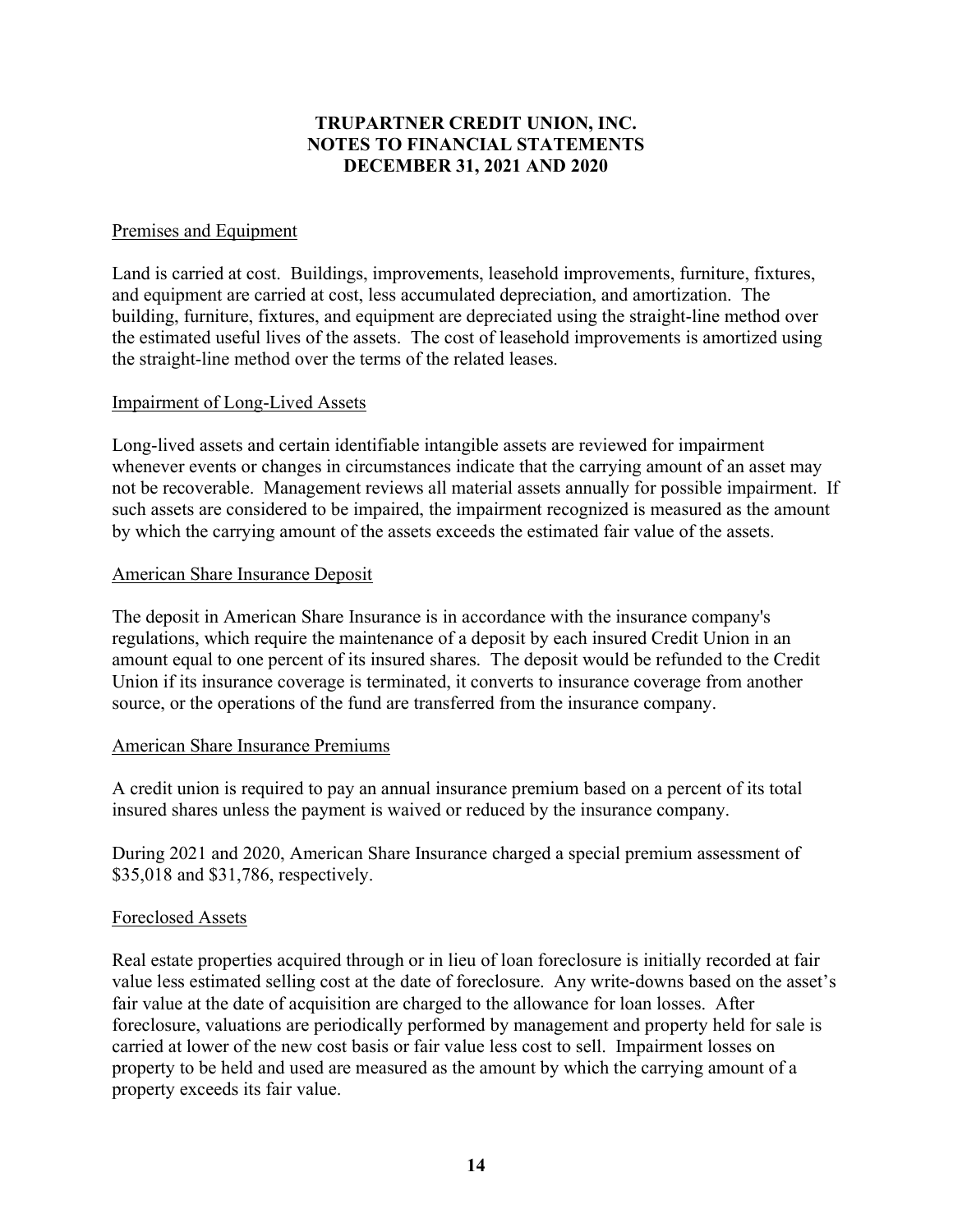Costs of significant property improvements are capitalized, whereas costs relating to holding property are expensed. The portion of interest costs relating to development of real estate is capitalized. Valuations are periodically performed by management, and any subsequent writedowns are recorded as a charge to operations, if necessary, to reduce the carrying value of a property to the lower of its cost or fair value less cost to sell.

#### Members' Share and Savings Accounts

Members' share and savings accounts are subordinated to all other liabilities of the Credit Union upon liquidation. Interest on members' share and savings accounts is based on available earnings at the end of an interest period and is not guaranteed by the Credit Union. Interest rates on members' share and savings accounts are set by the Board of Directors based on an evaluation of current and future market conditions.

#### Members' Equity

The Credit Union is required by regulation to maintain a statutory reserve. This reserve, which represents a regulatory restriction of retained earnings, is not available for the payment of interest.

# Comprehensive Income

Comprehensive income consists of net income and other comprehensive income that includes unrealized gains and losses on debt securities available-for-sale.

#### Revenue Recognition

In the ordinary course of business, the Credit Union recognizes income from various revenue generating activities. Certain revenues are generated from contracts with members where such revenues are recognized when, or as, services or products are transferred to members for amounts to which the Credit Union expects to be entitled. Certain specific policies related to revenue recognition from contracts with members include:

• Service Fees: Include charges related to depository accounts under standard service agreements. Fees are generally recognized as services are delivered to or consumed by the customer or as penalties are assessed.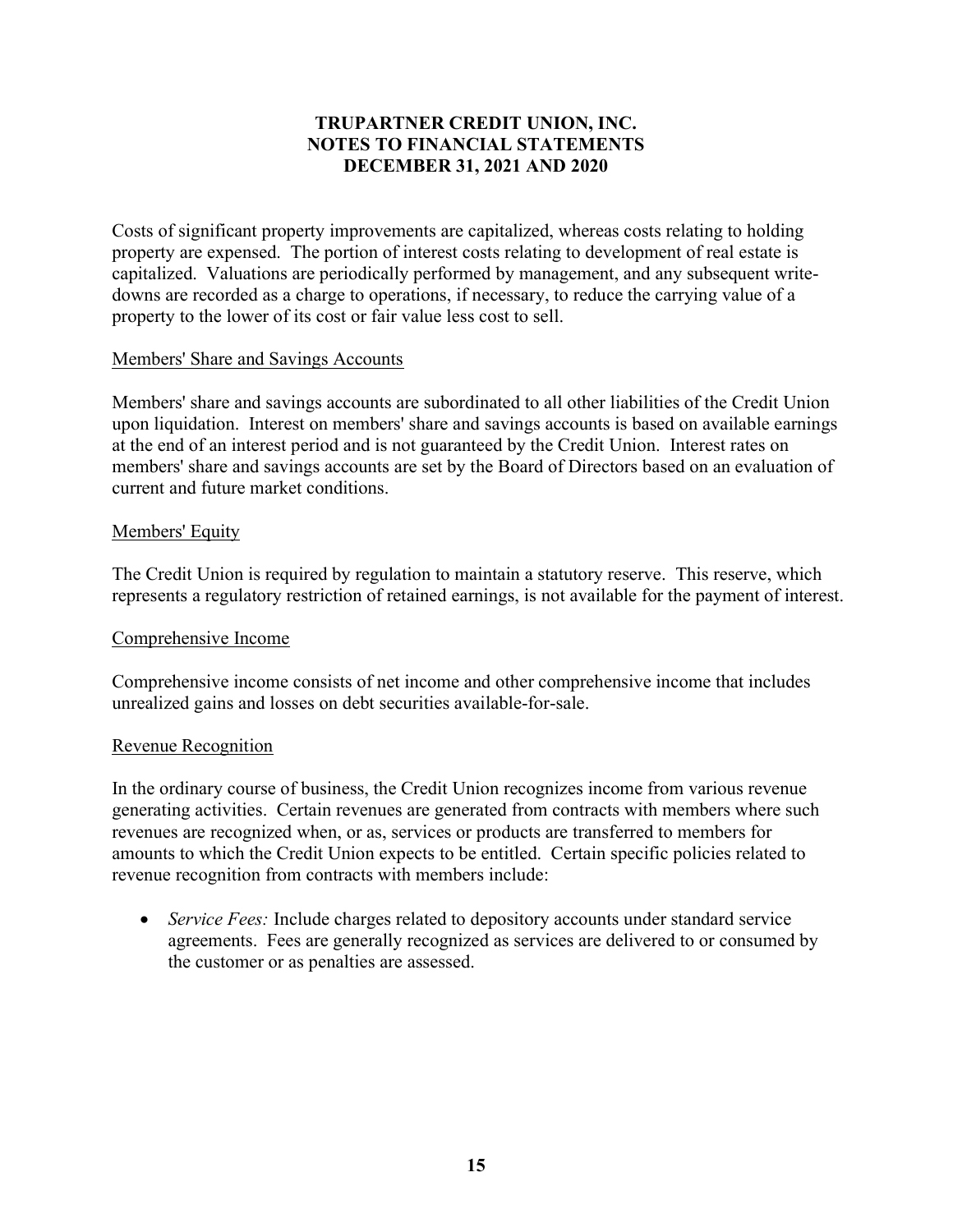• *Credit and Debit Card Revenue:* Includes interchange fees from credit and debit cards processed through card association networks, annual fees, and other transaction and account management fees. Interchange rates are generally set by the credit card associations and based on purchase volumes and other factors. The Credit Union records interchange fees as services are provided. Transaction and account management fees are recognized as services are provided, except for annual fees which are recognized over the applicable period. The cost of related loyalty rewards programs is netted against interchange revenue as a direct cost of the revenue generating activity.

#### Income Taxes

The Credit Union is exempt, by statute, from federal and state income taxes except for certain products and services which have been deemed by the Internal Revenue Service (IRS) to be unrelated to the specific entity's exempt purpose. The net taxable income from these products and services is subject to income taxes under Unrelated Business Income Tax (UBIT) regulations.

The Credit Union adopted FASB Accounting Standards Codification 740-10, Accounting for Uncertainty in Income Taxes and has evaluated its tax positions taken for all open tax years. Currently 2021, 2020, 2019 and 2018 tax years are open and subject to examination by the Internal Revenue Service. However, the Credit Union is not currently under audit nor has the Organization been contacted by the Internal Revenue Service.

#### Advertising

Advertising and promotion costs, which totaled approximately \$186,220 and \$188,152 for the years ended December 31, 2021 and 2020, respectively, are expensed as incurred.

#### Off-Balance-Sheet Credit Related Financial Instruments

In the ordinary course of business, the Credit Union has entered into commitments to extend credit. Such financial instruments are recorded when they are funded.

#### Reclassifications

Certain reclassifications have been made to the 2020 financial statement presentation to correspond to the current years format. Total members' equity and net income are unchanged due to these reclassifications.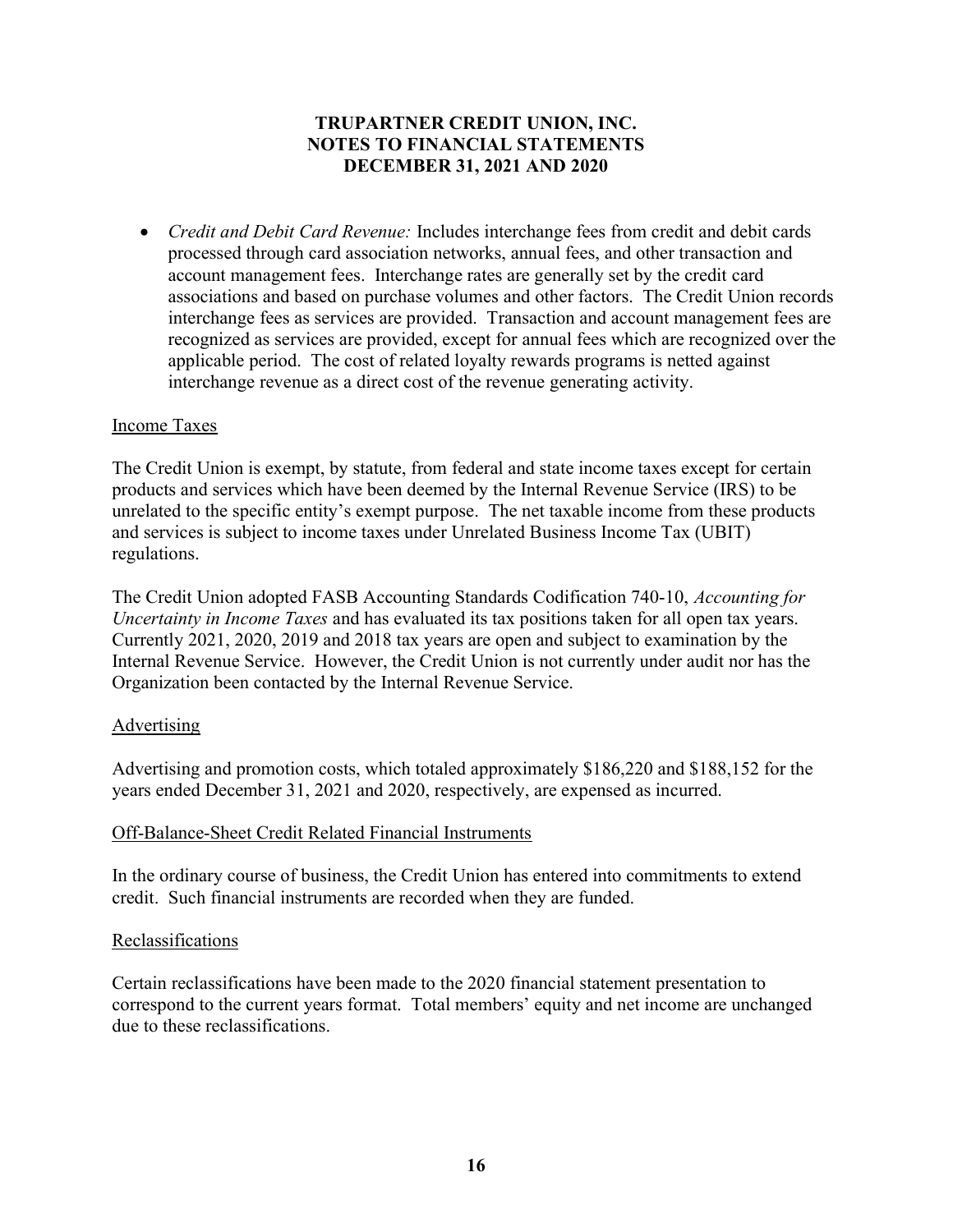# Accounting Standards Adopted in 2020

The FASB issued ASU 2017-08, Nonrefundable Fees and Other Costs (Subtopic 310-20) Premium Amortization on Purchased Callable Debt Securities. This update shortens the amortization period for certain callable debt securities held at a premium to require such premiums to be amortized to the earliest call date unless applicable guidance related to certain pools of securities is applied to consider estimated prepayments. Under prior guidance, entities were generally required to amortize premiums on individual, non-pool callable debt securities as a yield adjustment over the contractual life of the security. This update does not change the accounting for callable debt securities held at a discount. This standard was effective for entities other than public business entities for fiscal years beginning after December 15, 2019, and interim periods within fiscal years beginning after December 15, 2020, with early adoption permitted. Adoption of ASU 2017-08, which was effective for the Credit Union on January 1, 2020, did not have a material impact on the Credit Union's financial statements.

#### Recent Accounting Pronouncements

In June 2016, the FASB issued ASU 2016-13, Financial Instruments-Credit Losses. The ASU introduces a new accounting model, the Current Expected Credit Losses model (CECL), which requires earlier recognition of credit losses. The FASB's CECL model utilizes a lifetime "expected credit loss" measurement objective for the recognition of credit losses for loans, heldto-maturity securities, and other receivables at the time the financial asset is originated or acquired. The standard is effective January 1, 2023, with an option to early adopt. The Credit Union expects to recognize a one-time cumulative effect adjustment to the allowance for loan losses as of the beginning of the first reporting period in which the new standard is effective. The Credit Union expects the adoption will result in a material increase to the allowance for loan losses balance; however, at this time, the impact is being determined and evaluated.

In February 2016, the FASB issued ASU No. 2016-02, Leases, which is intended to increase transparency and comparability of accounting for lease transactions. The ASU will require lessees to recognize most leases on the balance sheet as lease assets and lease liabilities and will require both quantitative and qualitative disclosures regarding key information about leasing arrangements. Lessor accounting is largely unchanged. The guidance is effective January 1, 2022, with an option to early adopt. The adoption of this standard is not expected to have a material effect on the Credit Union's operating results; however, at this time, the impact is being determined and evaluated.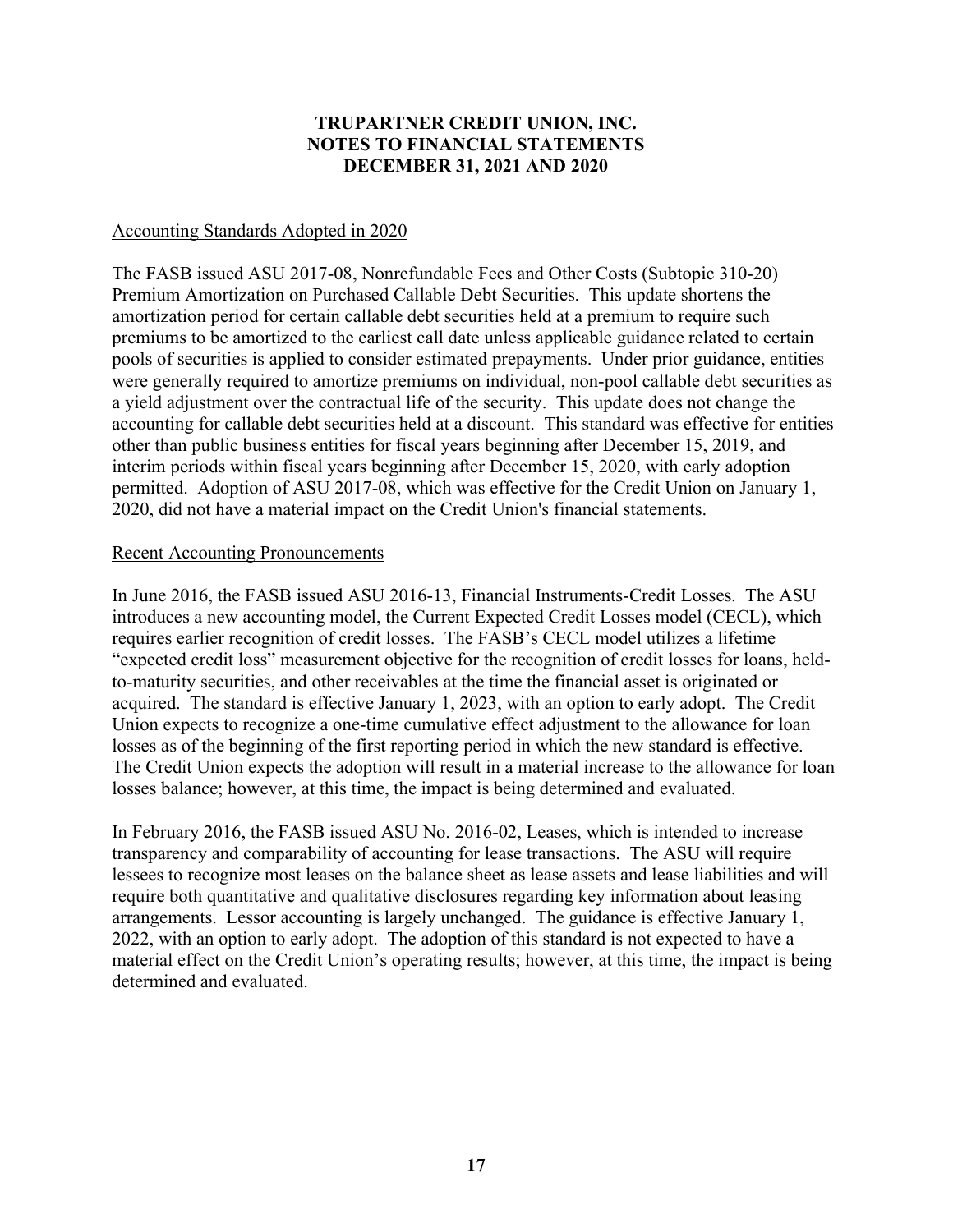# NOTE B - CASH AND CASH EQUIVALENTS

For purposes of the statements of financial condition and the statements of cash flows, the Credit Union considers all highly liquid debt instruments purchased with a maturity of three months or less and any certificates of deposit that do not contain early withdrawal penalties to be cash equivalents.

The composition of these investments at December 31 is as follows:

|                                      | 2021         | 2020         |
|--------------------------------------|--------------|--------------|
| Cash Due from Financial Institutions | 32,411       | 32,472<br>S  |
| Cash Due from Corporate Credit Union | 15,648,418   | 5,184,870    |
| Cash Due from Federal Reserve        | 30,821,624   | 15,826,099   |
| Change Fund                          | 1,465,246    | 1,409,544    |
| Total Cash and Cash Equivalents      | \$47,967,699 | \$22,452,985 |

#### NOTE C - DEPOSITS AT A CORPORATE CREDIT UNION

The Credit Union had a total of \$16,833,614 on deposit at a Corporate Credit Union at December 31, 2021 and \$6,370,066 at December 31, 2020. The Credit Union maintains a perpetual contributed capital account with Corporate One Credit Union that is uninsured.

These uninsured deposits are part of the corporate credit union's regulatory capital and is subject to impairment or loss in the event the corporate credit union is required to merge with another entity, is placed into conservatorship, incurs significant losses, or is liquidated.

A summary of funds reported on the accompanying financial statements at December 31 is as follows:

|                                            | 2021             | 2020        |
|--------------------------------------------|------------------|-------------|
| Cash Due from Corporate Credit Union       | \$15,648,418     | \$5,184,870 |
| Perpetual Capital Contributed              | 1,185,196        | 1,185,196   |
| Total Deposits at a Corporate Credit Union | 16,833,614       | 6,370,066   |
| Cash Due from Corporate Credit Union       | (15,648,418)     | (5,184,870) |
|                                            | <u>1,185,196</u> | \$1,185,196 |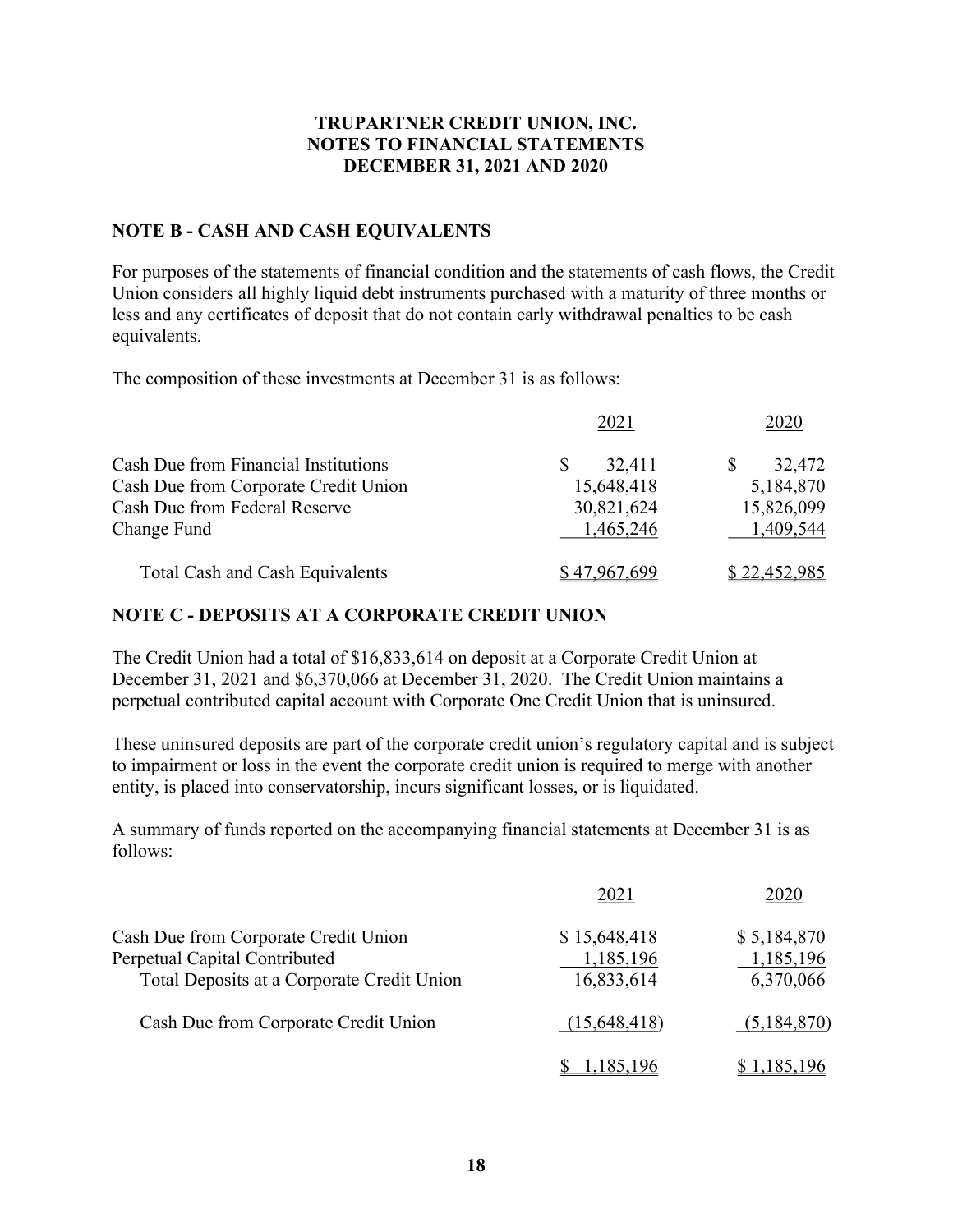The weighted average yield and carrying value of the deposits at a Corporate Credit Union at December 31 are as follows:

|                                      |                              | 2021              | 2020                         |                    |  |
|--------------------------------------|------------------------------|-------------------|------------------------------|--------------------|--|
|                                      | Weighted<br>Average<br>Yield | Carrying<br>Value | Weighted<br>Average<br>Yield | Carrying<br>Value  |  |
| Deposits at a Corporate Credit Union | .05%                         | 1,185,196         | .35%                         | <u>\$1,185,196</u> |  |

#### NOTE D - TIME DEPOSITS

The Credit Union has certificates at December 31, 2021 that bear interest ranging from 0.20% to 3.30% and have penalties for early withdrawal. Any penalties for early withdrawal would not have a material effect on the financial statements.

The weighted average yields and carrying values of the time deposits at December 31 are as follows:

|               |                  | 2021              | 2020             |                   |
|---------------|------------------|-------------------|------------------|-------------------|
|               |                  | Weighted          |                  | Weighted          |
|               | Average<br>Yield | Carrying<br>Value | Average<br>Yield | Carrying<br>Value |
| Time deposits | $1.49\%$         | \$27,853,809      | $1.62\%$         | \$28,853,458      |

The carrying values of time deposits shown by contractual maturity are summarized below. Expected maturities will differ from contractual maturities because borrowers may have the right to call or prepay obligations with or without penalties.

|                                                                   | 2021                      | 2020                      |
|-------------------------------------------------------------------|---------------------------|---------------------------|
| Maturity within One Year<br>Maturity after One through Five Years | \$6,696,809<br>21,157,000 | \$2,854,458<br>25,999,000 |
|                                                                   | \$27,853,809              | \$28,853,458              |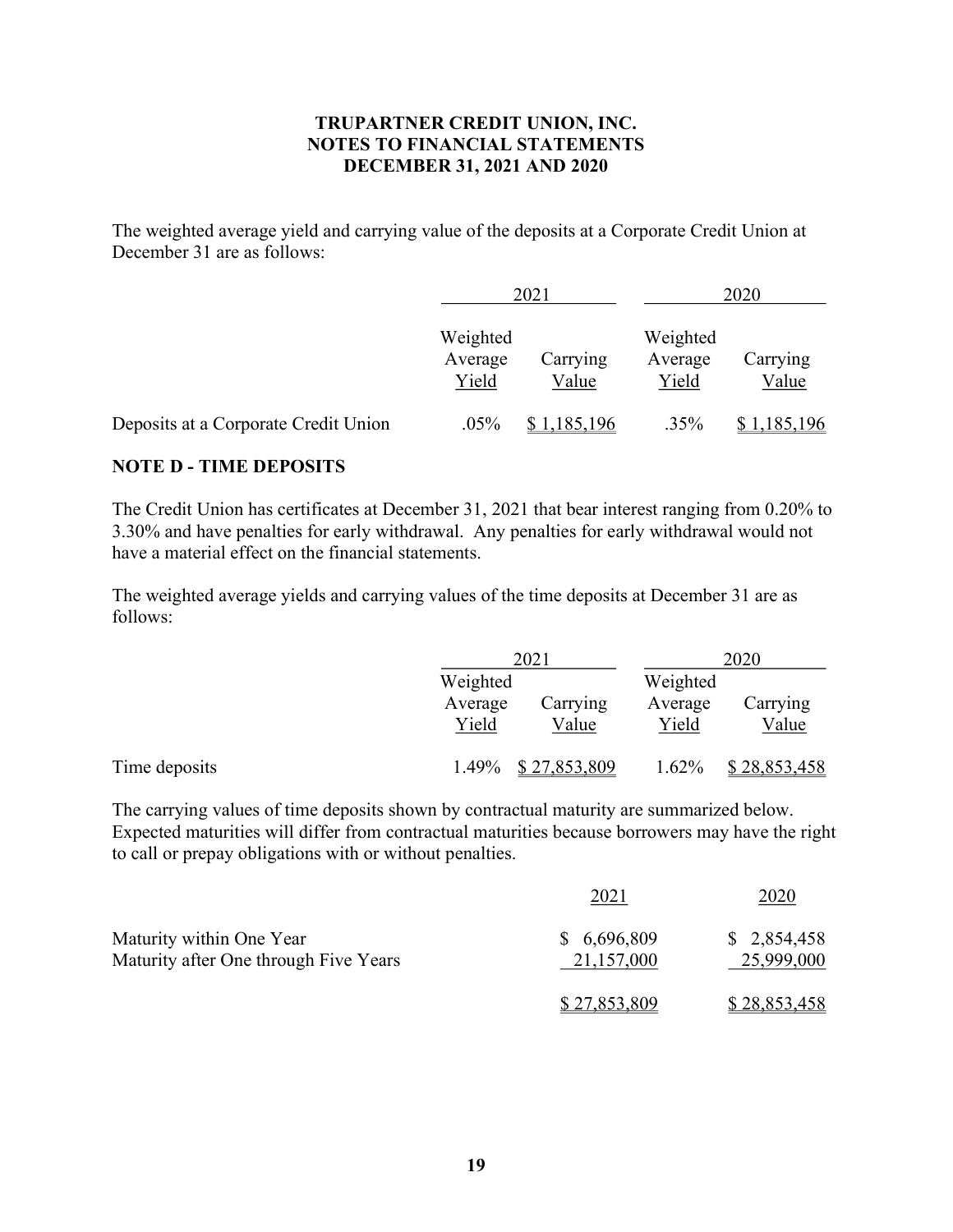#### NOTE E - DEBT SECURITIES HELD-TO-MATURITY

The weighted average yields, amortized cost and estimated fair values of debt securities held-tomaturity at December 31 are as follows:

|                                                                           |                                           |                                                                                     | December 31, 2021                          |                                                                                   |                                                                                             |
|---------------------------------------------------------------------------|-------------------------------------------|-------------------------------------------------------------------------------------|--------------------------------------------|-----------------------------------------------------------------------------------|---------------------------------------------------------------------------------------------|
|                                                                           | Weighted<br>Average<br>Yield              | Amortized<br>Cost                                                                   | Gross<br>Unrealized<br>Gains               | Gross<br>Unrealized<br>Losses                                                     | Estimated<br>Fair<br>Value                                                                  |
| <b>FHLB</b><br><b>FHLMC</b><br><b>FNMA</b><br><b>FFCB</b><br><b>FAMCA</b> | 0.68%<br>0.86%<br>0.60%<br>0.71%<br>0.65% | 8,000,000<br>\$<br>2,500,000<br>2,500,000<br>5,500,000<br>1,000,000<br>\$19,500,000 | \$<br>325<br>30<br><u>355</u><br>S.        | \$(134, 430)<br>(42, 805)<br>(50, 780)<br>(105, 470)<br>(21, 890)<br>\$ (355,375) | $\mathbb{S}$<br>7,865,570<br>2,457,520<br>2,449,220<br>5,394,560<br>978,110<br>\$19,144,980 |
|                                                                           |                                           |                                                                                     | December 31, 2020                          |                                                                                   |                                                                                             |
|                                                                           | Weighted<br>Average<br>Yield              | Amortized<br>Cost                                                                   | Gross<br>Unrealized<br>Gains               | Gross<br>Unrealized<br>Losses                                                     | Estimated<br>Fair<br>Value                                                                  |
| <b>FHLB</b><br><b>FHLMC</b><br><b>FNMA</b><br><b>FFCB</b><br><b>FAMCA</b> | 0.48%<br>0.96%<br>0.64%<br>0.75%<br>0.60% | \$<br>1,500,000<br>3,998,978<br>3,500,000<br>5,499,952<br>500,000                   | \$<br>110<br>19,507<br>1,230<br>1,208<br>5 | \$<br>(30)<br>(7,220)<br>(1,720)                                                  | $\mathbb{S}$<br>1,500,080<br>4,011,265<br>3,499,510<br>5,501,160<br>500,005                 |
|                                                                           |                                           | \$14,998,930                                                                        | <u>\$22,060</u>                            | \$ (8,970)                                                                        | <u>\$15,012,020</u>                                                                         |

The amortized cost and estimated fair value of debt securities held-to-maturity at December 31 by contractual maturity is shown below. Expected maturities will differ from contractual maturities because borrowers may have the right to call or prepay obligations with or without call or prepayment penalties.

|                                          |              | 2021         |                                   | 2020            |
|------------------------------------------|--------------|--------------|-----------------------------------|-----------------|
|                                          |              | Estimated    |                                   | Estimated       |
|                                          | Amortized    | Fair         | Amortized                         | Fair            |
|                                          | Cost         | Value        | $\frac{\text{Cost}}{\text{Cost}}$ | Value           |
| Maturity within One Year                 | S<br>500,000 | 500,325<br>S | \$<br>999,952                     | 1,007,645<br>S. |
| Maturity after One through<br>Five Years | 19,000,000   | 18.644.655   | 13,998,978                        | 14,004,375      |
|                                          | \$19,500,000 | \$19,144,980 | \$14,998,930                      | \$15,012,020    |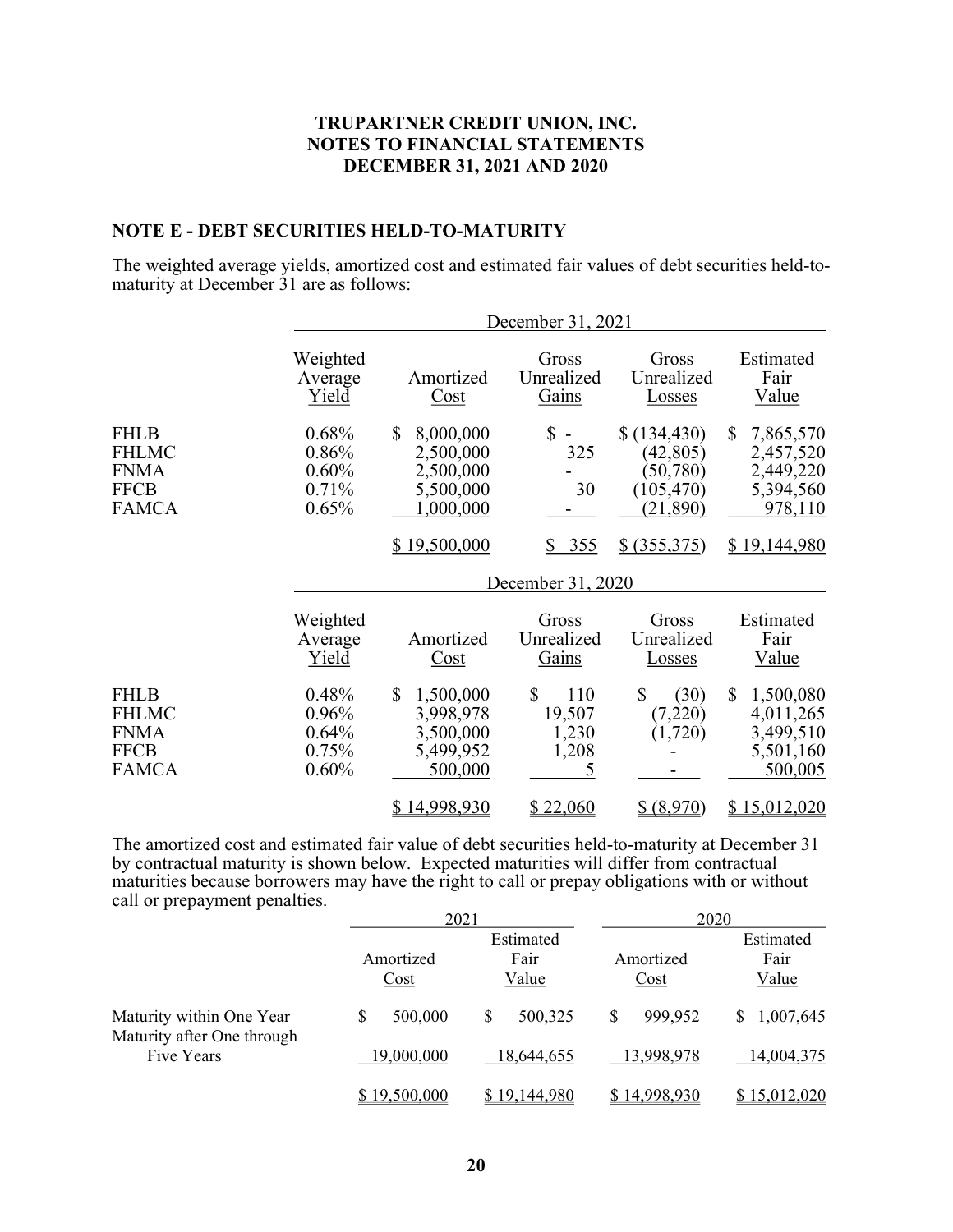Information pertaining to debt securities with gross unrealized gains (losses) aggregated by investment category and length of time that individual securities have been in a continuous gain (loss) position follows:

|                            |                 |                       |             | December 31, 2021    |                           |                            |
|----------------------------|-----------------|-----------------------|-------------|----------------------|---------------------------|----------------------------|
|                            |                 | Less Than 12 Months   |             | 12 Months or Greater |                           | Total                      |
|                            |                 | Gross                 |             | Gross                |                           | Gross                      |
|                            | Fair            | Unrealized            | Fair        | Unrealized           | Fair                      | Unrealized                 |
|                            | Value           | Gains (Losses)        | Value       | Gains (Losses)       | Value                     | Gains (Losses)             |
| Mortgage-Backed Securities |                 |                       |             |                      |                           |                            |
| <b>FHLB</b>                | \$<br>7,375,155 | \$<br>$(124, 845)$ \$ | 490,415     | \$ (9,585)           | 7,865,570<br>$\mathbb{S}$ | (134, 430)<br>$\mathbb{S}$ |
| <b>FHLMC</b>               | 487,645         | (12, 355)             | 1,969,875   | (30, 125)            | 2,457,520                 | (42, 480)                  |
| <b>FNMA</b>                | 1,470,380       | (29, 620)             | 978,840     | (21,160)             | 2,449,220                 | (50,780)                   |
| <b>FFCB</b>                | 5,394,560       | (105, 440)            |             |                      | 5,394,560                 | (105, 440)                 |
| <b>FAMCA</b>               | 978,110         | (21,890)              |             |                      | 978,110                   |                            |
|                            |                 |                       |             |                      |                           |                            |
|                            | \$15,705,850    | (294, 150)            | \$3,439,130 | \$60,870             | \$19,144,980              | \$ (355,020)               |
|                            |                 |                       |             |                      |                           |                            |
|                            |                 |                       |             | December 31, 2020    |                           |                            |
|                            |                 | Less Than 12 Months   |             | 12 Months or Greater |                           | Total                      |
|                            |                 | Gross                 |             | Gross                |                           | Gross                      |
|                            | Fair            | Unrealized            | Fair        | Unrealized           | Fair                      | Unrealized                 |
|                            | Value           | Gains (Losses)        | Value       | Gains (Losses)       | Value                     | Gains (Losses)             |
|                            |                 |                       |             |                      |                           |                            |
| Mortgage-Backed Securities |                 |                       |             |                      |                           |                            |
| <b>FHLB</b>                | \$<br>1,500,080 | \$<br>80              | \$          | $\mathbb{S}$         | 1,500,080<br>\$           | $\mathbb{S}$<br>80         |
| <b>FHLMC</b>               | 3,499,705       | (295)                 | 511,560     | 12,582               | 4,011,265                 | 12,287                     |
| <b>FNMA</b>                | 3,499,510       | (490)                 |             |                      | 3,499,510                 | (490)                      |
| <b>FFCB</b>                | 5,501,160       | 1,208                 |             |                      | 5,501,160                 | 1,208                      |
| <b>FAMCA</b>               | 500,005         | 5                     |             |                      | 500,005                   | 5                          |
|                            | \$14,500,460    | 508<br>\$             | \$511,560   | \$12,582             | \$15,012,020              | \$13,090                   |

The mortgage-backed securities in an unrealized gain (loss) position at December 31, 2021 and 2020 were temporarily impaired due to the current interest rate environment and not increased credit risk. In estimating other-than-temporary impairment losses, the Credit Union considers, among other things, the length of time and the extent to which the fair value has been less than cost, and the financial condition and near-term prospects of the issuer.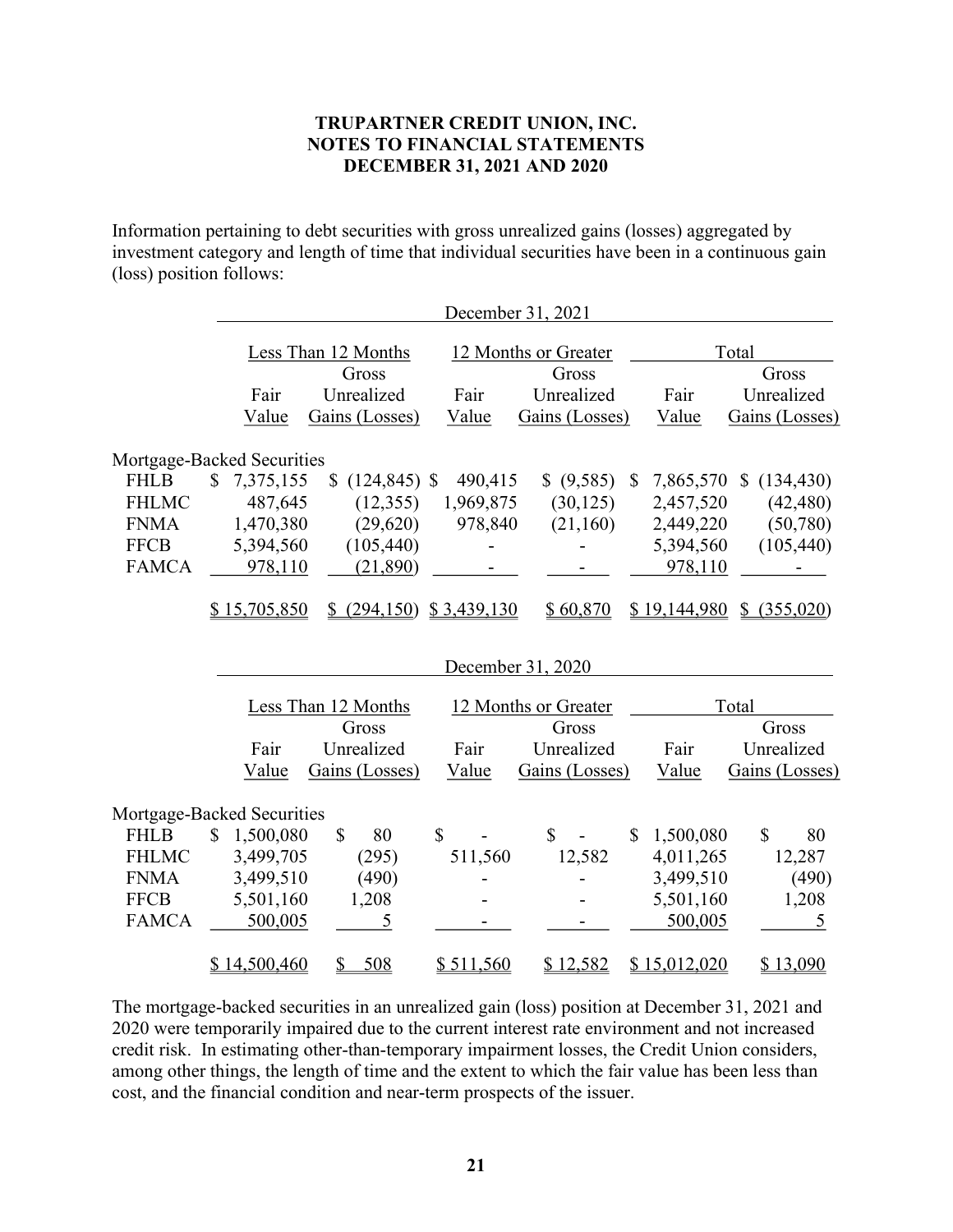The Credit Union does not intend to sell these securities, and it is more likely than not that the Credit Union will not be required to sell before a period of time sufficient to allow for any anticipated recovery in cost. All securities owned by the Credit Union are payable at maturity.

Market changes in interest rates and market changes in credit spreads will cause normal fluctuations in the market price of securities and the possibility of temporary unrealized gains and losses. These securities were purchased during 2018 through 2021 and the temporary gains and losses are due primarily to the rising and falling of market interest rates during that period. The Credit Union reviews all its securities for impairment at least quarterly. The Credit Union has determined that there were no additional other-than-temporary impairments associated with these securities at December 31, 2021 and 2020.

#### NOTE F - DEBT SECURITIES AVAILABLE-FOR-SALE

The amortized cost and estimated fair value of debt securities available-for-sale are as follows:

|                                     | December 31, 2021 |           |                   |           |  |
|-------------------------------------|-------------------|-----------|-------------------|-----------|--|
|                                     | Weighted          |           | Gross             | Estimated |  |
|                                     | Average           | Amortized | Unrealized        | Fair      |  |
|                                     | Yield             | Cost      | Gain              | Value     |  |
| United Government Securities        |                   |           |                   |           |  |
| A-Bond Fund                         | 0.42%             | \$100,757 | \$5,695           | \$106,452 |  |
|                                     |                   |           |                   |           |  |
|                                     |                   |           | December 31, 2020 |           |  |
|                                     | Weighted          |           | Gross             | Estimated |  |
|                                     | Average           | Amortized | Unrealized        | Fair      |  |
|                                     | Yield             | Cost      | Gain              | Value     |  |
| <b>United Government Securities</b> |                   |           |                   |           |  |
| A-Bond Fund                         | 1.26%             | 100,757   | \$8.944           | 09.701    |  |

There is no contractual maturity for this investment.

#### NOTE G - OTHER INVESTMENTS

The Credit Union has an investment at PSCU Financial Services which represents cumulative allocated equities at a value of \$87,241 and \$88,835 as of December 31, 2021 and 2020, respectively.

The Credit Union owns 1,917 shares of Federal Home Loan Bank of Cincinnati stock as of December 31, 2021. The cost of the stock was \$191,700 as of December 31, 2021. There was no such stock for the year ended December 31, 2020. The investment is carried at cost.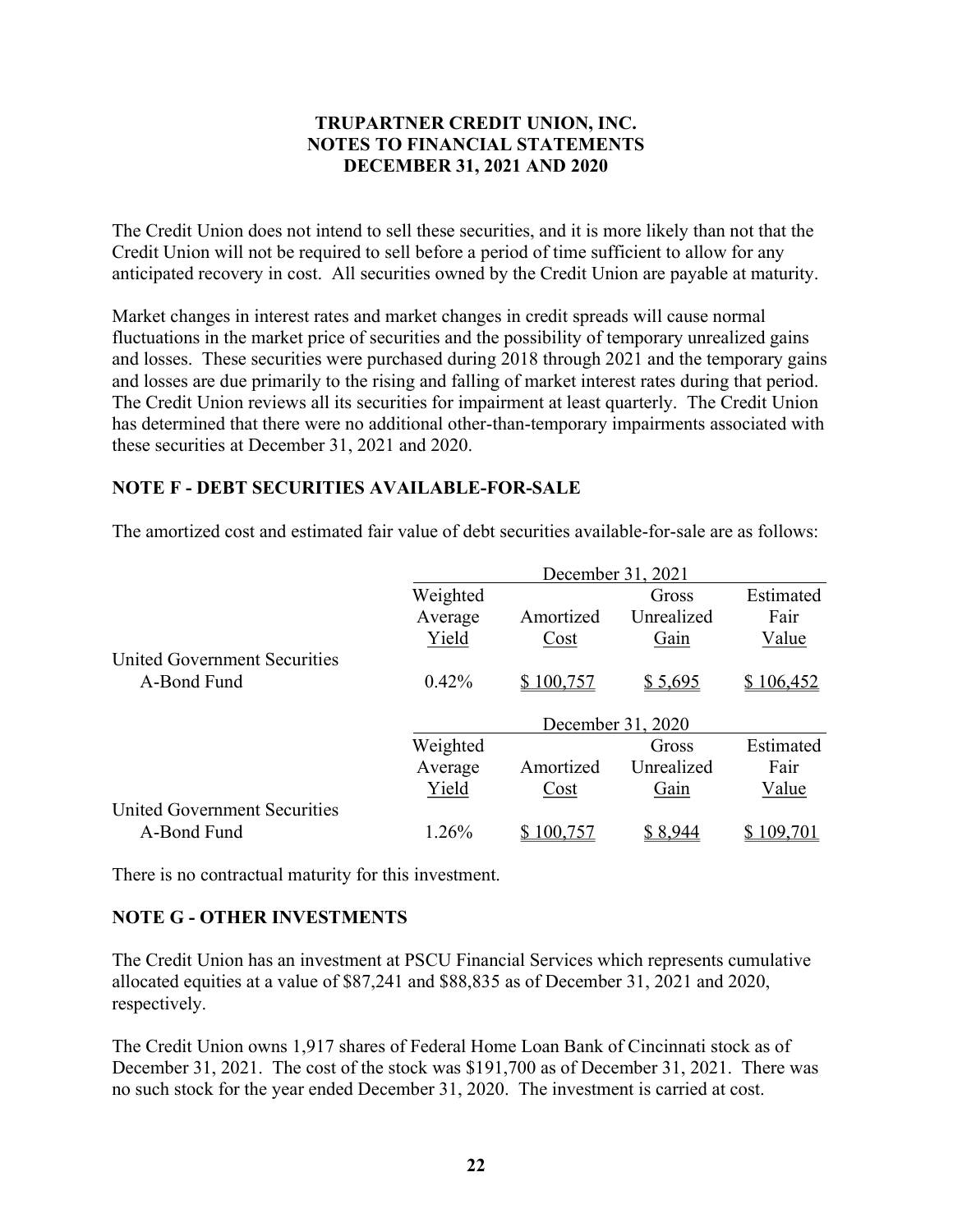The investment in the Central Liquidity Facility at December 31, 2021 and 2020 was \$391,205 and \$361,830, respectively.

The Credit Union has a whole life insurance policy issued by New York Life Insurance Company which is a funding mechanism used to offset employee benefit costs. The surrender value at December 31, 2021 and 2020 approximated \$3,790,909 and \$3,577,813, respectively.

|                                      | 2021        | 2020        |
|--------------------------------------|-------------|-------------|
| <b>PSCU Financial Services</b>       | 87,241      | 88,835      |
| Federal Home Loan Bank Capital Stock | 191,700     |             |
| <b>Central Liquidity Facility</b>    | 391,205     | 361,830     |
| New York Life Insurance              | 3,790,909   | 3,577,813   |
| <b>Total Other Investments</b>       | \$4,461,055 | \$4,028,478 |

#### NOTE H - LOANS TO MEMBERS

The composition of recorded investment in loans by segment at December 31 is as follows:

|                                                | 2021            | 2020            |
|------------------------------------------------|-----------------|-----------------|
| New Automobiles                                | 5,050,783<br>S. | \$<br>4,607,207 |
| Used Automobiles                               | 15,599,701      | 15,818,922      |
| <b>First Mortgages</b>                         | 17,669,443      | 17,916,836      |
| Home Equity Loans                              | 5,735,940       | 6,863,475       |
| <b>Member Business Loans</b>                   | 799,533         | 983,073         |
| Other Secured                                  | 1,369,881       | 1,586,115       |
| Other Unsecured                                | 2,615,289       | 2,735,289       |
| <b>Credit Cards</b>                            | 4,273,772       | 4,564,984       |
| <b>Signature Loan Participations</b>           | 2,144,318       | 4,597,894       |
| Automobile Loan Participations                 | 14,686,997      | 22,746,289      |
| <b>Commercial Business Loan Participations</b> | 16,091,924      | 15,158,570      |
| <b>Student Loan Participations</b>             | 3,948,531       | 4,214,406       |
| Total                                          | 89,986,112      | 101,793,060     |
| Less: Allowance for Loan Losses                | (853, 894)      | (827, 688)      |
| Loans in Process of Foreclosure                |                 | (23,000)        |
| Loans in Process of Liquidation                | (22,160)        | (25, 297)       |
| Loans to Members, Net                          | \$89,110,058    | 100,917,075     |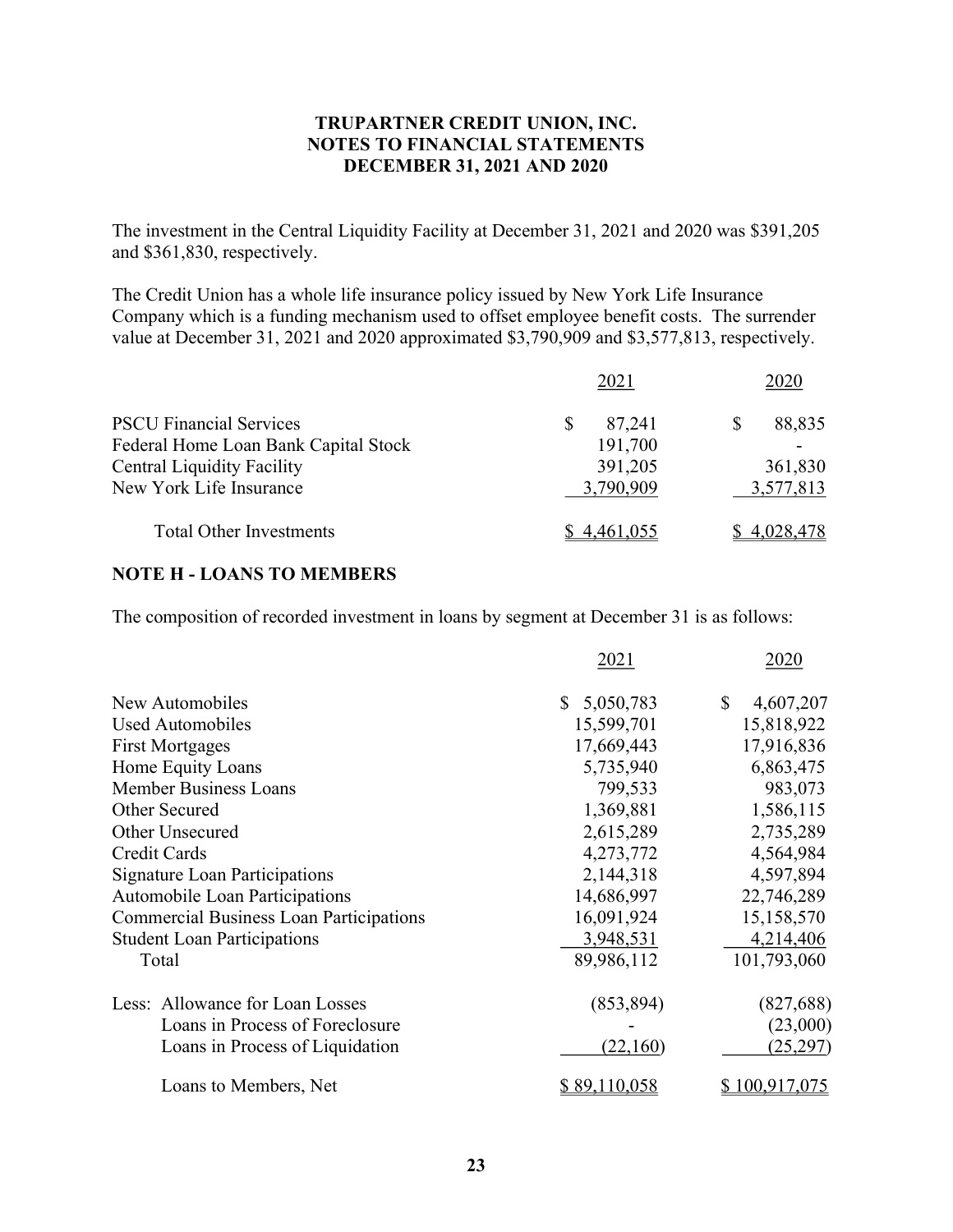The Credit Union has purchased loan participations originated by various other credit unions that are secured by commercial real estate, automobiles, and student loans to members of other credit unions. All of these loan participations were purchased without recourse. Loan servicing functions on these loans were retained by the other credit unions.

Included in other unsecured loans to members are negative shares in the amount of \$47,221 and \$47,088 as of December 31, 2021 and 2020, respectively.

A summary of estimated loan balances by principal maturity as of December 31 is as follows:

|                                 | 2021         | 2020         |
|---------------------------------|--------------|--------------|
| No Contractual Maturity         | \$6,379,326  | \$7,162,373  |
| Maturity within One Year        | 10,072,535   | 11,510,014   |
| Maturity from One to Five Years | 30,899,278   | 30,215,590   |
| Maturity over Five Years        | 21,855,127   | 21,346,494   |
| <b>Total Loans to Members</b>   | \$69,206,266 | \$70,234,471 |

The maturities for student, signature and auto loan participations are not available and therefore are not included in the above table.

The maximum term of a real estate loan is thirty years.

There were no loans in process of foreclosure at December 31, 2021. Loans in process of foreclosure at December 31, 2020 totaled \$23,000. The collateral securing the loans in process of foreclosure at December 31, 2020 was valued at \$80,687 by subsequent sale of the collateral.

Loans in process of liquidation at December 31, 2021 totaled \$22,160. The collateral securing the loans in process of liquidation at December 31, 2021was valued at \$16,075 by subsequent sale of the collateral. The Credit Union did have a separate reserve in the amount of \$6,085 for the anticipated loss on these loans at December 31, 2021.

Loans in process of liquidation at December 31, 2020 totaled \$25,297. The collateral securing the loans in process of liquidation at December 31, 2020 was valued at \$12,800 by subsequent sale of the collateral. The Credit Union did have a separate reserve in the amount of \$18,497 for the anticipated loss on these loans at December 31, 2020.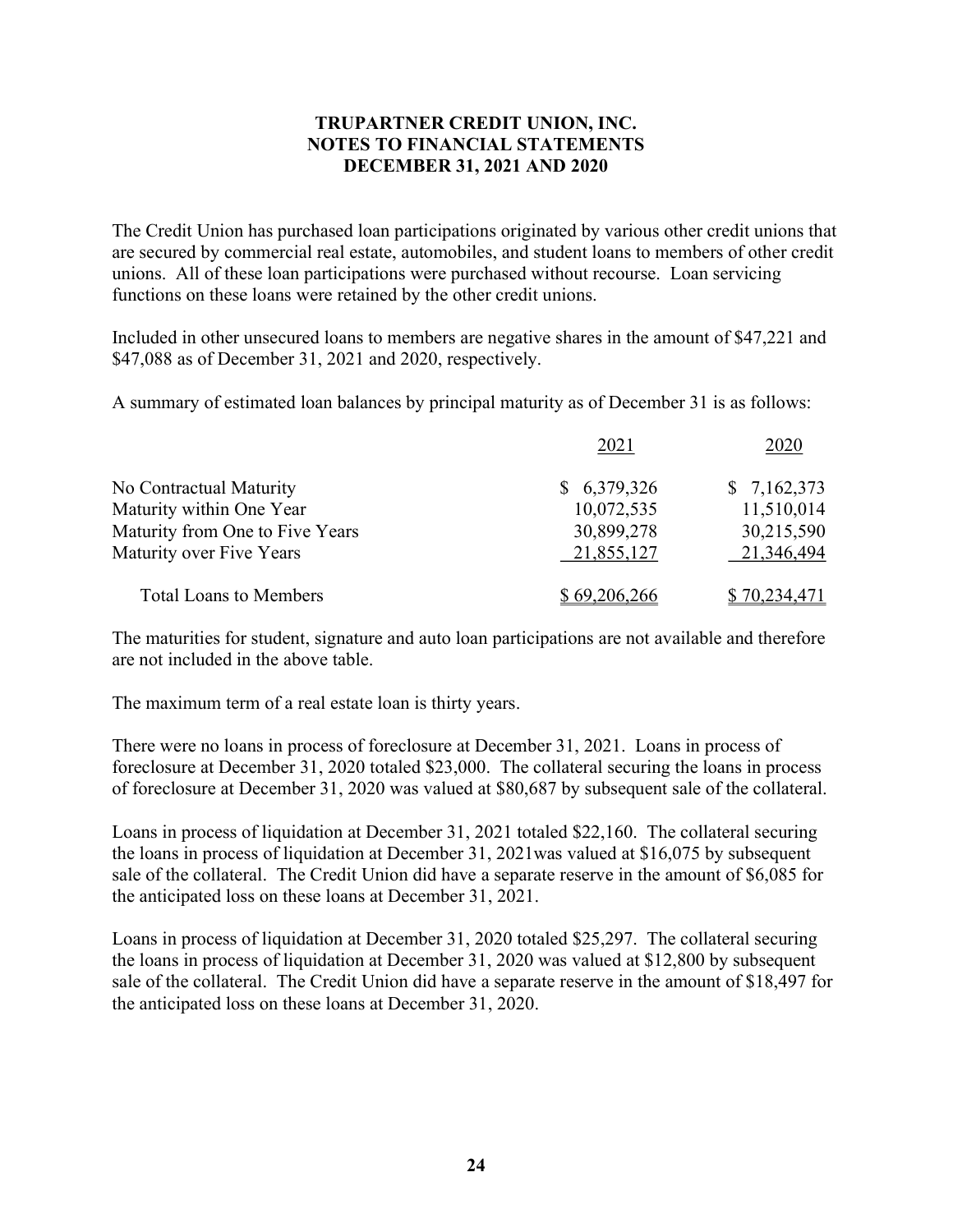# ALLOWANCE FOR LOAN LOSSES

The Credit Union has an established methodology to determine the adequacy of the allowance for loan losses that assesses the risks and losses inherent in the Credit Union's portfolio. For purposes of determining the allowance for loan losses, the Credit Union segments certain loans in its portfolio by product type. The Credit Union's loans are segmented into the following pools: new automobile, used automobile, consumer secured, first mortgage, home equity, unsecured, non-participation business, credit card, and loan participation portfolios. The Credit Union also sub-segments two of these segments into classes based on the associated risks within those segments. The consumer secured portfolio is divided into the following two classes: (a) other collateral and (b) share secured. The loan participation portfolio is divided into the following four classes: (a) signature loan participations, (b) automobile loan participations, (c) student loan participations and (d) commercial business loan participations. The Credit Union uses the historical twelve-month rolling average for this process. Management must use judgment in establishing additional input metrics for the modeling processes. The allowance includes automobile loan participations that are to be further segregated by new and used collateral. The allowance for these is based on the Credit Union's new and used loan allowance percentages as the Credit Union builds history and adjusts periodically. Each class of loan requires significant judgment to determine the estimation method that fits the credit risk characteristics of its portfolio segment.

The following are the factors the Credit Union uses to determine the balance of the allowance account for each segment or class of loans.

# Secured by Personal Property

Secured by personal property loans are pooled by portfolio class and a historical loss percentage is applied to each class. The historical loss percentage time frame used is twelve months. This time frame is based on historical loss experience modeling and other quantitative and mathematical migration techniques over the loss emergence period.

Based on credit risk assessment and the Credit Union's analysis of leading predictors of losses, the Credit Union may apply additional loss multipliers to loan balances.

#### Real Estate

Real estate loans are pooled by portfolio class and a historical loss percentage is applied to each class. The historical loss percentage time frame used is twelve months. This time frame is based on historical loss experience modeling and other quantitative and mathematical migration techniques over the loss emergence period.

Based on credit risk assessment and the Credit Union's analysis of leading predictors of losses, the Credit Union may apply additional loss multipliers to loan balances.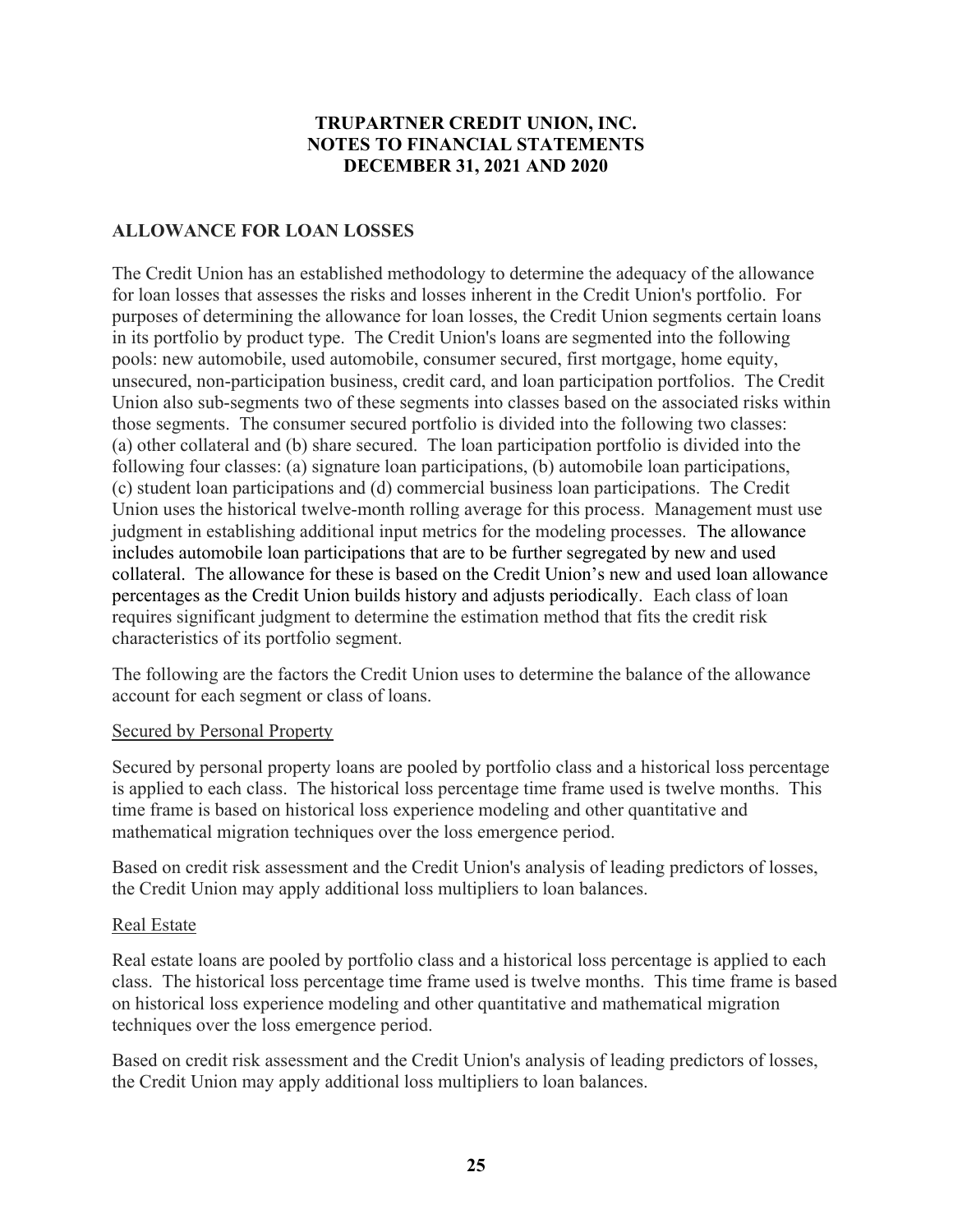#### Commercial Business

Commercial business loans include loans secured by commercial and industrial properties, office or mixed-use facilities, strip shopping centers or other commercial assets for use in normal course of a member's business. These loans are risk rated on an annual basis and reserved for based on the assigned risk ratings. These ratings reflect the estimated default probability and quality of the underlying collateral.

#### Consumer Secured

Consumer secured loans include loans secured by shares and other collateral. These loans are not assessed at an underlying class level. A historical loss percentage is applied to the segment. The historical loss period for 2021 was twelve months.

#### Consumer Unsecured and Credit Card

Unsecured consumer loans are pooled by portfolio class and a historical loss percentage is applied to each class. The historical loss percentage time frame used is twelve months. This time frame is based on historical loss experience modeling and other quantitative and mathematical migration techniques over the loss emergence period.

Based on credit risk assessment and the Credit Union's analysis of leading predictors of losses, the Credit Union may apply additional loss multipliers to loan balances.

#### Signature Loan Participations

A historical loss percentage is applied to the segment as well as other qualitative and environmental factors.

#### Automobile Loan Participations

Automobile loan participation offerings are reviewed by the loan department to ensure proper underwriting standards required by the Credit Union. These loans will be segregated by new and used autos within the portfolio. The portfolios report historical loss percentages based on the type of loan. These percentages are applied on a monthly basis and adjusted as needed.

#### Commercial Loan Participations

Commercial participation offerings are reviewed and selected if the loan meets the Credit Union's criteria. These loans are risk rated under criteria established by CBS. The risk ratings are reviewed periodically and modified when necessary. The Credit Union adjusts the allowance on a monthly basis as a result of the ratings.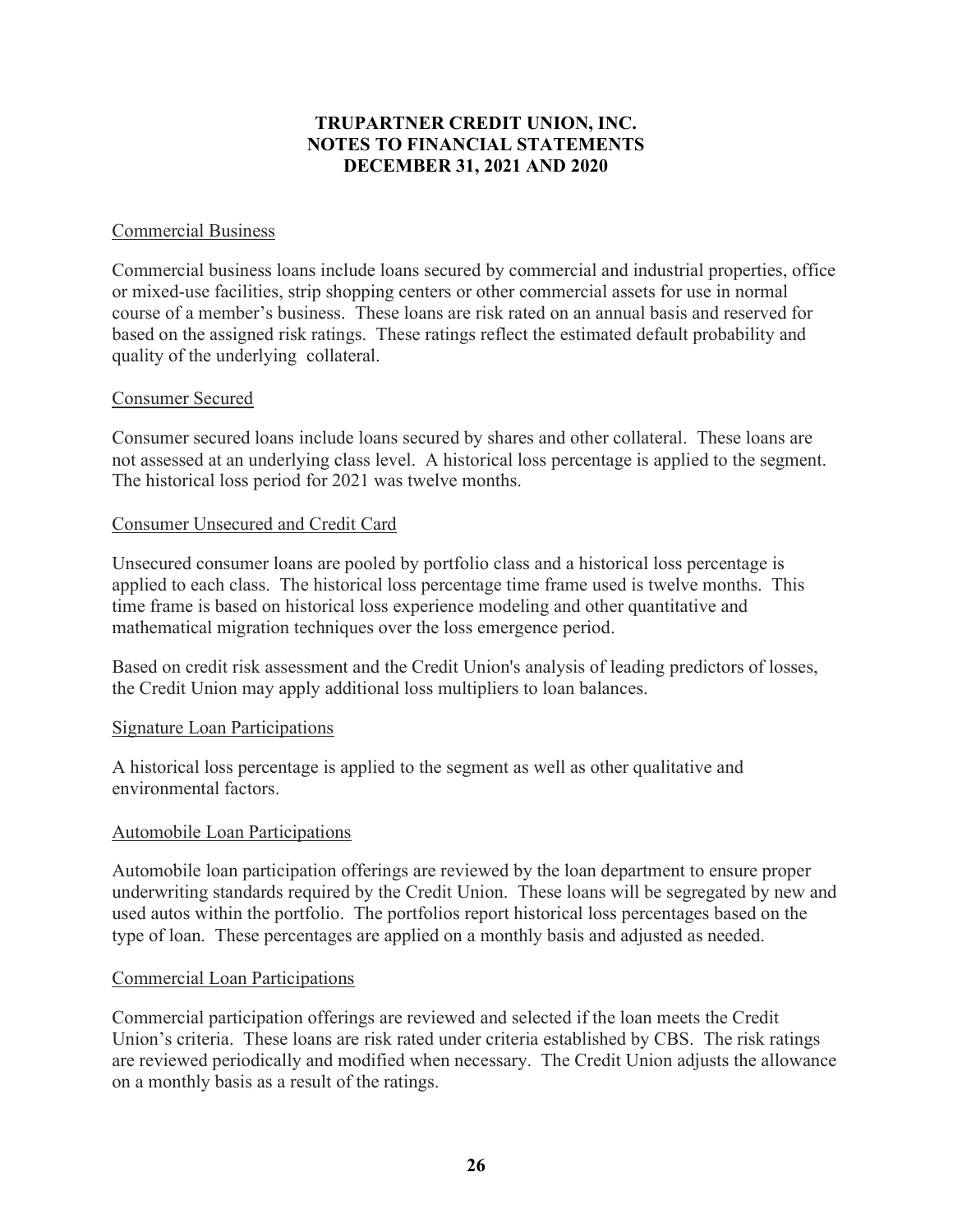# Student Loan Participations

A historical loss percentage is applied to the segment as well as other qualitative and environmental factors.

#### The Credit Union's Estimation Process

The Credit Union estimates loan losses under multiple economic scenarios to establish a range of potential outcomes for each criterion the Credit Union applies to the allowance calculation. Management applies judgment to develop its own view of loss probability within that range, using external and internal parameters with the objective of establishing an allowance for the losses inherent within these portfolios as of the reporting date.

Substantially all of the Credit Union's consumer loans are secured by collateral. In order to track and measure the risk of nonperformance for this segment, the Credit Union uses loan-to-value (LTV) estimations based on the MSA where the collateral is located. The Credit Union determines loss multipliers based on the LTV percentage. There is an inverse relationship between the LTV percentage and the loss multiplier. The higher the LTV percentage, the higher the risk of the Credit Union not receiving all contractual amounts of the loan.

Reflected in the portions of the allowance previously described is an amount for imprecision or uncertainty that incorporates the range of probable outcomes inherent in estimates used for the allowance, which may change from period to period. This amount is the result of the management's judgment of risks inherent in the portfolios, economic uncertainties, historical loss experience and other subjective factors, including industry trends, calculated to better reflect the Credit Union's view of risk in each loan portfolio. No single statistic or measurement determines the adequacy of the allowance for loan loss. Changes in the allowance for loan loss and the related provision expense can materially affect net income.

#### Loans by Segment

The total allowance reflects management's estimate of loan losses inherent in the loan portfolio at the balance sheet date. The Credit Union considers the allowance for loan losses of \$853,894 adequate to cover loan losses inherent in the loan portfolio at December 31, 2021.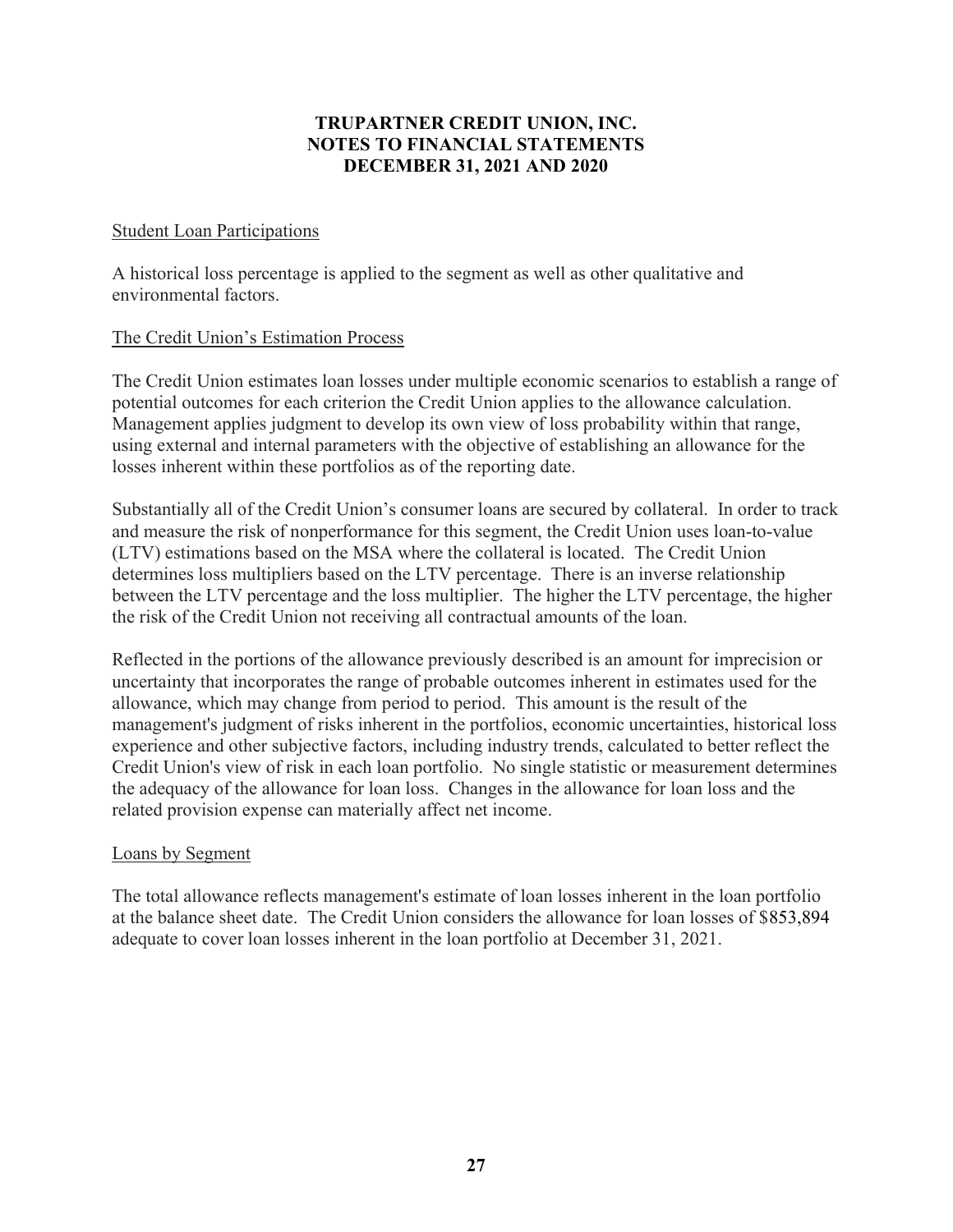The following table presents the changes in the allowance for loan losses.

|                                 | 2021       | 2020       |
|---------------------------------|------------|------------|
| Balance, Beginning of Year      | \$827,688  | \$587,897  |
| Provision Charged to Operations |            |            |
| (including negative shares)     | 345,626    | 578,618    |
| Loans Charged Off               | (439, 888) | (468, 705) |
| Recoveries                      | 120,468    | 129,878    |
| Balance, End of Year            | \$853,894  | \$827,688  |

The following table presents the net losses and required allowance by portfolio segment for the year ended December 31:

|                                      | 2021          |               |                        | 2020                   |  |
|--------------------------------------|---------------|---------------|------------------------|------------------------|--|
|                                      | 12 Month      |               | 12 Month               |                        |  |
|                                      | Net Losses    | Required      | Net Losses             |                        |  |
|                                      | (Recoveries)  | Allowance     | (Recoveries)           | Allowance              |  |
| <b>Allowance for Loan Losses</b>     |               |               |                        |                        |  |
| New Vehicle Loans                    | $\mathcal{S}$ | $\mathbb{S}$  | $\mathbb{S}$<br>13,820 | 13,092<br>$\mathbb{S}$ |  |
| <b>Used Vehicle Loans</b>            | 12,622        | 13,088        | 133,583                | 126,519                |  |
| <b>First Mortgages</b>               | (4,150)       |               | 9,387                  | 10,054                 |  |
| Home Equity Loans                    | (30, 929)     |               | (24,987)               |                        |  |
| Other Secured                        |               |               | 14,595                 | 16,071                 |  |
| Other Unsecured                      | 61,726        | 71,862        | 97,499                 | 71,227                 |  |
| <b>Credit Cards</b>                  | 38,108        | 38,779        | 32,980                 | 31,644                 |  |
| <b>Signature Loan Participations</b> | 200,279       | 129,979       | 37,493                 | 88,040                 |  |
| Automobile Loan Participations       | 7,034         | 5,628         | 13,261                 | 30,186                 |  |
| <b>Commercial Business</b>           |               |               |                        |                        |  |
| Loan Participations                  | 19,379        | 556,874       |                        | 380,639                |  |
| <b>Student Loan Participations</b>   | 15,351        | 15,234        | 11,196                 | 11,373                 |  |
| Subtotal                             | \$319,420     | 831,444       | \$338,827              | 778,845                |  |
| Management Adjustment                |               | <u>22,450</u> |                        | 48,843                 |  |
| <b>Total Required Allowance</b>      |               | \$853,894     |                        | \$827,688              |  |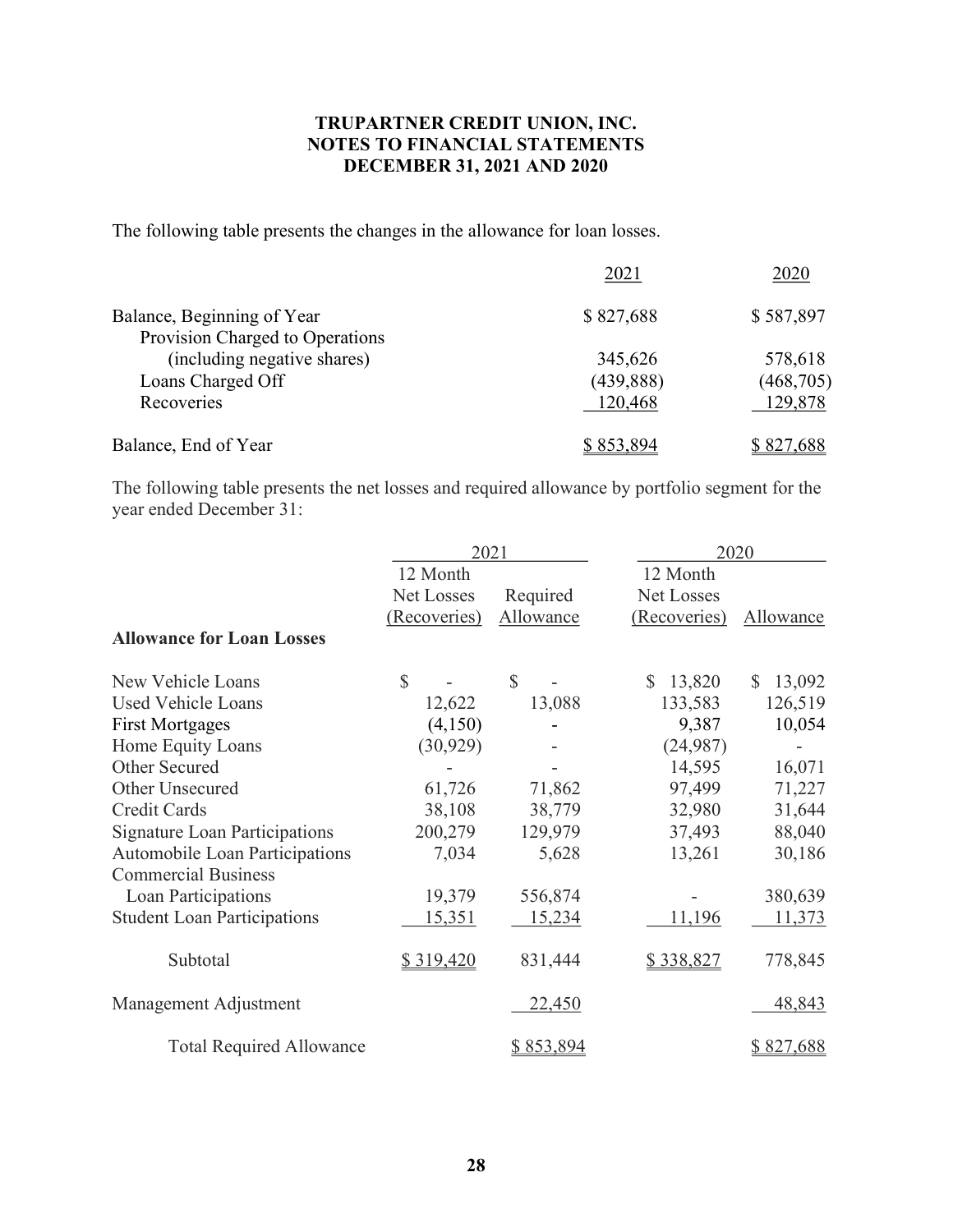#### CREDIT QUALITY INFORMATION

The following tables represent credit exposures by creditworthiness category for the year ended December 31, 2021 and 2020. The use of creditworthiness categories to grade loans permits management's use of migration analysis to estimate a portion of credit risk. The Credit Union's internal creditworthiness grading system is based on experiences with similarly graded loans. Category ratings are reviewed periodically, at which time management analyzes the resulting scores, as well as other external statistics and factors, to track the migration of loan performance. Loans that trend upward toward higher levels generally have a lower risk factor associated; whereas loans that migrate toward lower ratings generally will result in a higher risk factor being applied to those related loan balances.

The Credit Union's internal risk ratings are based on Beacon Scores.

|              | $A+ 720$ and above | Member poses little to no additional risk.                                                      |
|--------------|--------------------|-------------------------------------------------------------------------------------------------|
| $\mathsf{A}$ | 680 to 719         | Member poses a nominal risk of loss.                                                            |
| B            | 640 to 679         | Member poses more than a nominal risk but is not showing signs                                  |
|              |                    | of financial stress. The additional risk-based migration analysis of                            |
|              |                    | this part of the portfolio based on whether the migration of the                                |
|              |                    | portfolio is remaining constant or moving higher or lower.                                      |
|              | 600 to 639         | Members are experiencing some degree of stress. Additional risk                                 |
|              |                    | factors are based on migration analysis of this portfolio.                                      |
|              | 550 to 599         | Members are showing above average risk. Additional risk factors                                 |
|              |                    | are based on migration analysis of portfolio.                                                   |
| E            | 549 and below      | Members are high risk. Additional risk factors are based on<br>migration analysis of portfolio. |
|              |                    |                                                                                                 |

Credit Quality Indicators As of December 31, 2021 Consumer Credit Exposure Credit Risk Profile by Creditworthiness Category by Class of Loan

|               | <b>New</b><br>Automobile | Used<br>Automobile | Other<br>Secured | Credit Cards<br>and Other<br>Unsecured |
|---------------|--------------------------|--------------------|------------------|----------------------------------------|
| 720 and above | \$3,717,433              | 7,609,397<br>S.    | 749,050<br>\$    | \$1,090,812                            |
| 680 to 719    | 552,824                  | 2,615,788          | 297,496          | 694,082                                |
| 640 to 679    | 459,729                  | 2,446,137          | 162,758          | 664,636                                |
| 600 to 639    | 157,509                  | 1,456,663          | 78,626           | 496,191                                |
| 550 to 599    | 73,689                   | 715,430            | 58,596           | 212,627                                |
| 549 and below |                          | 243,098            | 4,835            | 22,269                                 |
| Total         | \$4,961,184              | \$15,086,513       | \$1,351,361      | \$3,180,617                            |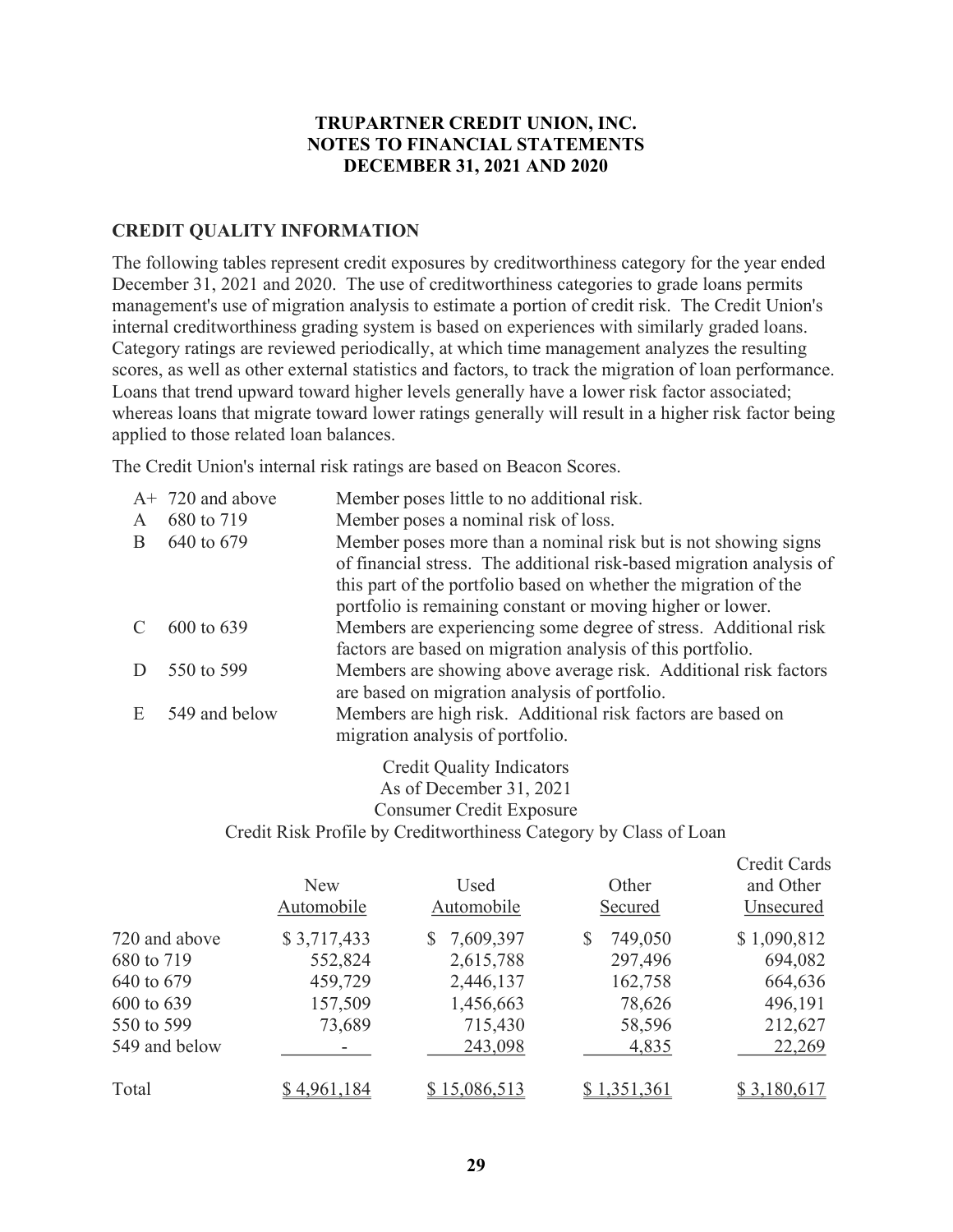#### Credit Quality Indicators As of December 31, 2020 Consumer Credit Exposure Credit Risk Profile by Creditworthiness Category by Class of Loan

|               | <b>New</b><br>Automobile | Used<br>Automobile | Other<br>Secured | Credit Cards<br>and Other<br>Unsecured |
|---------------|--------------------------|--------------------|------------------|----------------------------------------|
| 720 and above | \$3,421,688              | 7,830,000<br>S.    | 938,224<br>S     | \$1,222,533                            |
| 680 to 719    | 540,708                  | 2,332,672          | 282,158          | 642,442                                |
| 640 to 679    | 436,390                  | 2,343,821          | 179,332          | 678,999                                |
| 600 to 639    | 103,922                  | 1,640,246          | 97,425           | 394,265                                |
| 550 to 599    | 49,200                   | 838,744            | 61,160           | 237,212                                |
| 549 and below | ۰.                       | 305,852            | 5,132            | 50,956                                 |
| Total         | \$4,551,908              | \$15,291,335       | \$1,563,431      | \$3,226,407                            |

The above tables are not inclusive of the Credit Union's entire loan portfolio. Commercial loan participations, automobile loan participations, student loan participations and loans where the member does not have a credit score due to a lack of credit history are not tracked, and therefore, not included in the above tables.

The following tables present performing and nonperforming real estate loans based on payment activity for the years ended December 31, 2021 and 2020. Payment activity is reviewed by management on a quarterly basis to determine how loans are performing. Loans are considered to be nonperforming when days delinquent are greater than 60 days in the previous quarter.

Nonperforming loans also include certain loans that have been modified in TDRs where economic concessions have been granted to borrowers who have experienced or are expected to experience financial difficulties. These concessions typically result from the Credit Union's loss mitigation activities and could include reductions in the interest rate, payment extensions, forgiveness of principal, forbearance, or other actions. Certain TDRs are classified as nonperforming at the time of the restructure and may only be returned to performing status after considering the borrower's sustained repayment performance for a reasonable period, generally six months.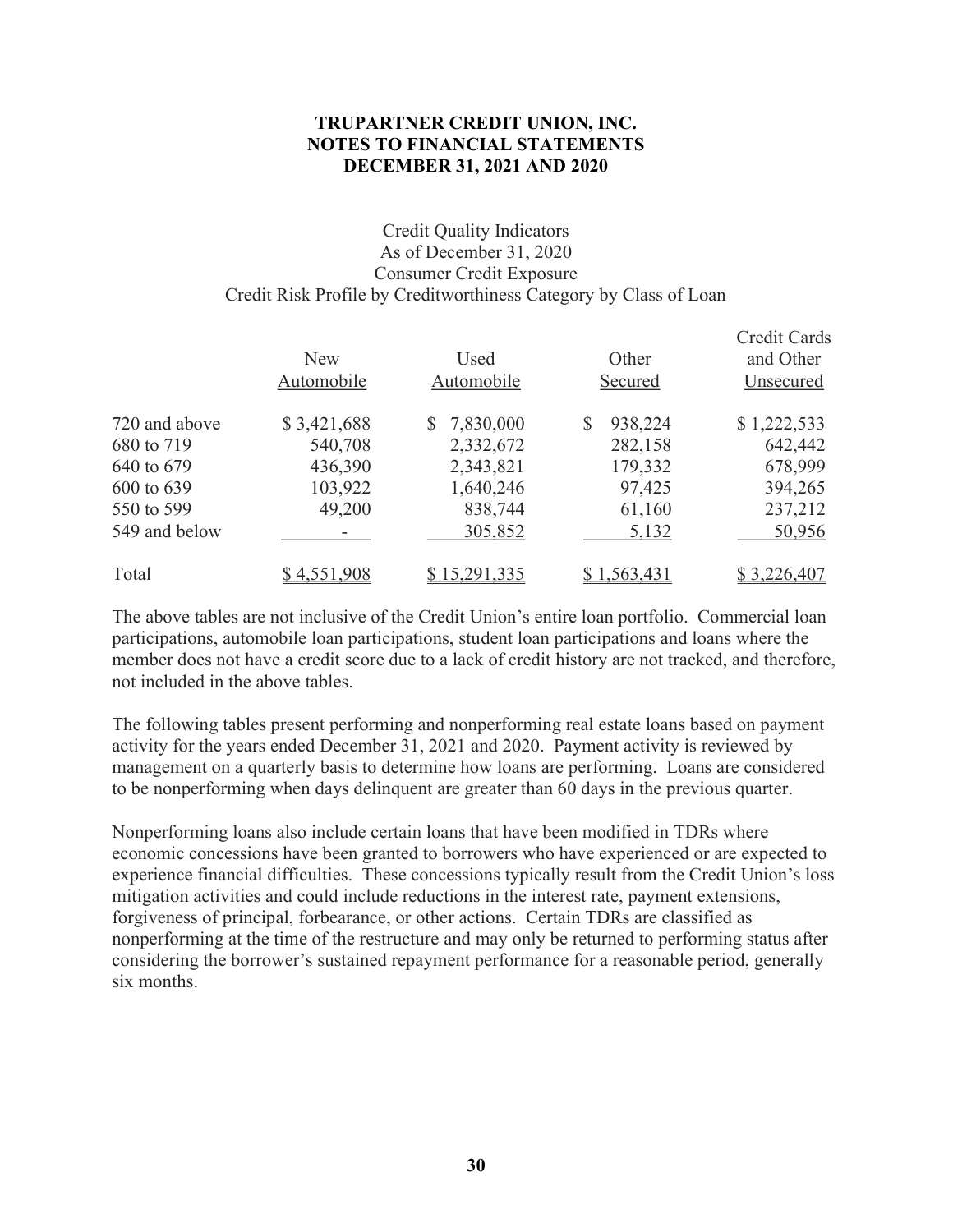The performing and nonperforming real estate loans as of December 31, 2021 is as follows:

|                             | First<br>Mortgages      | Home<br>Equity        | Commercial<br><b>Business</b> |
|-----------------------------|-------------------------|-----------------------|-------------------------------|
| Performing<br>Nonperforming | \$17,497,325<br>172,118 | \$5,689,490<br>46,450 | \$16,281,049<br>610,408       |
| Total                       | \$17,669,443            | \$5,735,940           | \$16,891,457                  |

The performing and nonperforming real estate loans as of December 31, 2020 is as follows:

|               | First        | Home        | Commercial      |
|---------------|--------------|-------------|-----------------|
|               | Mortgages    | Equity      | <b>Business</b> |
| Performing    | \$17,740,230 | \$6,795,177 | \$16,141,643    |
| Nonperforming | 176,606      | 68,298      |                 |
| Total         | \$17,916,836 | \$6,863,475 | \$16,141,643    |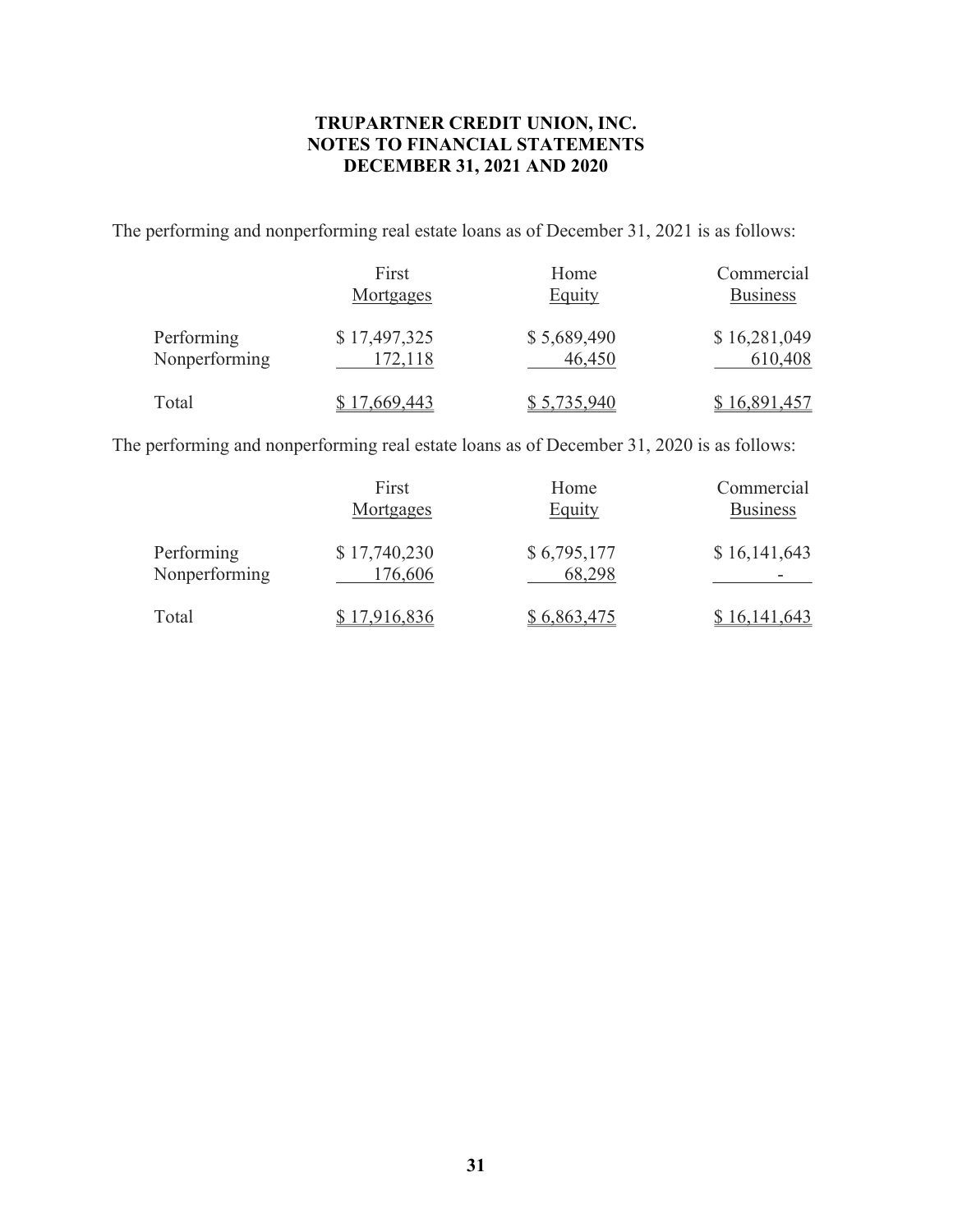#### AGE ANALYSIS OF PAST DUE LOANS TO MEMBERS BY CLASS

|                                                                                                                                                   |                                         |                                                | TRUPARTNER CREDIT UNION, INC.<br><b>NOTES TO FINANCIAL STATEMENTS</b><br><b>DECEMBER 31, 2021 AND 2020</b> |                                            |                                                          |                                                                    |
|---------------------------------------------------------------------------------------------------------------------------------------------------|-----------------------------------------|------------------------------------------------|------------------------------------------------------------------------------------------------------------|--------------------------------------------|----------------------------------------------------------|--------------------------------------------------------------------|
| <b>AGE ANALYSIS OF PAST DUE LOANS TO MEMBERS BY CLASS</b>                                                                                         |                                         |                                                |                                                                                                            |                                            |                                                          |                                                                    |
| Following are tables which include an aging analysis of the recorded investment of past due<br>loans to members as of December 31, 2021 and 2020. |                                         |                                                |                                                                                                            |                                            |                                                          |                                                                    |
| Age Analysis of Past Due Loans to Members by Class of Loan to Member                                                                              |                                         |                                                | Credit Quality Information<br>As of December 31, 2021                                                      |                                            |                                                          |                                                                    |
|                                                                                                                                                   | $30 - 60$<br>Days Past<br>Due           | 61-180<br>Days Past<br>Due                     | Greater than<br>181 Days<br>Past Due                                                                       | Total<br>Past Due                          | <b>Current</b>                                           | Total<br>Loans to<br>Members                                       |
| New Automobiles<br><b>Used Automobiles</b><br><b>First Mortgages</b><br>Home Equity Loans                                                         | \$83,533<br>98,287<br>144,637<br>79,631 | $$28,682$ \, \$<br>87,688<br>143,598<br>23,946 | 47,130<br>28,520<br>22,504                                                                                 | \$112,215<br>233,105<br>316,755<br>126,081 | 4,938,568<br>\$<br>15,366,596<br>17,352,688<br>5,609,859 | 5,050,783<br><sup>S</sup><br>15,599,701<br>17,669,443<br>5,735,940 |
| <b>Member Business Loans</b><br>Other Secured<br>Other Unsecured                                                                                  | 18,519                                  | $\blacksquare$<br>14,520                       | 5,617<br>6,858                                                                                             | 5,617<br>39,897                            | 799,533<br>1,364,264<br>2,575,392                        | 799,533<br>1,369,881<br>2,615,289                                  |
| Credit Cards<br><b>Signature Loan Participations</b><br>Automobile Loan                                                                           | 19,626<br>17,737                        | 11,518<br>41,355                               | $\sim$<br>1,509                                                                                            | 31,144<br>60,601                           | 4,242,628<br>2,083,717                                   | 4,273,772<br>2,144,318                                             |
| Participations<br>Commercial Business Loan                                                                                                        | 138,192                                 |                                                |                                                                                                            | 138,192                                    | 14,548,805                                               | 14,686,997                                                         |
| Participations<br><b>Student Loan Participations</b>                                                                                              | 679                                     | 8,088                                          | 2,076                                                                                                      | 10,843                                     | 16,091,924<br>3,937,688                                  | 16,091,924<br>3,948,531                                            |
| Total                                                                                                                                             | \$600,841                               | \$359,395                                      | \$114,214                                                                                                  | \$1,074,450                                | \$ 88,911,662                                            | \$89,986,112                                                       |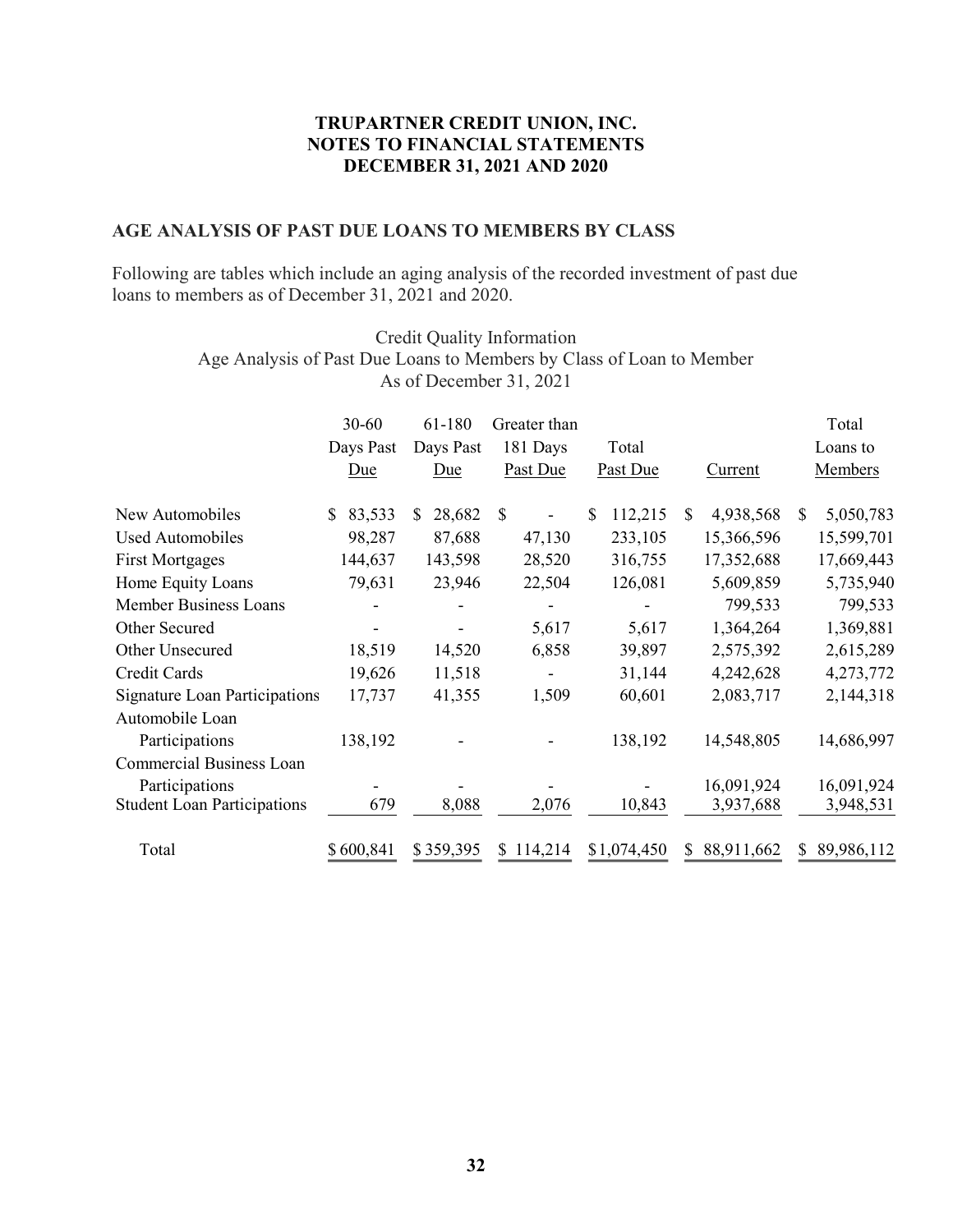# Credit Quality Information Age Analysis of Past Due Loans to Members by Class of Loan to Member As of December 31, 2020

|                                                      | TRUPARTNER CREDIT UNION, INC.<br><b>NOTES TO FINANCIAL STATEMENTS</b><br>DECEMBER 31, 2021 AND 2020                           |                                    |                                      |                          |                           |                              |  |  |
|------------------------------------------------------|-------------------------------------------------------------------------------------------------------------------------------|------------------------------------|--------------------------------------|--------------------------|---------------------------|------------------------------|--|--|
|                                                      | Credit Quality Information<br>Age Analysis of Past Due Loans to Members by Class of Loan to Member<br>As of December 31, 2020 |                                    |                                      |                          |                           |                              |  |  |
|                                                      | $30 - 60$<br>Days Past<br>Due                                                                                                 | 61-180<br>Days Past<br>Due         | Greater than<br>181 Days<br>Past Due | Total<br><b>Past Due</b> | <b>Current</b>            | Total<br>Loans to<br>Members |  |  |
| New Automobiles                                      | $\mathbb{S}^-$<br>10,674                                                                                                      | $$109,719$ \\$                     |                                      | \$<br>120,393            | $\mathbb{S}$<br>4,486,814 | 4,607,207<br>\$              |  |  |
| <b>Used Automobiles</b>                              | 125,901                                                                                                                       | 104,907                            | 45,870                               | 276,678                  | 15,542,244                | 15,818,922                   |  |  |
| <b>First Mortgages</b>                               | 92,335                                                                                                                        | 144,615                            | 31,991                               | 268,941                  | 17,647,895                | 17,916,836                   |  |  |
| Home Equity Loans                                    | 43,364                                                                                                                        | 45,298                             | 23,000                               | 111,662                  | 6,751,813                 | 6,863,475                    |  |  |
| <b>Member Business Loans</b><br>Other Secured        | $\overline{\phantom{a}}$                                                                                                      | $\blacksquare$<br>4,827            | 5,923                                | 10,750                   | 983,073<br>1,575,365      | 983,073<br>1,586,115         |  |  |
| Other Unsecured                                      | 19,658                                                                                                                        | 12,374                             | 2,903                                | 34,935                   | 2,700,354                 | 2,735,289                    |  |  |
| Credit Cards                                         | 5,553                                                                                                                         | 16,598                             | 6,499                                | 28,650                   | 4,536,334                 | 4,564,984                    |  |  |
| <b>Signature Loan Participations</b>                 | 25,685                                                                                                                        | 73,133                             | $\overline{\phantom{a}}$             | 98,818                   | 4,499,076                 | 4,597,894                    |  |  |
| Automobile Loan                                      |                                                                                                                               |                                    |                                      |                          |                           |                              |  |  |
| Participations                                       | 63,028                                                                                                                        | 23,046                             |                                      | 86,074                   | 22,660,215                | 22,746,289                   |  |  |
| Commercial Business Loan                             |                                                                                                                               |                                    |                                      |                          |                           |                              |  |  |
| Participations<br><b>Student Loan Participations</b> | ۰<br>3,346                                                                                                                    | $\overline{\phantom{a}}$<br>20,771 | $\overline{a}$                       | $\blacksquare$<br>24,117 | 15,158,570<br>4,190,289   | 15,158,570<br>4,214,406      |  |  |
| Total                                                | \$389,544                                                                                                                     | \$555,288                          | \$116,186                            | \$1,061,018              | \$100,732,042             | \$101,793,060                |  |  |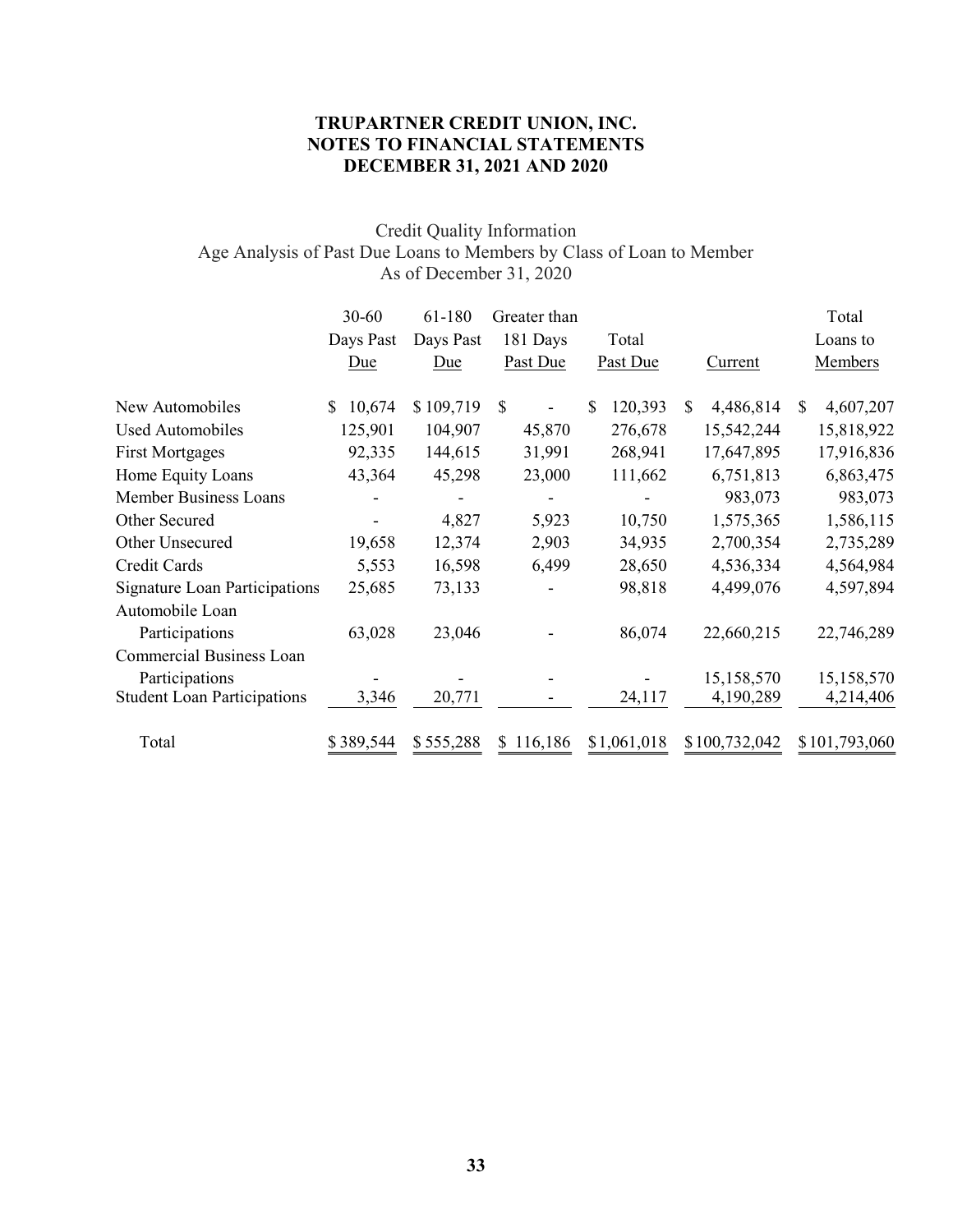# IMPAIRED LOANS

The Credit Union considers a loan to be impaired when, based on current information and events, the Credit Union determines that the Credit Union will not be able to collect all amounts due according to the loan contract, including scheduled interest payments. Determination of impairment is treated the same across all classes of loans. When the Credit Union identifies a loan as impaired, the Credit Union measures the impairment based on the present value of expected future cash flows, discounted at the loan's effective interest rate, except when the sole (remaining) source of repayment for the loan is the operation or liquidation of the collateral. In these cases, the Credit Union uses the current fair value of the collateral, less estimated selling costs when foreclosure is probable, instead of discounted cash flows. If the Credit Union determines that the value of the impaired loan is less than the recorded investment in the loan (net of previous chargeoffs, deferred loan fees or costs and unamortized premium or discount), the Credit Union recognizes impairment through an allowance estimate or a charge-off to the allowance. The Credit Union determines impairment based on a 61-day default period and all loans classified as TDRs.

When the ultimate collectability of the total principal of an impaired loan is in doubt and the loan is on nonaccrual status, all payments are applied to principal, under the cost recovery method. When the ultimate collectability of the total principal of an impaired loan is not in doubt and the loan is on nonaccrual status, contractual interest is credited to interest income when received, under the cash basis method.

# NONACCRUAL LOANS

The Credit Union generally places loans on nonaccrual status when the full and timely collection of interest or principal becomes uncertain, part of the principal balance has been charged off and no restructuring has occurred, or the loans reach over 60 days past due.

When the Credit Union places a loan on nonaccrual status, the Credit Union reverses the accrued unpaid interest receivable against interest income and account for the loan on the cash or cost recovery method, until it qualifies for return to accrual status. Generally, the Credit Union returns a loan to accrual status when (a) all delinquent interest and principal become current under the terms of the loan agreement, or (b) the loan is both well-secured and in the process of collection and collectability is no longer doubtful.

The Credit Union has determined that the entire balance of a loan is contractually delinquent for all classes if the minimum payment is not received by the specified due date on the member's statement. Interest and fees continue to accrue on past due loans until the date the loan goes into nonaccrual status, if applicable.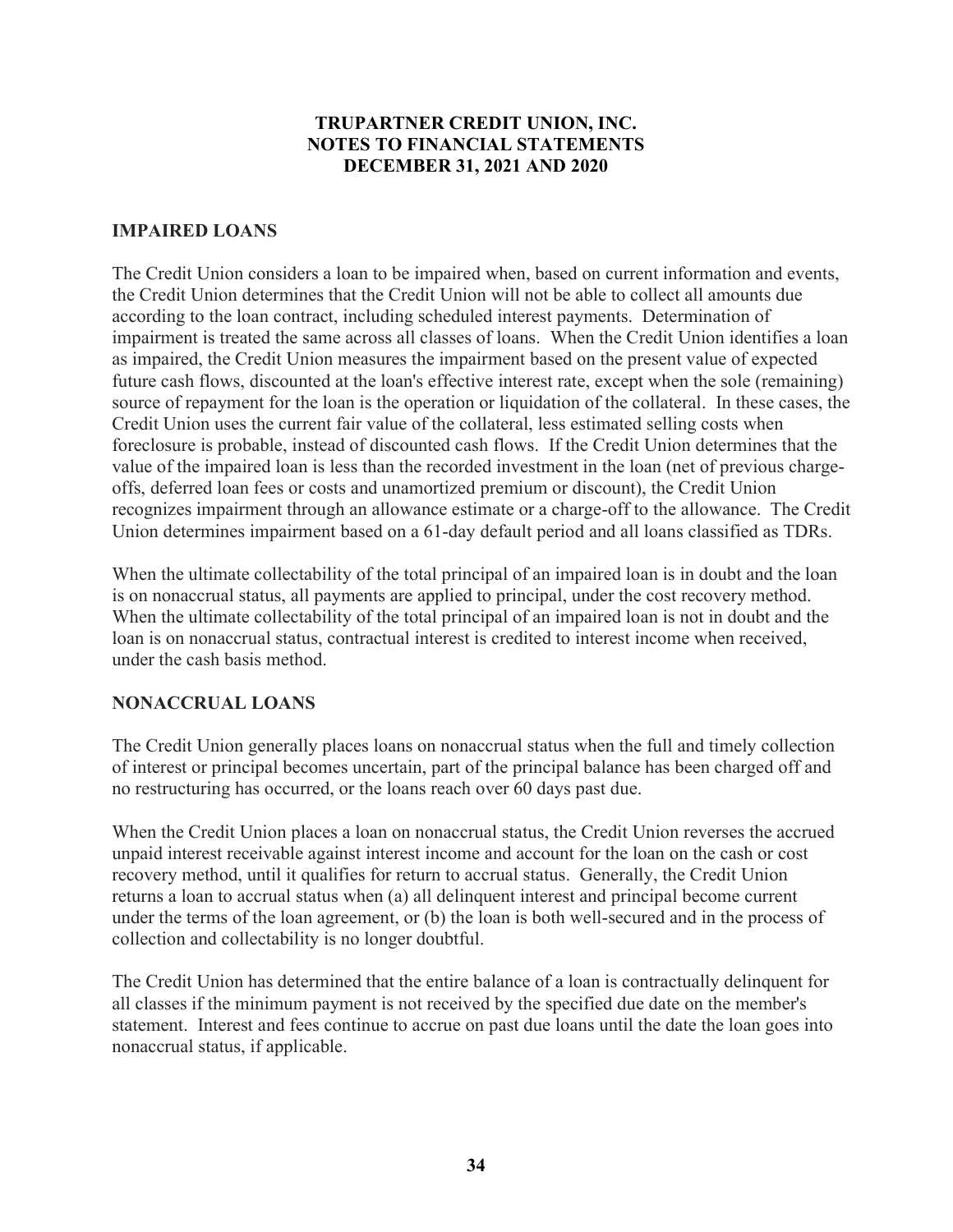Loans on which the accrual of interest has been discontinued or reduced amounted to \$473,609 and \$671,415 at December 31, 2021 and 2020, respectively. If interest on those loans had been accrued at their original rates income would have been \$13,746 and \$12,968, respectively. All loans past due 61 days or more are on non-accrual status.

The following table presents the loans to members on nonaccrual status as of December 31, 2021 and 2020. The balances are presented by the portfolio segments.

|                                      | 2021         | 2020      |
|--------------------------------------|--------------|-----------|
| New Automobiles                      | S.<br>28,682 | \$109,719 |
| Used Automobiles                     | 134,818      | 150,777   |
| <b>First Mortgages</b>               | 172,118      | 176,606   |
| Home Equity Loans                    | 46,450       | 68,298    |
| Other Secured                        | 5,617        | 10,750    |
| <b>Other Unsecured</b>               | 21,378       | 15,277    |
| Credit Cards                         | 11,518       | 23,098    |
| <b>Signature Loan Participations</b> | 42,864       | 73,133    |
| Automobile Loan Participations       |              | 23,046    |
| <b>Student Loan Participations</b>   | 10,164       | 20,711    |
|                                      | \$473,609    | \$671,415 |
|                                      |              |           |

Information on troubled debt restructurings is as follows:

|                               |           | December 31, 2021 |                   |
|-------------------------------|-----------|-------------------|-------------------|
|                               |           | Pre-modification  | Post-modification |
|                               |           | Outstanding       | Outstanding       |
|                               | Number of | Recorded          | Recorded          |
|                               | Contracts | Investment        | Investment        |
| Troubled Debt Restructurings: |           |                   |                   |
| Signature                     |           | 304<br>S          | S<br>-            |
| Used Automobile               |           | 19,171            | 16,923            |
|                               |           | 19 475            | 6,923             |

The troubled debt restructured loan shown in the table was modified for the year ended December 31, 2021 in the amount of \$19,475 where the rates or terms have been modified.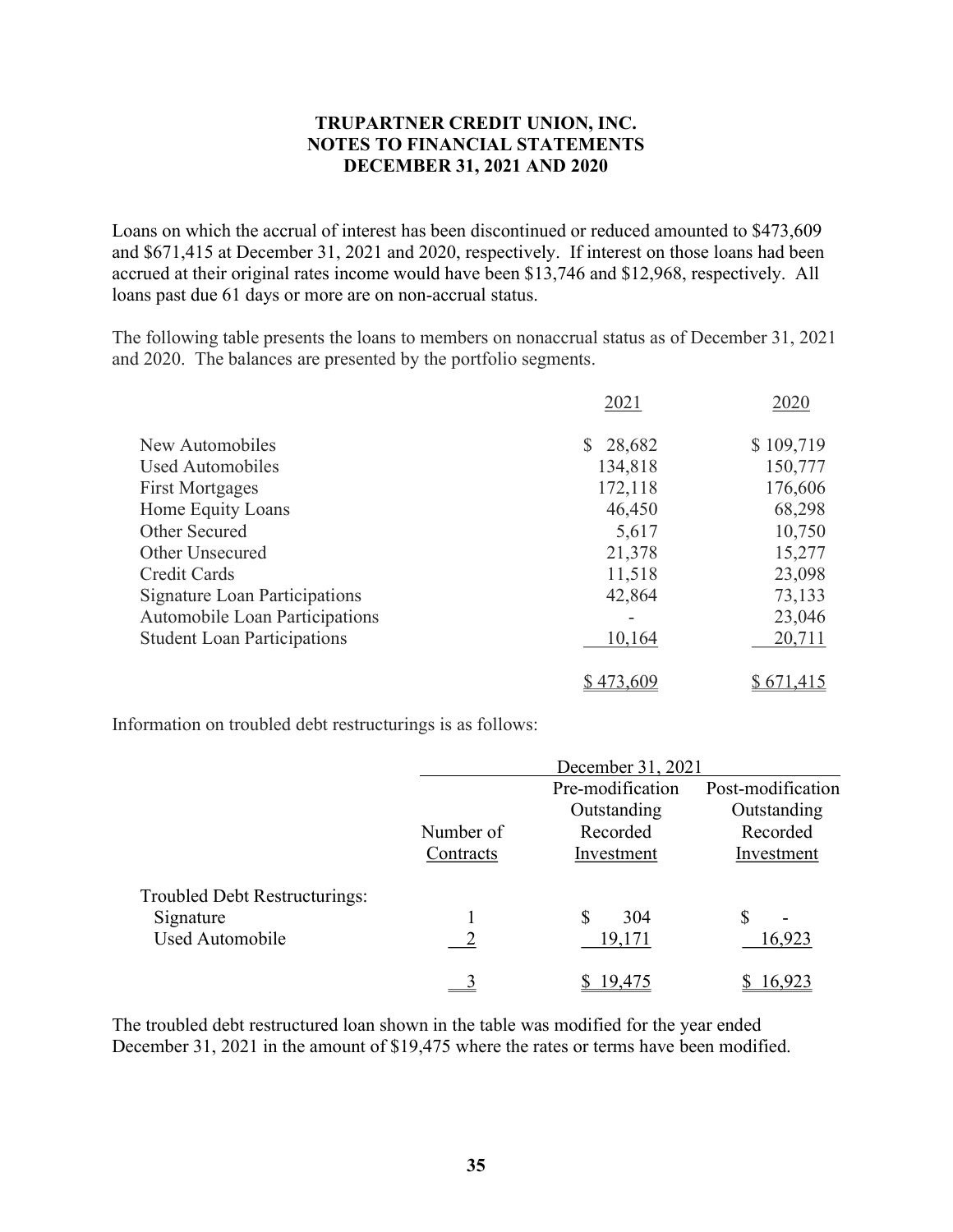|                               |           | December 31, 2020 |                   |
|-------------------------------|-----------|-------------------|-------------------|
|                               |           | Pre-modification  | Post-modification |
|                               |           | Outstanding       | Outstanding       |
|                               | Number of | Recorded          | Recorded          |
|                               | Contracts | Investment        | Investment        |
| Troubled Debt Restructurings: |           |                   |                   |
| Used Automobile               |           | \$20,997          | \$18,881          |
|                               |           | 20.99             | 18.881            |

The troubled debt restructured loans shown in the table were modified for the year ended December 31, 2020 with one loan in the amount of \$20,997 where the rates or terms have been modified.

There were no loans that had been modified as troubled debt restructurings during the year ended December 31, 2021 and then subsequently redefaulted in the year.

The Credit Union has no commitments to loan additional funds to borrowers whose loans have been modified in a troubled debt restructuring.

#### NOTE I - PREMISES AND EQUIPMENT

Premises and equipment at December 31 are summarized as follows:

|                                     | 2021         | 2020        |
|-------------------------------------|--------------|-------------|
| Land and Improvements               | 988,992<br>S | 988,992     |
| <b>Building and Improvements</b>    | 6,315,344    | 6,315,344   |
| Furniture, Fixtures and Equipment   | 1,406,435    | 1,280,994   |
| <b>Total Premises and Equipment</b> | 8,710,771    | 8,585,330   |
| Less: Accumulated Depreciation      | (4,273,335)  | (4,013,537) |
| Premises and Equipment, Net         | \$4,437,436  | \$4,571,793 |

Depreciation expense for the years ended December 31, 2021 and 2020 amounted to \$259,798 and \$292,328, respectively.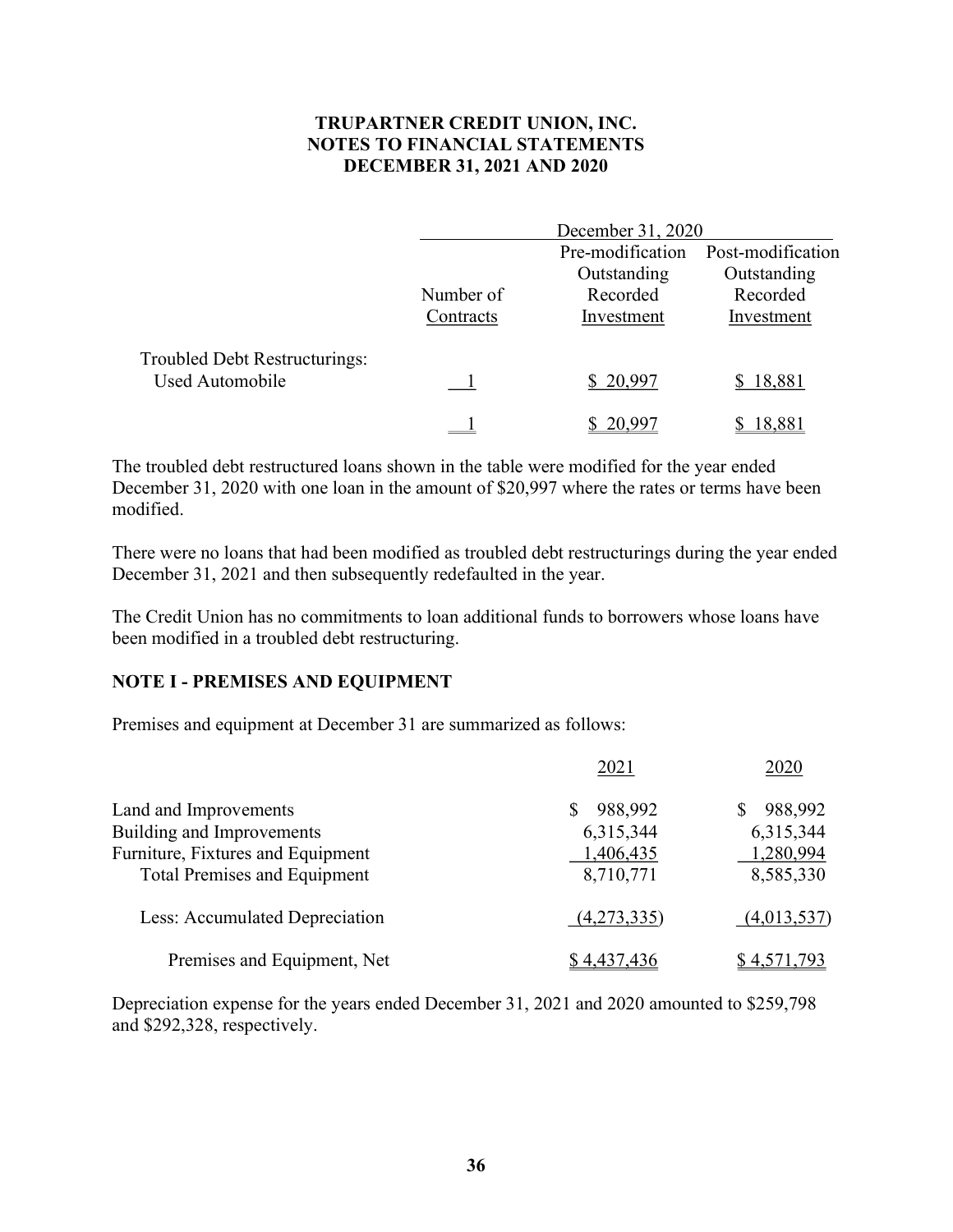# NOTE J - FORECLOSED ASSETS

The balances of real estate acquired through foreclosure (foreclosed assets) are stated separately on the statement of financial condition. At December 31, 2021 and 2020, the Credit Union had foreclosed assets with gross balances of \$56,465 and \$63,810, respectively, which approximated their estimated net realizable values.

# NOTE K - LINE OF CREDIT

The Credit Union maintains a line of credit with Corporate One Credit Union, Inc. at a rate to be determined by the lender when funds are borrowed. The line of credit provides for short-term borrowings up to \$5,000,000. The line is collateralized by substantially all the Credit Union's assets except for Federal Home Loan Bank stock. There was no outstanding loan balance as of December 31, 2021 and 2020. Interest expense on borrowed funds as of December 31, 2021 and 2020 was \$65 and \$151, respectively. Interest accrues on the unpaid balance of the principal until paid. The line has no expiration date but is subjected to review and change by the issuing institution.

#### NOTE L - MEMBERS' SHARE AND SAVINGS ACCOUNTS

|                            |               | Weighted<br>Average |               | Weighted<br>Average |
|----------------------------|---------------|---------------------|---------------|---------------------|
|                            | 2021          | Rates               | 2020          | Rates               |
| <b>Share Drafts</b>        | 35,908,791    | $.02\%$             | 32,716,597    | $.02\%$             |
| <b>Share Accounts</b>      | 76,734,367    | $.06\%$             | 65,955,359    | $.08\%$             |
| IRA and Share Certificates | 19,038,624    | 1.40%               | 23,986,726    | 2.05%               |
| Money Market Shares        | 39,852,563    | $.33\%$             | 33,499,647    | .79%                |
| <b>IRA</b> Shares          | 7,916,120     | $.42\%$             | 6,402,108     | .56%                |
|                            | \$179,450,465 |                     | \$162,560,437 |                     |

Members' share and savings accounts at December 31 are summarized as follows:

The aggregate amount of members' share and savings accounts over the insured limit of \$250,000 at December 31, 2021 and 2020 totaled \$6,993,942 and \$9,922,339, respectively.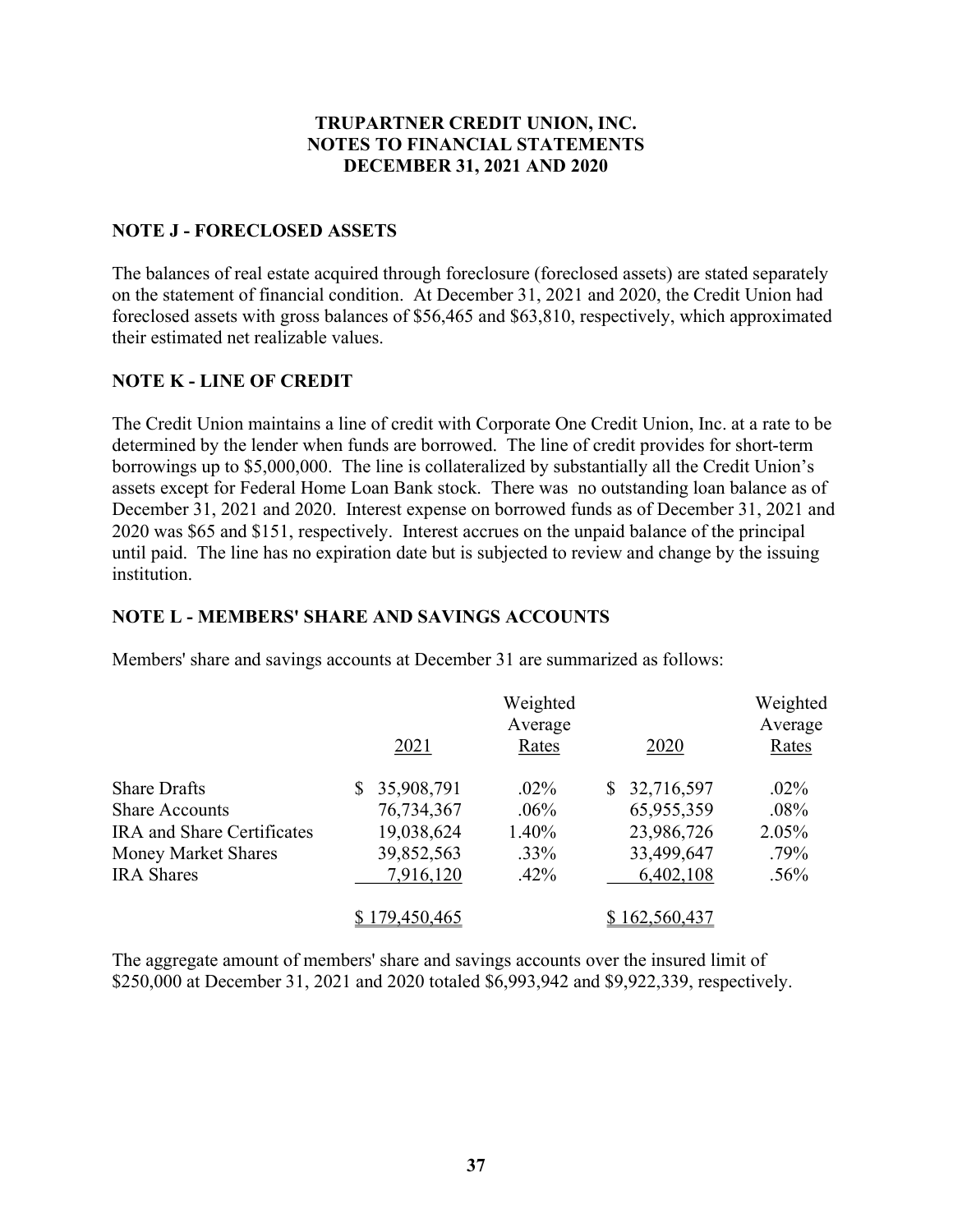A summary of IRA and share certificates by interest rate at December 31 is as follows:

|                   | 2021         | 2020         |
|-------------------|--------------|--------------|
| $0.05\% - 0.99\%$ | \$14,091,363 | \$5,678,800  |
| $1.00\% - 1.49\%$ | 813,104      | 7,453,999    |
| $1.50\% - 1.99\%$ | 575,722      | 3,977,727    |
| $2.00\% - 2.49\%$ | 2,357,482    | 2,966,379    |
| $2.50\% - 2.99\%$ | 605,090      | 3,331,815    |
| $3.00\% - 3.49\%$ | 595,863      | 578,006      |
|                   | \$19,038,624 | \$23,986,726 |

At December 31, 2021, scheduled maturities of IRA and share certificates are as follows:

|                     | 2022                     | 2023        | 2024          | 2025          | 2026 and<br>thereafter |
|---------------------|--------------------------|-------------|---------------|---------------|------------------------|
| $0.05\%$ - $0.99\%$ | \$10,713,733             | \$2,251,100 | 764,178<br>\$ | 134,462<br>\$ | \$<br>227,890          |
| $1.00\% - 1.49\%$   | 501,758                  | 54,797      | 28,723        | 41,357        | 186,469                |
| $1.50\% - 1.99\%$   | 247,101                  | 14,598      | 285,152       | 28,871        |                        |
| $2.00\% - 2.49\%$   | 980,523                  | 573,018     | 240,043       | 563,898       |                        |
| 2.50% - 2.99%       | 106,248                  | 176,109     | 322,733       |               |                        |
| $3.00\% - 3.49\%$   | $\overline{\phantom{a}}$ | 448,013     | 147,850       |               |                        |
|                     | \$12,549,363             | \$3,517,635 | \$1,788,679   | 768,588       | 414,359                |

At December 31, 2020, scheduled maturities of IRA and share certificates are as follows:

|                   | 2021            | 2022          | 2023         | 2024        | 2025 and<br>thereafter |
|-------------------|-----------------|---------------|--------------|-------------|------------------------|
| $0.09\% - 0.99\%$ | 5,079,902<br>S. | 320,775<br>\$ | 190,580<br>S | 61,197<br>S | 26,346<br>\$           |
| $1.00\% - 1.49\%$ | 6,836,380       | 496,663       | 54,076       | 28,309      | 38,572                 |
| $1.50\% - 1.99\%$ | 3,410,458       | 244,514       | 14,777       | 279,560     | 28,416                 |
| $2.00\% - 2.49\%$ | 597,496         | 1,018,706     | 563,427      | 234,938     | 551,812                |
| $2.50\% - 2.99\%$ | 2,735,840       | 103,181       | 179,370      | 313,425     |                        |
| $3.00\% - 3.49\%$ |                 |               | 434,810      | 143,196     |                        |
|                   | \$18,660,076    | \$2,183,839   | \$1,437,040  | \$1,060,625 | 645,146                |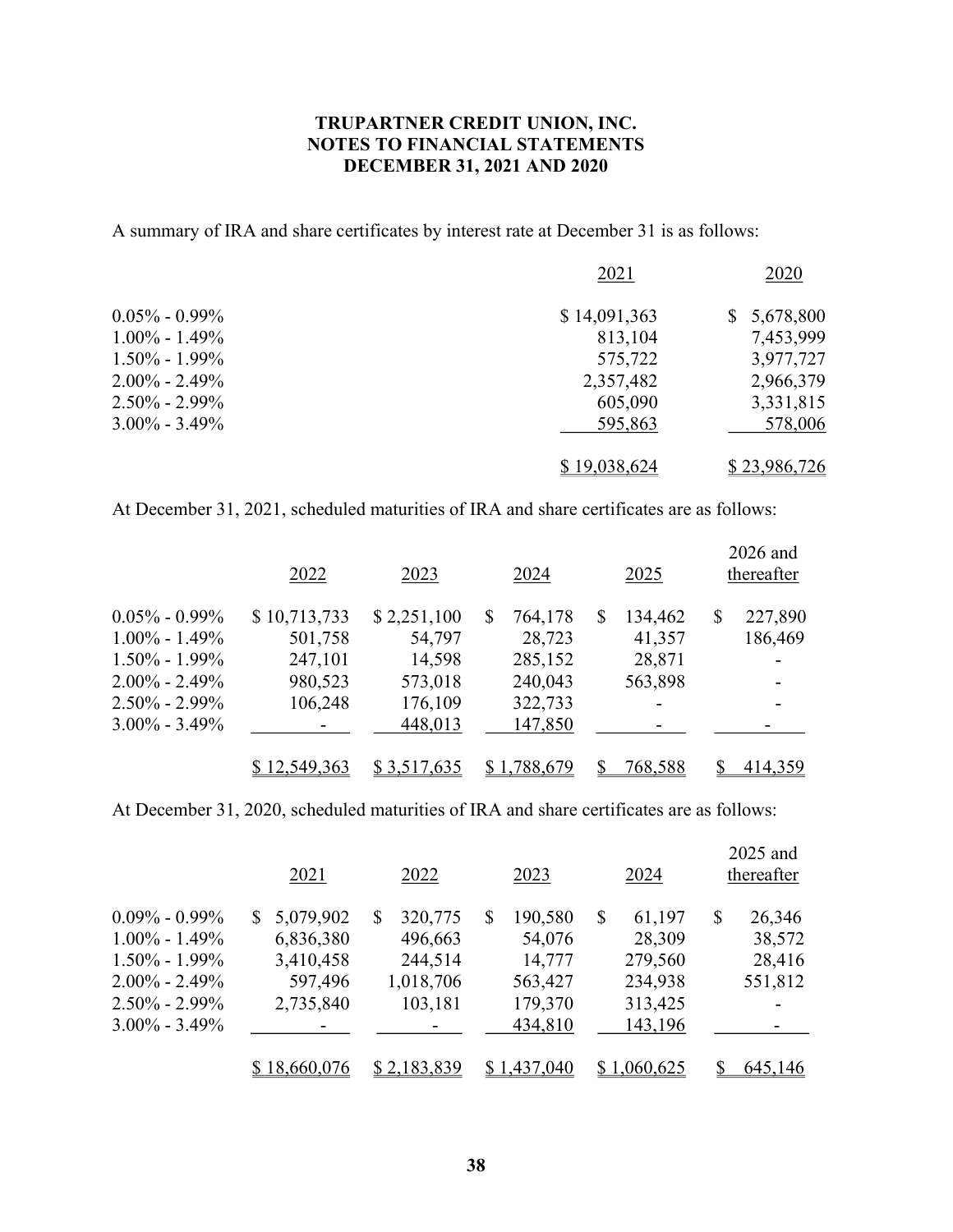Dividend expense on members' share and savings accounts at December 31 is summarized as follows:

|                            | 2021      | 2020      |
|----------------------------|-----------|-----------|
| IRA and Share Certificates | \$302,083 | \$508,547 |
| <b>IRA</b> Shares          | 29,776    | 32,689    |
| Money Market Shares        | 121,195   | 241,903   |
| <b>Share Accounts</b>      | 46,437    | 53,234    |
|                            | 499,491   | \$836,373 |

# NOTE M - RELATED PARTY TRANSACTIONS

Virtually all officers, directors, and employees of the Credit Union, including their immediate families, were loan customers during 2021 and 2020. Such loans were in the ordinary course of business at normal credit terms including interest rates and collateralization and do not represent more than a normal risk of collection. The terms of transactions including these accounts (e.g., interest rates charged and paid) are comparable to other members' accounts. The aggregate loans outstanding to these persons at December 31, 2021 and 2020 amounted to \$1,132,233 and \$3,767,343, respectively. Deposits from related parties at December 31, 2021 and 2020 amounted to \$2,898,310 and \$3,392,537, respectively.

# NOTE N - RETIREMENT PLANS

The Credit Union adopted an IRC 401(k) profit sharing plan for substantially all eligible employees as of January 1, 1997. The Credit Union matches a percentage of the employees' deferrals under the 401(k) provision of the plan. Effective January 1, 2006, the plan was amended to allow the Board to determine the amount of the employer base contribution (if any) that will be made each year for participants employed by the Credit Union at year end. For the years ended December 31 the Credit Union contributed the following amounts:

|                                           | 2021     | 2020     |
|-------------------------------------------|----------|----------|
| $401(k)$ match                            | \$67,321 | \$79,128 |
| Discretionary profit-sharing contribution | \$38,088 | \$49,476 |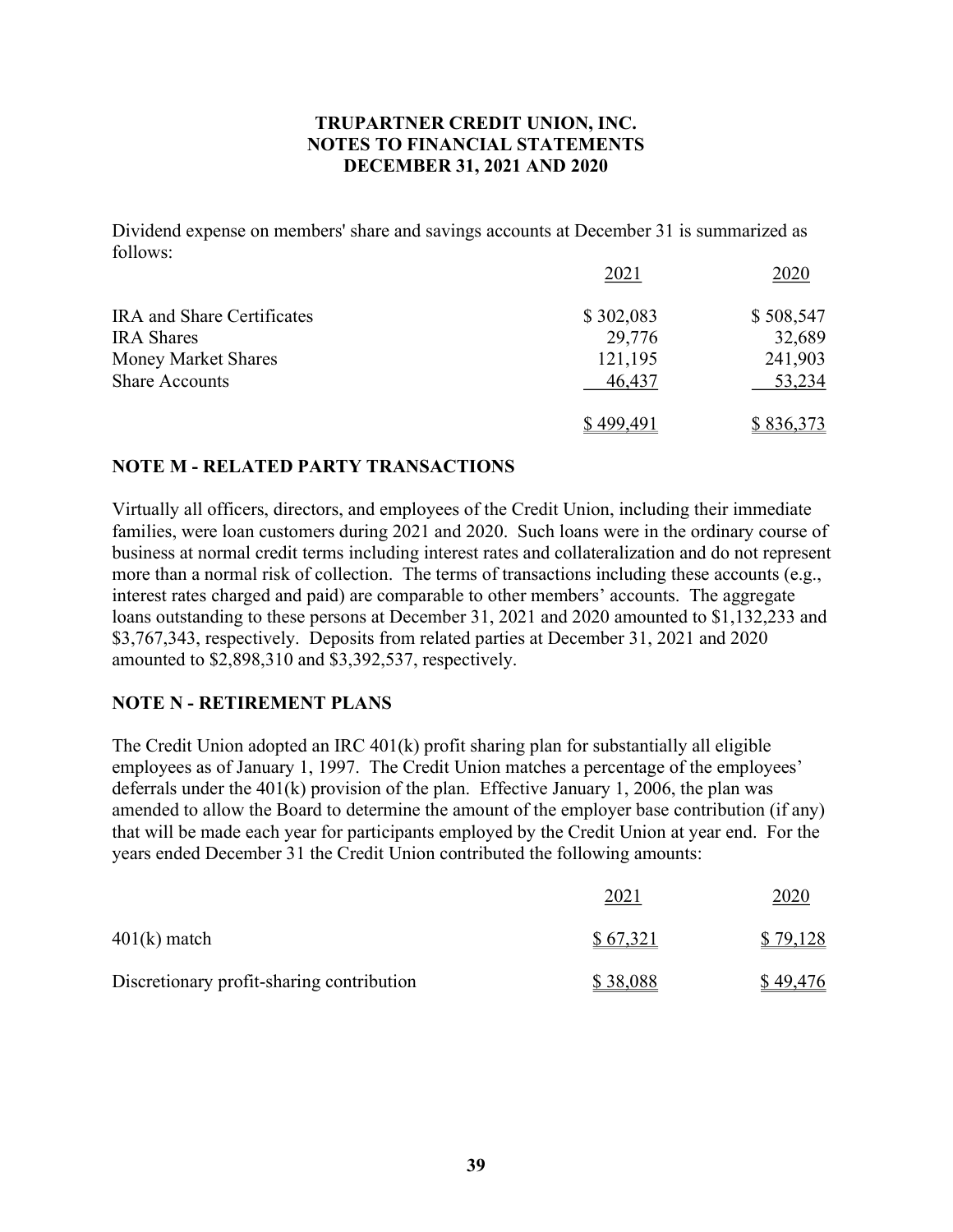# NOTE O - LEGAL CONTINGENCIES

The Credit Union is a party to various legal actions normally associated with financial institutions, the aggregate effect of which, in the opinion of management and legal counsel, would not be material to the financial condition or results of operations of the Credit Union.

# NOTE P - OFF-BALANCE-SHEET ACTIVITIES

#### Geographical Concentration of Credit Risk

The Credit Union maintains four offices in the Greater Cincinnati area. The Credit Union is dependent upon the economy in the area.

#### Financial Instruments with Off-Balance-Sheet Risk

The Credit Union is a party to conditional commitments to lend funds in the normal course of business to meet the financing needs of its members. These commitments represent financial instruments to extend credit which include lines of credit, credit cards and home equity lines that involve, to varying degrees, elements of credit and interest rate risk in excess of the amount recognized in the financial statements.

The Credit Union's exposure to credit loss is represented by the contractual notional amount of these instruments. The Credit Union uses the same credit policies in making commitments as it does for loans recorded in the financial statements.

The following financial instruments were outstanding whose contract amounts represent credit risk at December 31:

|                      |             | 2021              |              |
|----------------------|-------------|-------------------|--------------|
|                      | Variable    | <b>Fixed Rate</b> | Total        |
| Lines of Credit      | \$1,886,955 | 536,026           | \$2,422,981  |
| CBS Open-Ended Loans |             | 489,245           | 489,245      |
| <b>Credit Cards</b>  |             | 13,026,114        | 13,026,114   |
|                      | \$1,886,955 | \$14,051,385      | \$15,938,340 |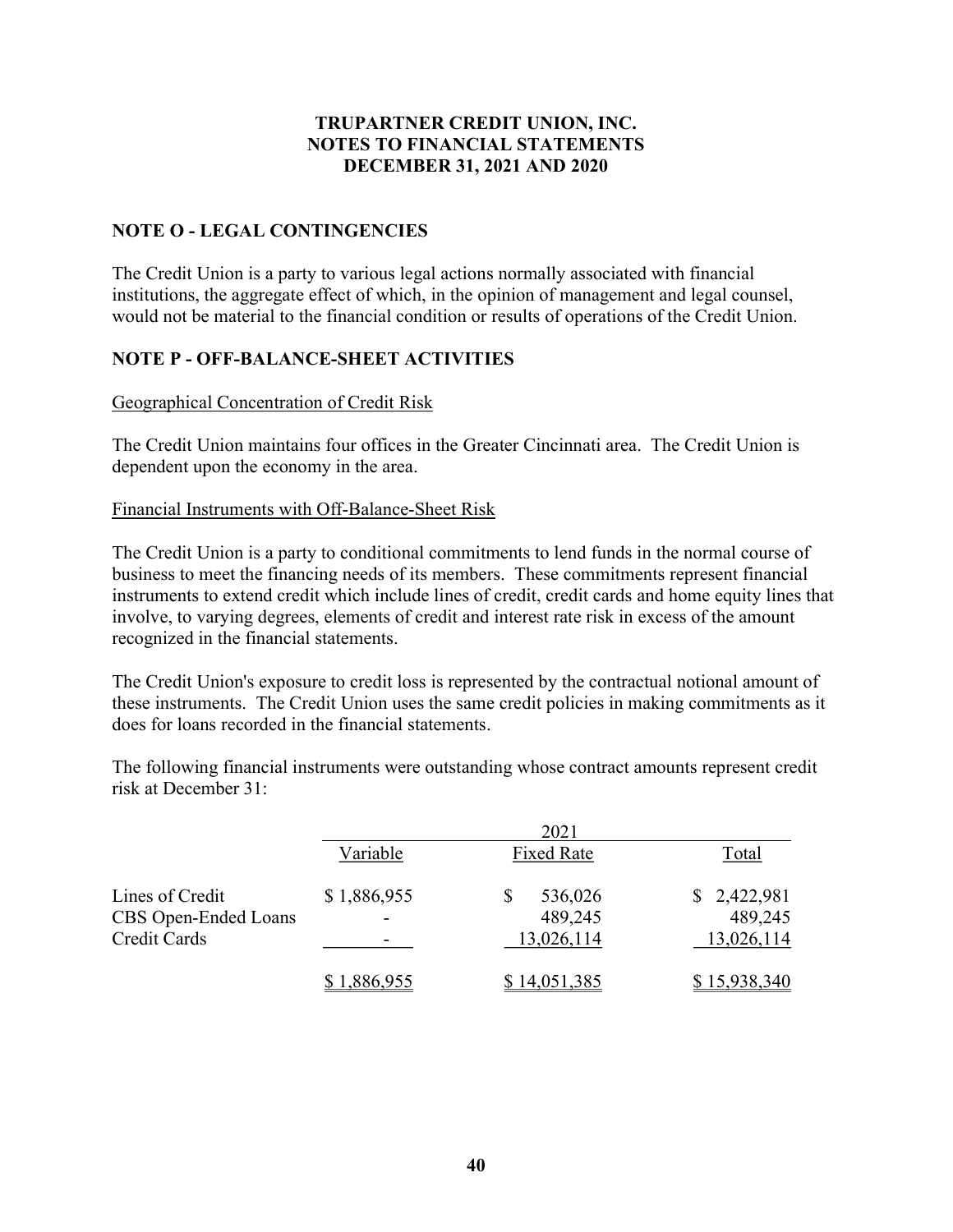|                      |             | 2020              |              |
|----------------------|-------------|-------------------|--------------|
|                      | Variable    | <b>Fixed Rate</b> | Total        |
| Lines of Credit      | \$2,312,696 | 567,584           | \$2,880,280  |
| CBS Open-Ended Loans |             | 673,636           | 673,636      |
| Credit Cards         |             | 13,038,002        | 13,038,002   |
|                      | \$2,312,696 | \$14,279,222      | \$16,591,918 |

Commitments to extend credit are agreements to lend to a member as long as there is no violation of any condition established in the contract. Commitments generally have fixed expiration dates or other termination clauses and may require payment of a fee. Since many of the commitments are expected to expire without being drawn upon, the total commitment amounts do not necessarily represent future cash requirements. The Credit Union evaluates each member's creditworthiness on a case-by-case basis. The amount of collateral obtained, if deemed necessary by the Credit Union upon extension of credit, is based on management's credit evaluation of the counter party. Collateral held generally consists of certificates of deposit, share accounts, automobiles, and real estate.

Unfunded commitments under commercial lines-of-credit, revolving credit lines and overdraft protection agreements are commitments for possible future extensions of credit to existing members. These lines-of-credit are uncollateralized and usually do not contain a specified maturity date and may not be drawn upon to the total extent to which the Credit Union is committed.

#### Cash and Investments in Excess of Insured Limits

At December 31, 2021 and 2020, deposits at a Corporate Credit Union totaled \$17,178,351 and \$6,548,686, respectively, per the Corporate Credit Union's records. Funds are insured up to \$250,000 except the capital accounts which are uninsured. At December 31, 2021 and 2020, the Credit Union had funds on deposit at a Corporate Credit Union in excess of insured limits in the amount of \$16,928,351 and \$6,298,686, respectively, which includes the Perpetual Capital Contributed in the amount of \$1,185,196.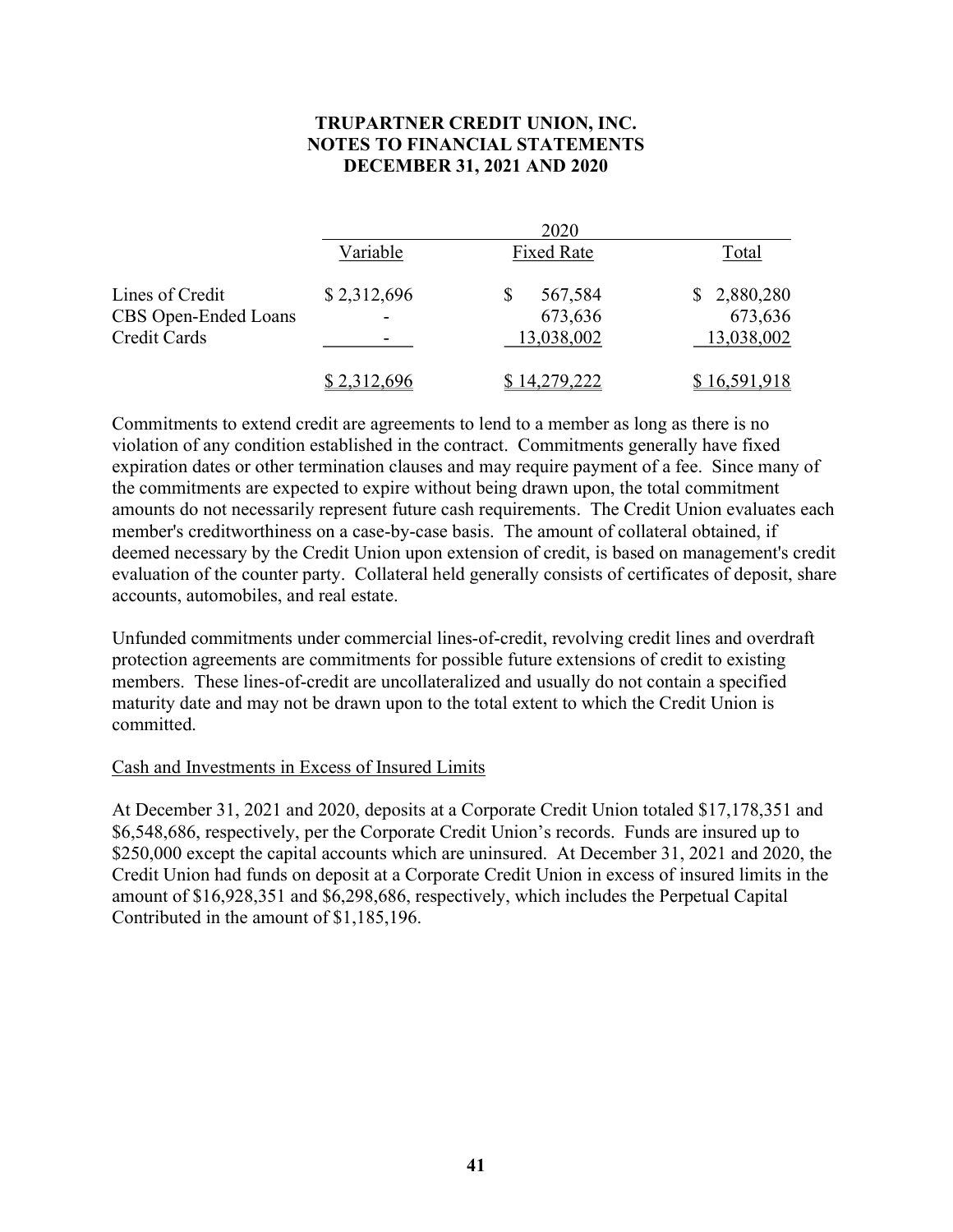# NOTE Q - REGULATORY CAPITAL

The Credit Union is subject to various regulatory capital requirements administered by ODFI. Failure to meet minimum capital requirements can initiate certain mandatory and possibly additional discretionary actions by regulators that, if undertaken, could have a direct material effect on the Credit Union's financial statements. Under capital adequacy regulations and the regulatory framework for prompt corrective action, the Credit Union must meet specific capital regulations that involve quantitative measures of the Credit Union's assets, liabilities, and certain off-balance-sheet items as calculated under generally accepted accounting principles. The Credit Union's capital amounts and net worth classification are also subject to qualitative judgments by the regulators about components, risk weightings and other factors.

Quantitative measures established by regulation to ensure capital adequacy require the Credit Union to maintain minimum amounts and ratios (set forth in the table below) of net worth (as defined in the regulations) to total assets (as defined). Credit unions are also required to calculate a Risk-Based Net Worth (RBNW) Requirement which establishes whether or not the Credit Union will be considered "complex" under the regulatory framework. The minimum ratio to be considered complex under the regulatory framework is 6%. Management believes, as of December 31, 2021 and 2020, that the Credit Union meets all capital adequacy requirements to which it is subjected.

As of December 31, 2021, the Credit Union is categorized as "well capitalized" under the regulatory framework for prompt corrective action. To be categorized as "well capitalized", the Credit Union must maintain a minimum net worth ratio of 7% of assets and meet any applicable RBNW Requirement. There are no conditions or events since the calculation date that management believes have changed the Credit Union's category.

 To be Adequately To be Well Capitalized Capitalized under the under the Prompt Prompt Corrective Corrective Action Actual Action Provisions Provisions Amount Ratio Amount Ratio Amount Ratio December 31, 2021 \$17,464,353 8.83% ≥\$11,867,101 ≥6.0% ≥\$13,844,951 ≥7.0% December 31, 2020 \$16,725,558 9.29% ≥\$10,807,968 ≥6.0% ≥\$12,609,296 ≥7.0%

The Credit Union's actual capital amounts and ratios at December 31, 2021 and 2020 are also presented in the table below: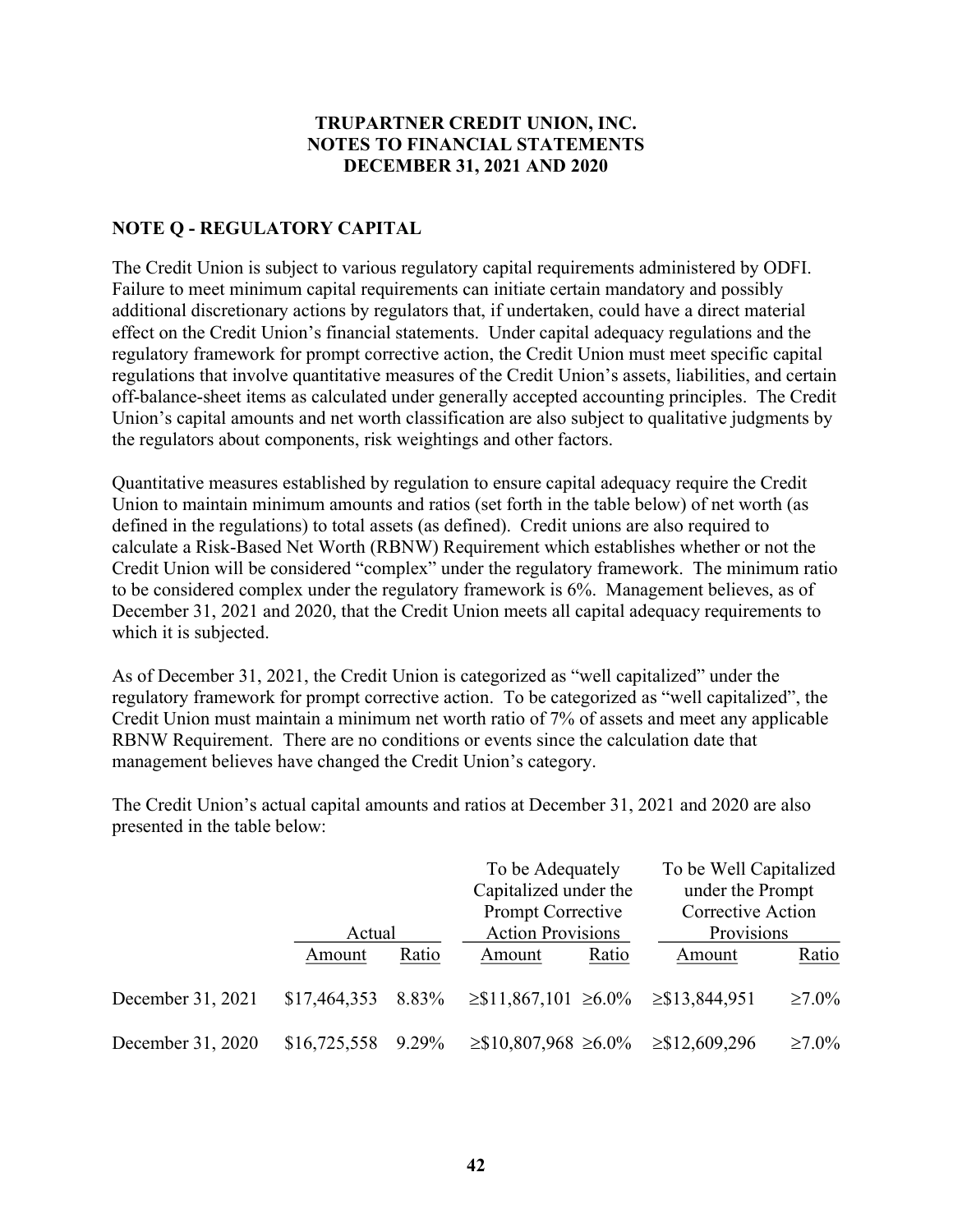# NOTE R - FAIR VALUE MEASUREMENTS

FASB ASC 825, Financial Instruments, permits entities to measure many financial instruments and certain other items at fair value. The objective is to improve financial reporting by providing entities with the opportunity to mitigate volatility in reported earnings caused by measuring related assets and liabilities differently without having to apply complex hedge accounting provisions. The election to use the fair value option is available when an entity first recognizes a financial asset or financial liability or upon entering into a Credit Union commitment. Subsequent changes must be recorded in earnings.

FASB ASC 820, Fair Value Measurements, provides framework for measuring fair value that requires an entity to determine fair value based on exit price in the principal market for the asset or liability being measured. Fair value is defined as the exchange price that would be received on the measurement date to sell an asset or the price paid to transfer a liability in the principal or most advantageous market available to the entity in an orderly transaction between market participants. The guidance also establishes a three-level fair value hierarchy that describes the inputs that are used to measure assets and liabilities.

- Level 1 asset and liability fair values are based on quoted prices in active markets for identical assets and liabilities.
- Level 2 asset and liability fair values are based on observable inputs that include: quoted market prices for similar assets or liabilities; quoted market prices that are not in an active market; or other inputs that are observable in the market and can be corroborated by observable market data for substantially the full term of the assets and or liabilities.
- Level 3 assets and liabilities are financial instruments whose value is calculated by the use of pricing models and/or discounted cash flow methodologies, as well as financial instruments for which the determination of fair value requires significant management judgment or estimation.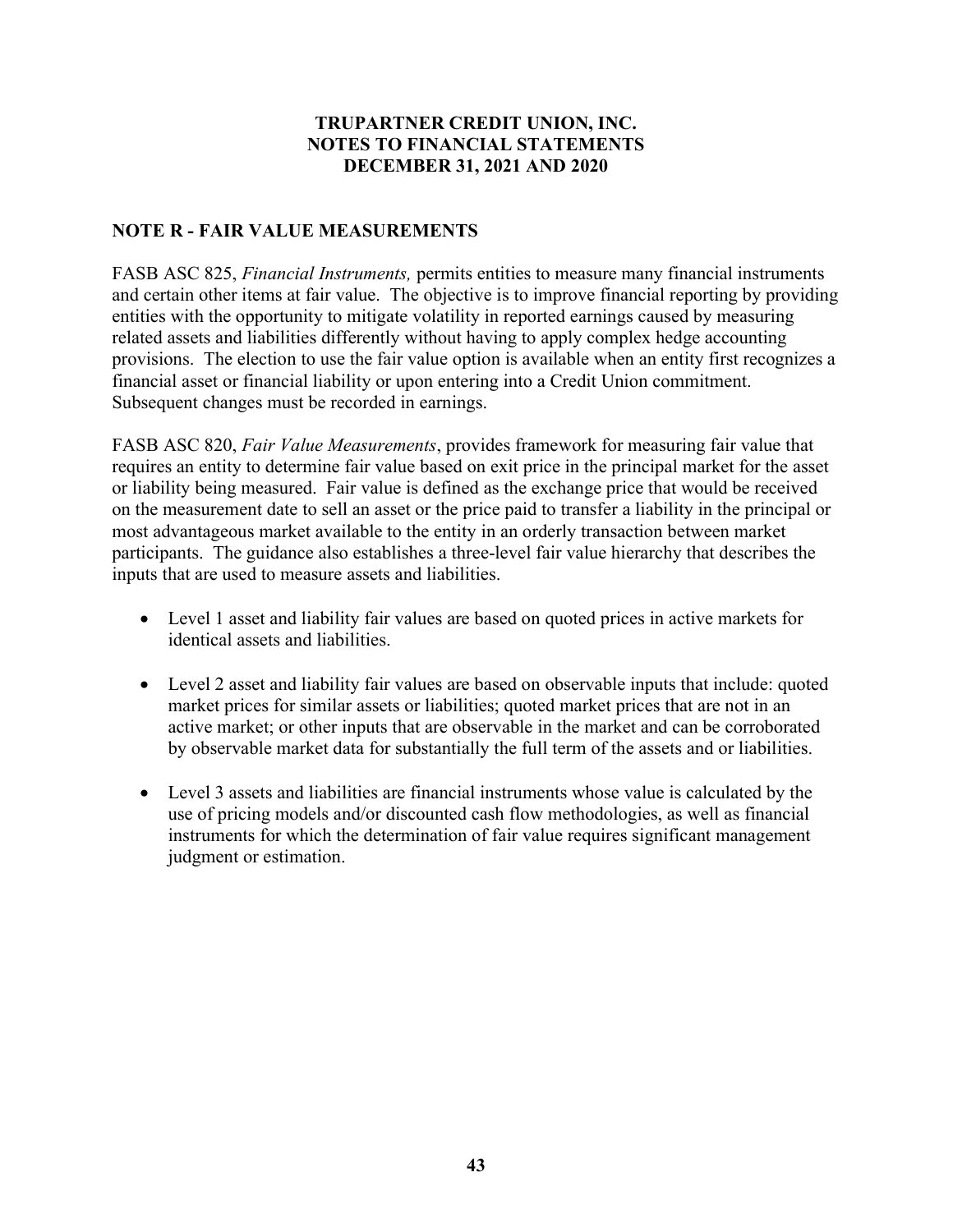#### Fair Value of Assets and Liabilities Measured on a Recurring Basis

Fair values of assets and liabilities measured on a recurring basis are as follows:

|                                        | Fair Value Measurements at December 31, 2021:         |              |              |           |
|----------------------------------------|-------------------------------------------------------|--------------|--------------|-----------|
|                                        | Fair<br>Value                                         | Level $1$    | Level 2      | Level $3$ |
| Time deposits                          | \$27,853,809                                          | \$           | \$27,853,809 | \$        |
| Debt securities held-to-<br>maturity   | 19,144,980                                            | 19,144,980   |              |           |
| Debt securities available-<br>for-sale | 106,452                                               | 106,452      |              |           |
| Other investments                      | 4,461,055                                             |              | 3,790,909    | 670,146   |
|                                        | Fair Value Measurements at December 31, 2020:<br>Fair |              |              |           |
|                                        | Value                                                 | Level $1$    | Level 2      | Level $3$ |
| Time deposits                          | \$28,853,458                                          | $\mathbb{S}$ | \$28,853,458 | \$        |
| Debt securities held-to-<br>maturity   | 15,012,020                                            | 15,012,020   |              |           |
| Debt securities available-<br>for-sale | 109,701                                               | 109,701      |              |           |
| Other investments                      | 4,028,478                                             |              | 3,577,813    | 450,665   |

The following is a description of the valuation methodologies used for instruments measured at fair value on a recurring basis, as well as the general classification of such instruments pursuant to the valuation hierarchy.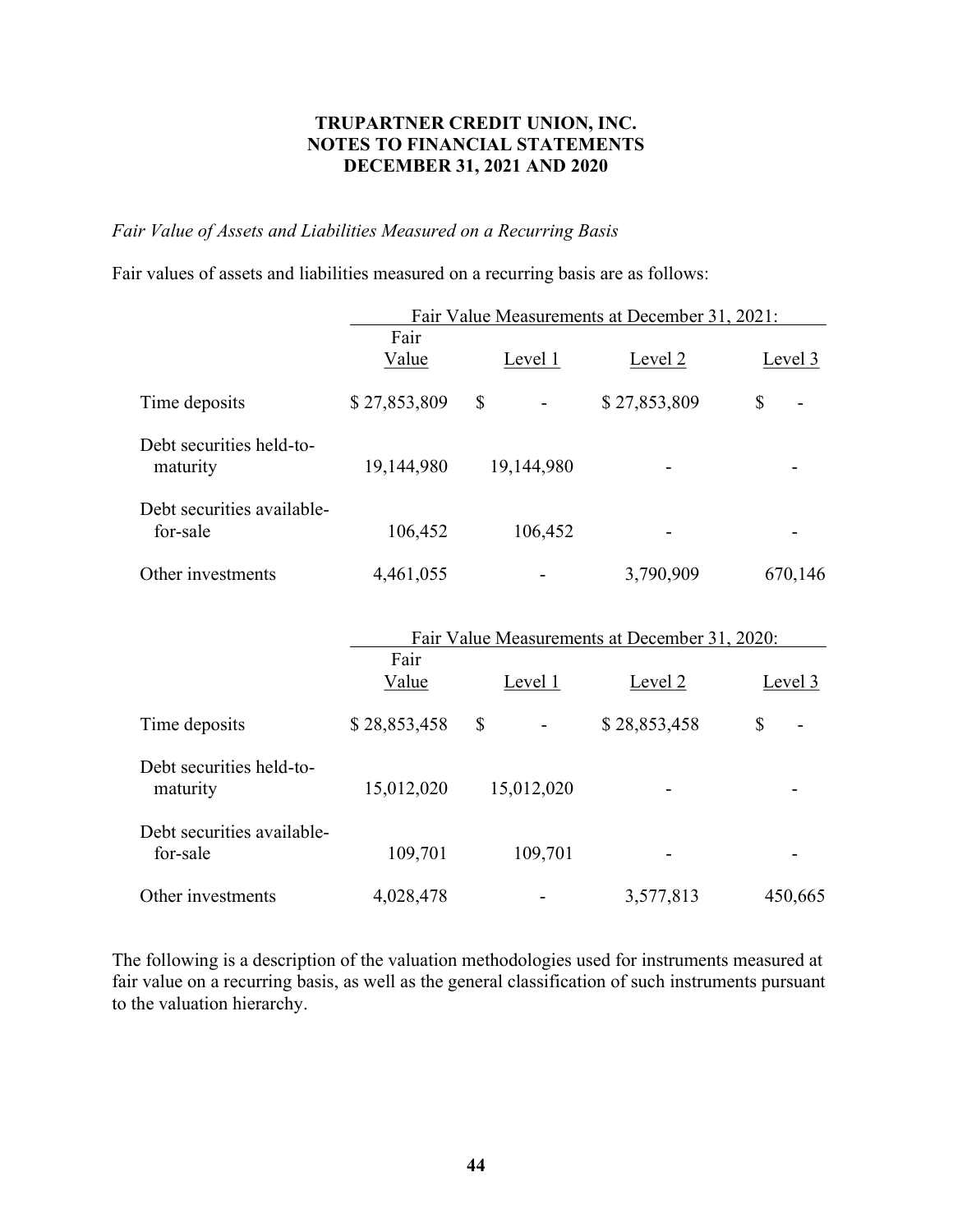#### Investment Securities

When available, the Credit Union uses quoted market prices to determine the fair value of securities. Such items are classified in Level 1 of the fair value hierarchy. For the Credit Union's securities where quoted prices are not available for identical securities in an active market, the Credit Union determines fair value utilizing vendors who apply matrix pricing for similar bonds where no price is observable or may compile prices from various sources. These models are primarily industry-standard models that consider various assumptions, including time value, yield curve, volatility factors, prepayment speeds, default rates, loss severity, current market, and contractual prices for the underlying financial instruments, as well as other relevant economic measures. Substantially all these assumptions are observable in the marketplace, can be derived from observable data, or are supported by observable levels at which transactions are executed in the marketplace. Fair values from these models are verified, where possible, against quoted market prices for recent trading activity of assets with similar characteristics to the security being valued. Such methods are generally classified as Level 2. However, when prices from independent sources vary, cannot be obtained, or cannot be corroborated, a security is generally classified as Level 3.

Fair value measurements using significant unobservable inputs (Level 3):

| December 31, 2019                                                  | \$448,374         |
|--------------------------------------------------------------------|-------------------|
| Equity redeemed<br>Reinvested interest income included in earnings | (2, 444)<br>3,072 |
| Equity issued                                                      | 1,663             |
| December 31, 2020                                                  | 450,665           |
| Equity redeemed                                                    | (2,427)           |
| Reinvested interest income included in earnings                    | 425               |
| Equity issued                                                      | 221,483           |
| December 31, 2021                                                  | \$670,146         |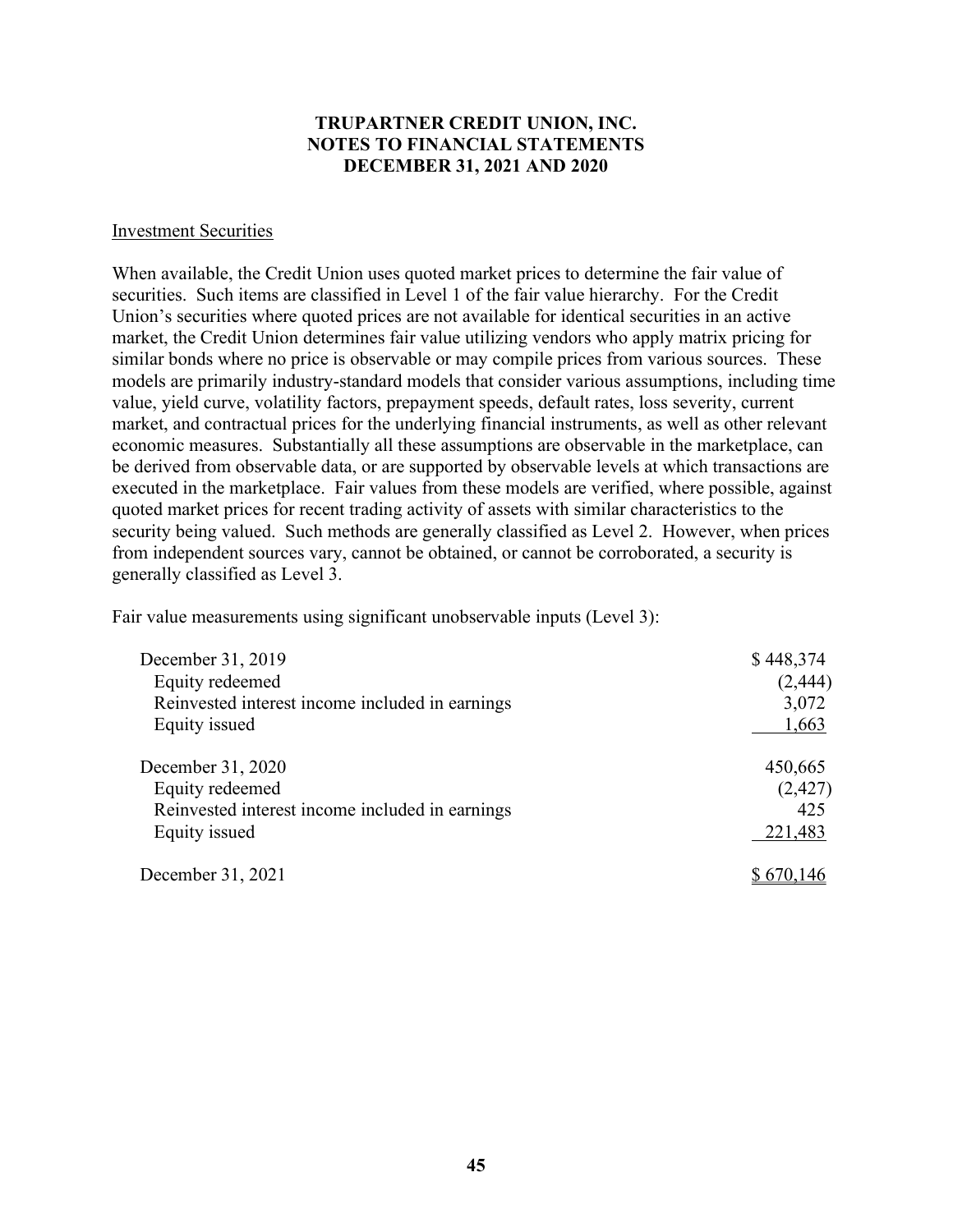# NOTE S - NON-INTEREST INCOME

Following is a detail of non-interest income including a disaggregation of revenue from contracts with customers, gains (losses) on transfers of nonfinancial assets and other revenue for the years ended December 31:

| Non-Interest Income                      | 2021            | 2020      |
|------------------------------------------|-----------------|-----------|
| In Scope of FASB ASC 606                 |                 |           |
| Service fees                             | \$599,031       | \$549,910 |
| Debit and credit card interchange, net   | 32,635          | 37,487    |
| Other                                    | 115,829         | 127,289   |
| Out of Scope of FASB ASC 606             |                 |           |
| Gain (loss) on sale of assets            |                 |           |
| Gain (loss) on sale of foreclosed assets |                 | (22,442)  |
| <b>Total Non-Interest Income</b>         | 74 <u>7,495</u> | 692.      |